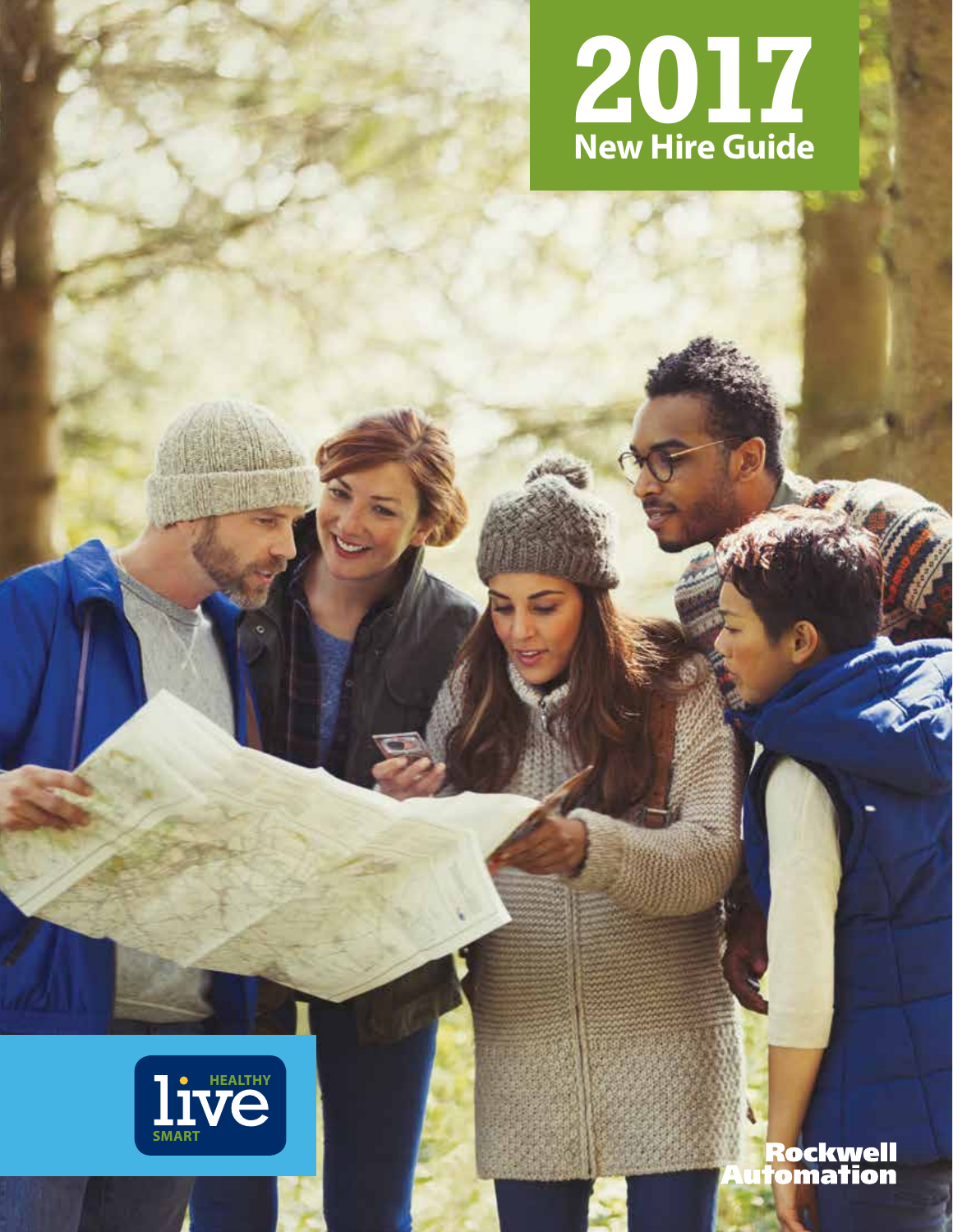## WELCOME

to Rockwell Automation—the world's largest company dedicated to industrial automation! Whether you'll be working in an office, production facility, customer location or on the road, your benefits provide you with valuable support to not only produce your best work, but to live your best life. You've joined an organization where we value and provide that support. Read on to learn more about the Rockwell Automation benefits available to you and how to enroll.





5 Steps to Enroll  $4 - 6$ 

Benefits You Buy for Now  $7 - 25$ 

Benefits at No Cost to You 26 - 29



Benefits You Invest in Now for Later 30 - 33

New Hire Checklist and **Contacts** 34 - 36

 $\bar{\bf y}$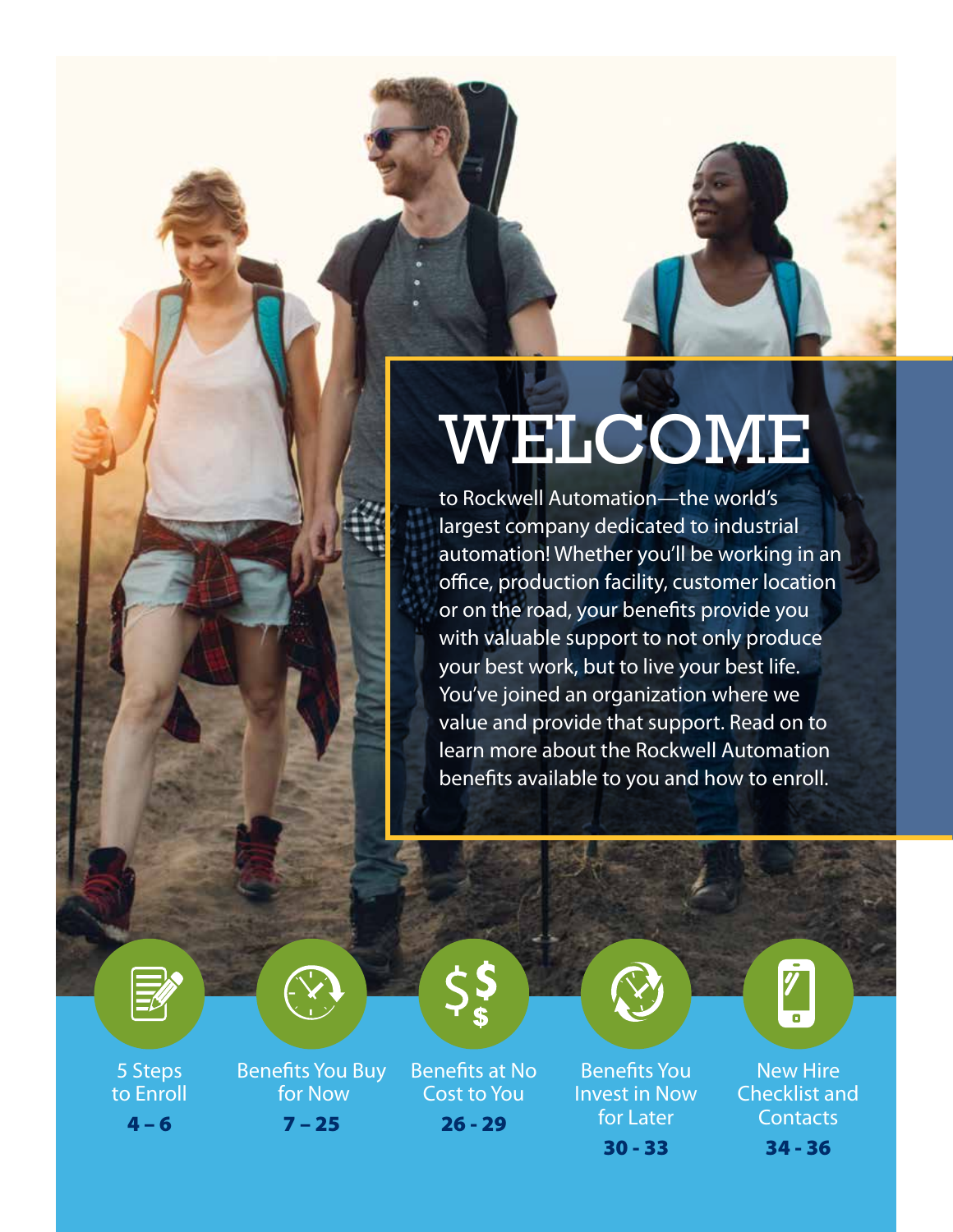

### **You'll hear from us soon!**

You have access to websites that provide benefit and enrollment information and help you get your career started at Rockwell Automation.

### **Take a Look**

#### **Go!**

As a new employee, there are certain steps you need to take before you actually arrive on day one. As soon as you accept your offer, you'll receive the GO! Preboarding Tour. This tour will help you complete your paperwork and learn more about our company. By viewing this tour before your first day of work, you'll save time on your first day, and then you can learn more about your new career at Rockwell Automation. Get started on the right foot by making your preboarding a priority.

#### **Fidelity 401k.com**

If you don't make any election for your 401(k) Plan contribution, you'll be enrolled in a 3% before-tax contribution rate after you've worked at Rockwell Automation for 30 days. To start your contributions sooner or to stop the automatic contribution, visit **www.401k.com** or call Fidelity at **1.877.765.4015**, Monday – Friday, 7:30 a.m. – 11 p.m. Central time. See pages 31 – 33 for more information.

#### **EmployeeConnect**

On the day you start work with Rockwell Automation, you'll receive an email from **EmployeeConnect** that tells you how to set up your **EmployeeConnect** account, where to find payroll information and how to enroll in benefits. You have 31 days from your hire date to enroll in benefits, but you can get started on the enrollment process before your first day of work. Call the Rockwell Automation Service Center (RASC) at **1.877.687.7272**, Monday – Friday, 8 a.m. – 4 p.m. Central time, if you have specific questions about your benefits.

#### **Quick Find**

Use **www.raquickfind.com** to learn all about Rockwell Automation benefits and the latest health and wellness news that helps you be the healthiest you. It's even tablet- and mobile-friendly. Getting the information you need is as easy as typing in what you're looking for and clicking "Find It Now."

### **KNOW** THIS

The benefits described in this guide are available to employees paid by Rockwell Automation in the United States. Puerto Rico employees are not eligible for Flexible Spending Accounts (FSAs) and are covered under medical and dental benefits described separately. Employees of MAVERICK Technologies and Weidmueller/W-Interconnections, Inc. are not eligible for these benefits.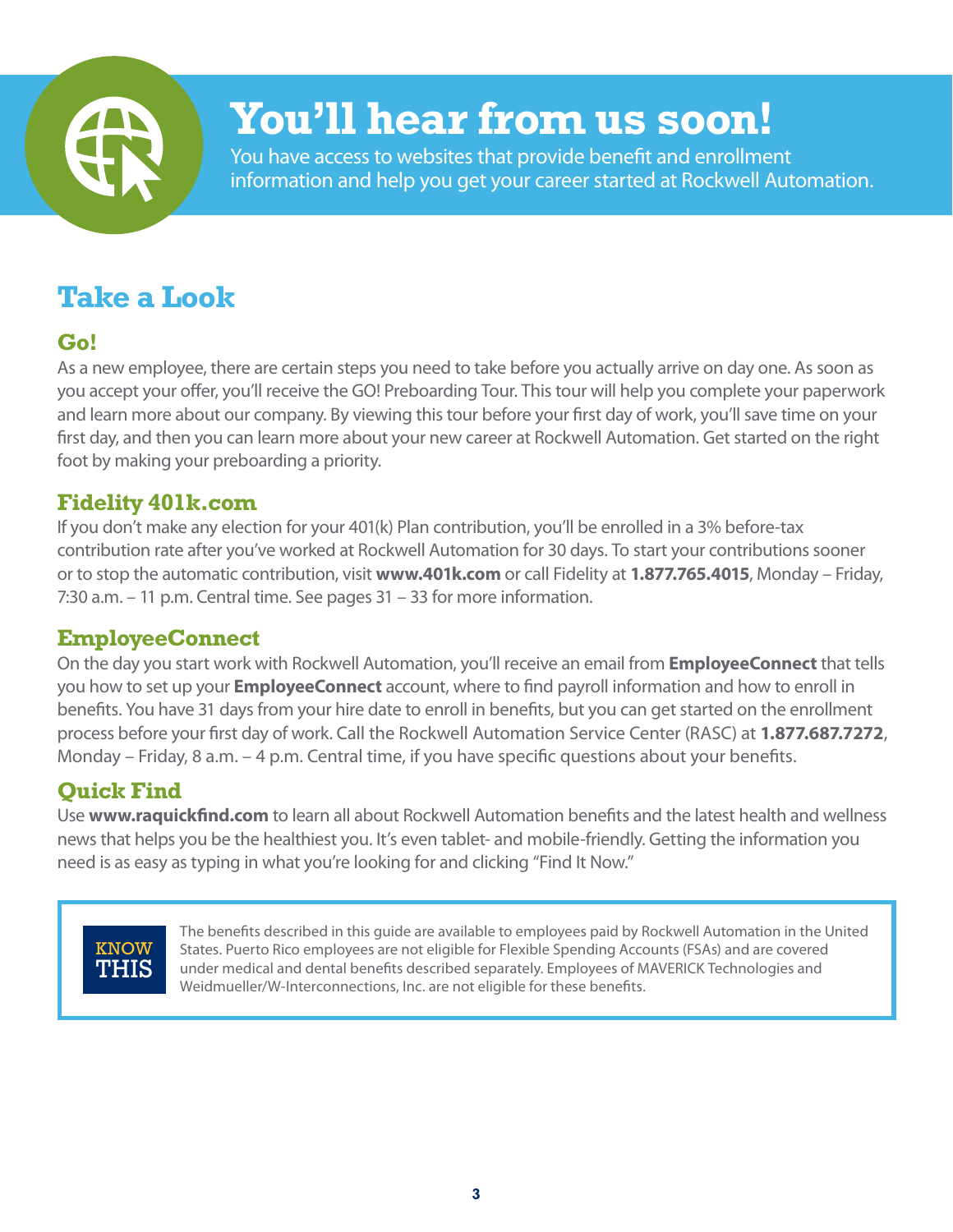

### **How to Enroll in 5 Easy Steps**

Take time now to make sure you have the benefits you need for the rest of the year.

### **1 Know When Benefits Begin**

Most of your benefits will begin on your day of hire. Here's when the benefits begin based on your work schedule and if you enroll. Be sure to enroll on **EmployeeConnect** within 31 days of your hire date to ensure you get the benefits you need for your and your family.

#### **For employees scheduled to work 20 hours or more per week1**

| <b>These Benefits Begin Day One Automatically</b>                                                                             |                                                                                                              |  |  |  |  |
|-------------------------------------------------------------------------------------------------------------------------------|--------------------------------------------------------------------------------------------------------------|--|--|--|--|
| • Basic Life Insurance<br>• Business Travel Accident Insurance<br>• Short-Term Disability<br>• Retirement Savings Plan—401(k) | • Workplace Options<br>• Vision Discount Program<br>• International SOS                                      |  |  |  |  |
| <b>These Benefits Begin Day One (If You Enroll)</b>                                                                           |                                                                                                              |  |  |  |  |
| • Medical<br>• Dental<br>• Flexible Spending Accounts<br>• Supplemental Life Insurance                                        | • Accidental Death and Dismemberment<br>(AD&D) Insurance<br>• Long-Term Disability<br>• Group Legal Coverage |  |  |  |  |
| <b>These Benefits Begin Later</b>                                                                                             |                                                                                                              |  |  |  |  |
| • Matching Gifts Program (after<br>6 months of continuous employment)                                                         | • Adoption Assistance Plan (after<br>1 year of continuous employment)                                        |  |  |  |  |

<sup>1</sup> If you're a part-time employee regularly scheduled to work 20 - 31 hours per week, your vacation accrual and holiday pay will be prorated, and you'll pay twice the full-time rate for medical and dental coverage.

#### **For employees scheduled to work less than 20 hours per week**

| <b>These Benefits Begin Day One Automatically</b>                  |                     |  |  |  |
|--------------------------------------------------------------------|---------------------|--|--|--|
| • Retirement Savings Plan—401(k)                                   | • Workplace Options |  |  |  |
| <b>These Benefits Begin Later</b>                                  |                     |  |  |  |
| • Matching Gifts Program (after 6 months of continuous employment) |                     |  |  |  |



If you're a Student Associate, you're eligible only for medical coverage and for Retirement Plan—

401(k) participation. You must enroll for medical coverage within 31 days of your start date.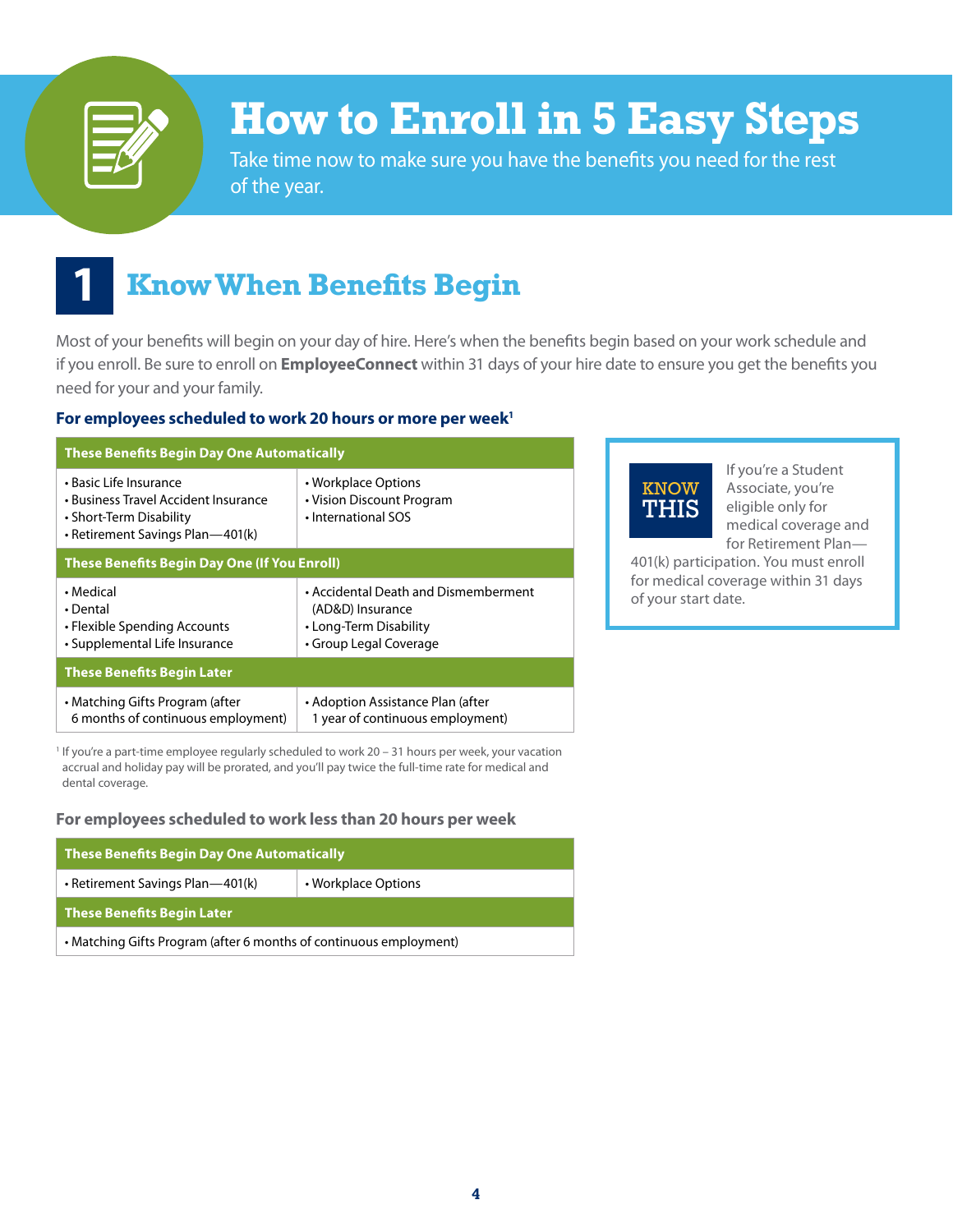

### **How to Enroll in 5 Easy Steps**

Take time now to make sure you have the benefits you need for the rest of the year.

### **2 Decide Who to Cover**

Make sure you know who's eligible for coverage. Here's a look:

**You |** You're eligible if you're employed by Rockwell Automation and work 20 hours or more per week. If you're a Student Associate working full-time, you're eligible for medical coverage and the 401(k) only.

**Your Spouse |** Your spouse**<sup>1</sup>** is eligible if you're legally married.

**Your Domestic Partner |** Your domestic partner is eligible if:

- You are in a committed relationship and are financially interdependent;
- Neither of you is married to, or in a domestic partnership with, anyone else; and
- You're not related by blood to a degree of closeness that would otherwise prohibit marriage.

**Your Children |** Your children are eligible if they're:



When you choose to provide medical coverage through Rockwell Automation for a spouse or

domestic partner who is eligible for subsidized medical coverage under another employer, you pay an adjustment in addition to any contribution you make for medical coverage. The adjustment won't apply if your dependent is eligible as a retiree of a former employer, is self-employed or is a Rockwell Automation employee.

- Your natural children, stepchildren, your domestic partner's children,<sup>2</sup> legally adopted children, children placed for adoption or children for whom legal guardianship has been awarded to you or your spouse; and
- Under age 26, or any age if they have a physical or mental disability diagnosed before age 26 that requires lifetime care and supervision.

Make sure you have the names, birthdays and Social Security numbers of any dependents you want to cover when you enroll online (see Step 5).

### **3 Review Your Choices**

This guide includes the high-level details you need to know to make benefit decisions that are best for you and your family. You can only make changes during the remainder of the calendar year if you have a qualified status change, so make sure you review all your choices very carefully! If you need specific plan details, you should reference the Summary Plan Description (SPD) for a particular plan or the Summary of Benefits and Coverage (SBC). You can find the SPDs by going to **EmployeeConnect > Your Benefits Resources > Summary Plan Descriptions**.

<sup>1</sup> Anytime a spouse is referenced in this guide, it applies to all legally married spouses.

<sup>&</sup>lt;sup>2</sup> If your domestic partner and his or her children don't qualify as your dependents for federal income tax purposes, the Internal Revenue Service (IRS) requires that your contributions for their coverage be paid on an after-tax basis and that Rockwell Automation's cost toward this coverage be reported as imputed income, which is taxable to you. Additionally, since Rockwell Automation adds a surcharge for coverage of any spouse/partner who can obtain medical coverage from his or her own employer, you may want to check the cost-effectiveness of obtaining separate coverage as two individuals.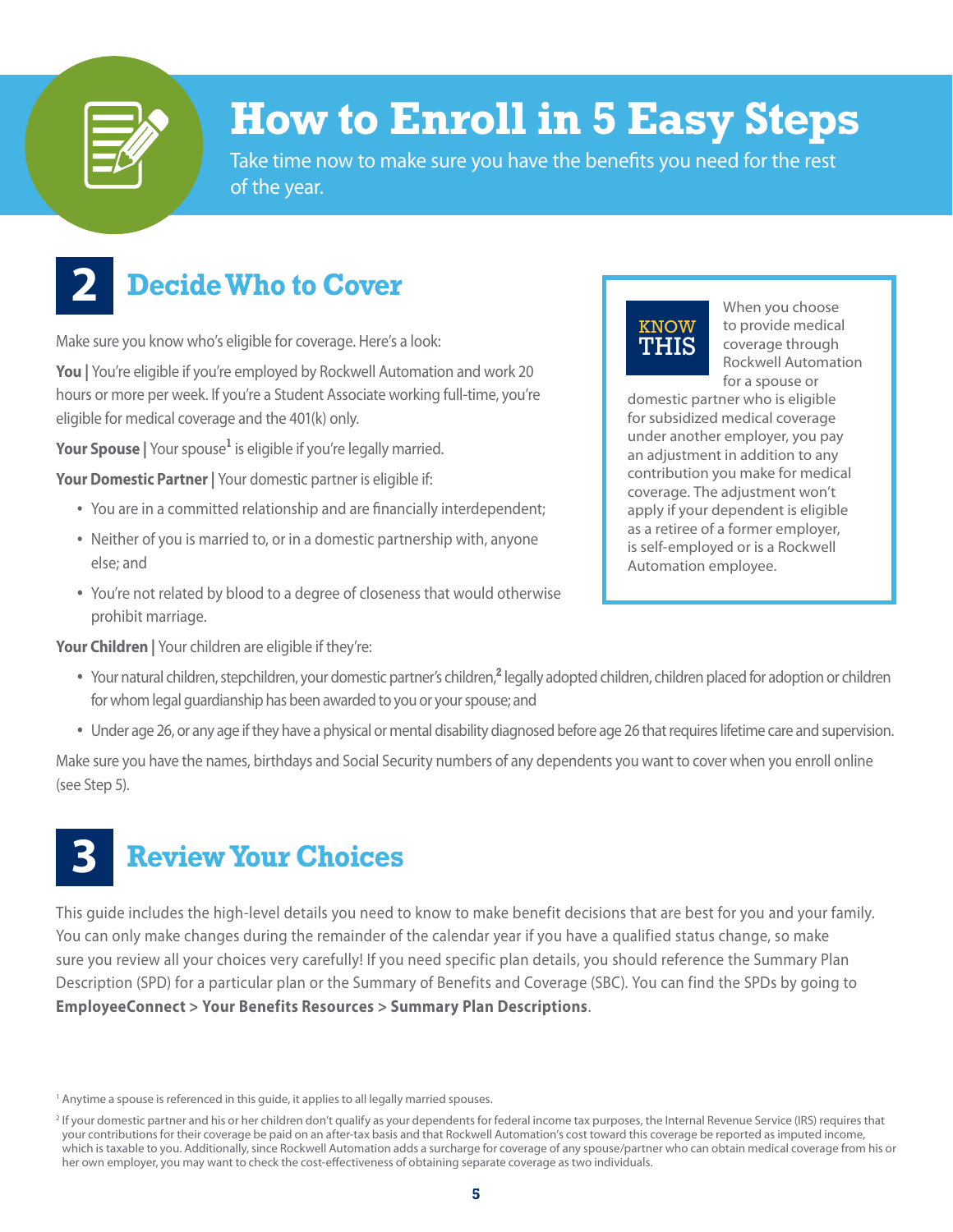

### **How to Enroll in 5 Easy Steps**

Take time now to make sure you have the benefits you need for the rest of the year.

### **4 Use the Tools to Make the Right Choice**

Tools like Quick Find, the CVS/caremark enrollment website, Coverage Details, SPDs and the Prudential Long-Term Disability Estimator are just a few of the great resources available to you. You'll find information about these tools throughout this guide and in the enrollment steps on **EmployeeConnect > Your Benefits Resources**.

Here are a few of the other tools that can help you make enrollment choices that balance cost with the amount of coverage you or your family needs.

- **• The Health Savings Account (HSA) Contribution Calculator.** You can estimate how much money you should contribute each paycheck for your health care needs using the HealthEquity HSA Contribution Calculator, which you can find where you go online to enroll. This money is taken out before taxes and earns interest over time. Plus, at the end of the year, any leftover money stays in your account.
- **The Flexible Spending Account (FSA) Estimator.** This tool on **EmployeeConnect** helps you estimate the amount of money you should contribute to your FSA next year. Remember, you lose any money over \$500 you don't use in your Health Care FSA by the end of the year, so use the tool to help you get it right.
- **The Life Insurance Estimator.** This tool, also found on **EmployeeConnect**, helps you determine your life insurance coverage needs. You simply estimate your expenses (e.g. your mortgage, loans, income tax) and enter that information into the tool. Then, the tool will estimate your life insurance needs to ensure that if something were to happen to you, your family would be financially covered. This tool can only estimate Supplemental Life Insurance coverage for employees.

### **5 Enroll Online**

Once you've received an email notice that states you're eligible to choose your benefits, you can enroll online at **EmployeeConnect**. Remember, you must enroll within 31 days of your hire date. Log on to **EmployeeConnect** at **http://employeeconnect.rockwellautomation.com**. Follow the instructions to create your user ID and password.



You'll use your user ID and password to log on to **EmployeeConnect** and when you call the Rockwell

Automation Service Center. So make sure you keep this information in a safe place!

After you enroll, it may take the plan administrators time to get your information into their systems. Shortly after you enroll, you should receive the following:

- **ID cards.** After you enroll in medical benefits, you'll receive a medical and prescription drug ID card. If you enroll in dental coverage, you can print out a MetLife dental ID card online at **mybenefits.metlife.com**.
- **• HSA information.** If you enroll in the HSA option, information about your HealthEquity HSA will be mailed to your home. Be sure to review and reply to any request for information from HealthEquity. If the account cannot be opened for you, you'll forfeit the company HSA contribution.

Remember, only some of your benefits begin on day one, so review the chart on page 4 to see when each benefit begins. Call the Rockwell Automation Service Center (RASC) or the plan provider, or visit **www.raquickfind.com** to learn more.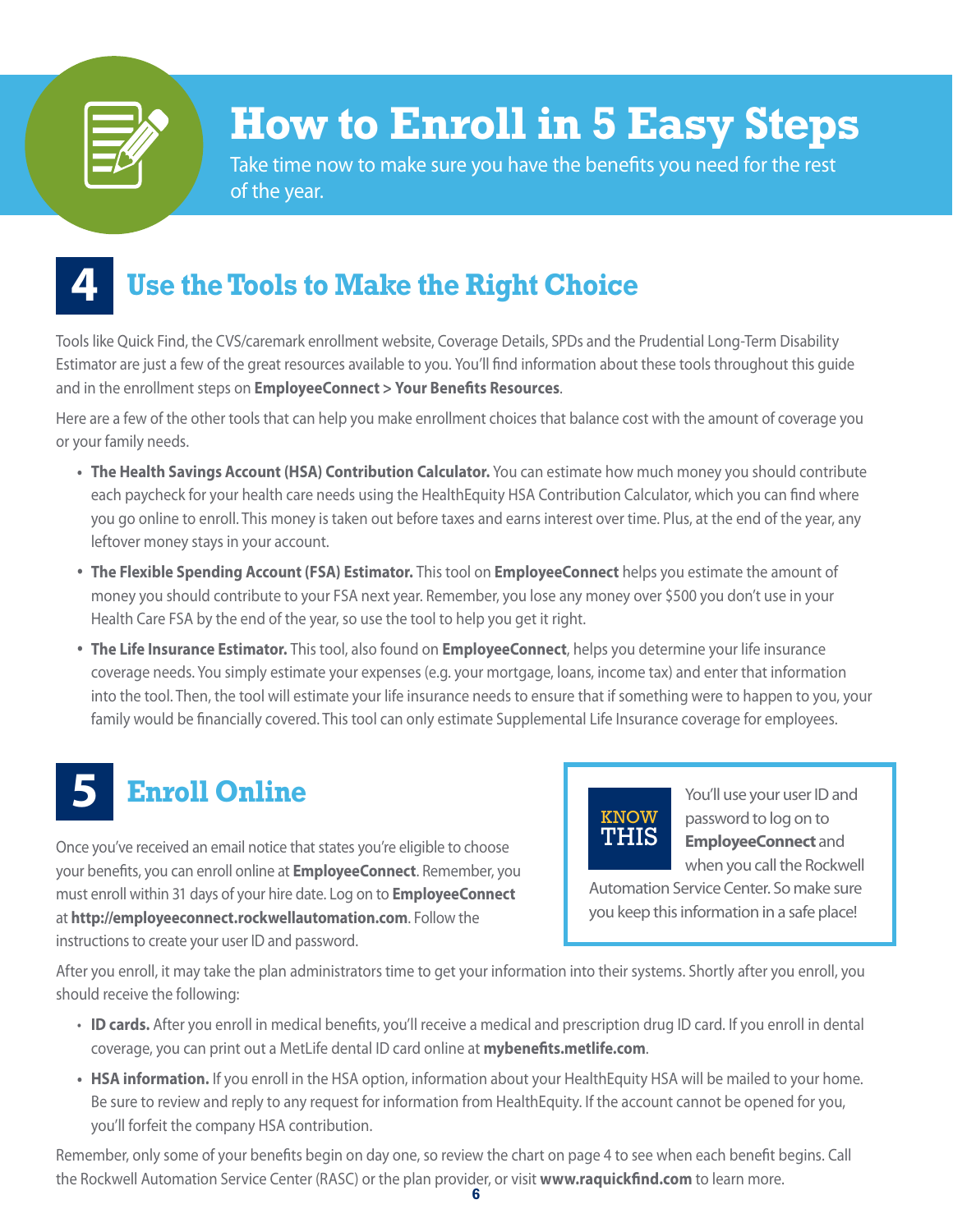## **Benefits You Buy for Now**

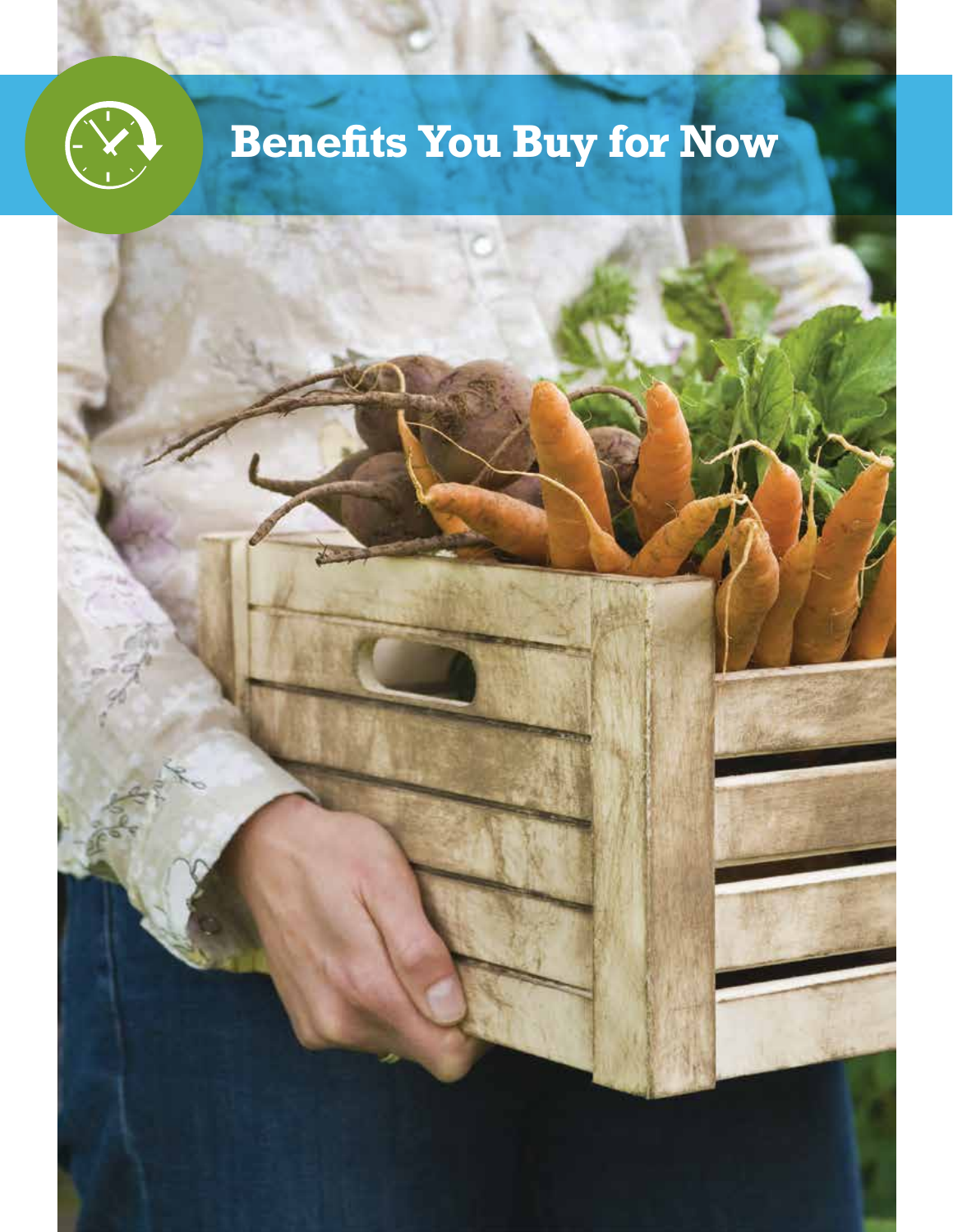# HEALTH CARE



### **Medical**

You can choose from two medical options for coverage in 2017: the HSA option and the HRA option. HSA stands for Health Savings Account, and HRA stands for Health Reimbursement Account. As you compare your options, think about the medical needs of you and your family. You don't want to spend money on more coverage than you need. Remember, you can only make changes to your medical coverage during the year if you have a qualified status change.

Both the HSA and HRA options offer financial protection for you and your family when you need medical care. Both options are provided by UnitedHealthcare (UHC) and offer:

- Coverage for the same services (like doctor visits, hospital care and lab work).
- Fully covered in-network preventive care, even before you've met your deductible.
- A health account that comes with a company contribution.
- An extensive provider network (the Choice Plus network).
- Prescription drug coverage provided by CVS/caremark.
- The United HealthCare Tier 1 provider designation, which helps you find quality, cost-effective care. See page 13 for details.
- Best Doctors, an informed decision-support service to help you evaluate medical treatment options. See page 13 for more information.

#### **The HSA option:**

The HSA option has lower premiums but a higher deductible. This means you pay less for coverage throughout the year but pay more when you use care. Some other benefits of the HSA option are that it:

- Comes with a Health Savings Account (HSA) that has a company contribution to help offset your deductible. You can contribute your own money, pre-tax, to this account to help pay for eligible medical expenses. Plus, any money in your HSA is yours to keep even if you leave the company. For more information about the HSA, go to page 11.
- Requires that you meet your medical deductible before Rockwell Automation starts sharing your prescription drug costs. See page 17 for more information.

#### **The HRA option:**

The HRA option has higher premiums but a lower deductible. This means you pay more for coverage throughout the year but pay less when you use care. Some other benefits of the HRA option are that it:

- Comes with a Health Reimbursement Account (HRA) that has a company contribution to help offset your deductible. You cannot contribute any of your own money to this account. If you leave the company or change medical options, you forfeit your remaining HRA balance.
- Doesn't require that you meet a deductible before you and Rockwell Automation share costs for prescription drugs. See page 17 for more information.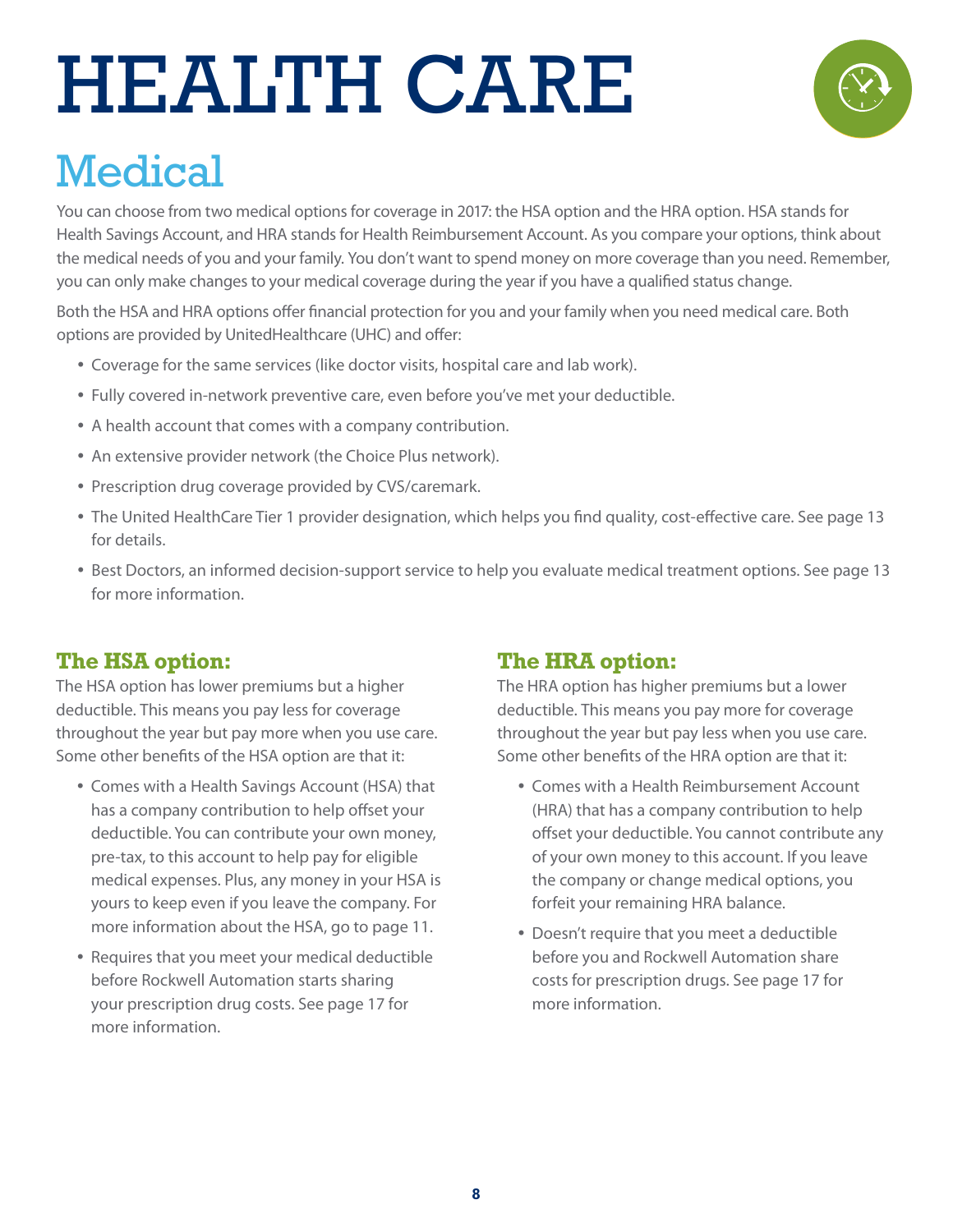### 2017 Costs for Medical Coverage

Here are the annual rates for 2017 based on who you cover, the plan you choose and your annual benefits pay.**<sup>1</sup>** This amount will be taken out of your paycheck pre-tax throughout the year. The rates below are for full-time

employees who work 40 hours per week and part-time employees who work 32 to 39 hours per week. If you are part-time and work 20 to 31 hours per week, your costs are approximately double. If you're a Student Associate, you're eligible only for medical coverage and for Retirement Plan—401(k) participation. You must enroll for medical coverage within 31 days of your start date. Log on to **EmployeeConnect** to confirm your payroll deductions.



### **You Only Coverage**

|                                   |                      | <b>HSA OPTION</b>                     |                      | <b>HRA</b> OPTION                     |
|-----------------------------------|----------------------|---------------------------------------|----------------------|---------------------------------------|
| <b>If Your</b><br>Benefits Pay Is | Your<br><b>Share</b> | Rockwell<br><b>Automation's Share</b> | Your<br><b>Share</b> | Rockwell<br><b>Automation's Share</b> |
| Less than \$25,000                | \$395.00             | \$5,625.02                            | \$871.00             | \$5,847.15                            |
| \$25,000 but less than \$50,000   | \$653.00             | \$5,367.02                            | \$1,341.00           | \$5,377.15                            |
| \$50,000 but less than \$75,000   | \$920.00             | \$5,100.02                            | \$1,608.00           | \$5,110.15                            |
| \$75,000 but less than \$100,000  | \$1,175.00           | \$4,845.02                            | \$1,863.00           | \$4,855.15                            |
| \$100,000 or more                 | \$1,430.00           | \$4,590.02                            | \$2,118.00           | \$4,600.15                            |

### KNOW THIS

If you cover a spouse or domestic partner

who has access to coverage through his or her own employer and/ or children for whom he or she would provide primary coverage, your premium cost will be increased by a Working Spouse or Domestic Partner Adjustment. Your annual adjustment is \$420 if your salary is less than \$50,000 or \$900 if your salary is greater than or equal to \$50,000.

|  |  |  |  |  |  |  |  | You + One or You + Children Coverage |
|--|--|--|--|--|--|--|--|--------------------------------------|
|--|--|--|--|--|--|--|--|--------------------------------------|

|                                  |                      | <b>HSA OPTION</b>                     |                      | <b>HRA OPTION</b>                     |
|----------------------------------|----------------------|---------------------------------------|----------------------|---------------------------------------|
| If Your<br>Benefits Pay Is       | Your<br><b>Share</b> | Rockwell<br><b>Automation's Share</b> | Your<br><b>Share</b> | Rockwell<br><b>Automation's Share</b> |
| Less than \$25,000               | \$876.00             | \$12,618.30                           | \$1,947.00           | \$13,168.86                           |
| \$25,000 but less than \$50,000  | \$1,675.00           | \$11,819.30                           | \$3,273.00           | \$11,842.86                           |
| \$50,000 but less than \$75,000  | \$2,382.00           | \$11,112.30                           | \$3,980.00           | \$11,135.86                           |
| \$75,000 but less than \$100,000 | \$3,066.00           | \$10,428.30                           | \$4,664.00           | \$10,451.86                           |
| \$100,000 or more                | \$3,760.00           | \$9,734.30                            | \$5,358.00           | \$9,757.86                            |

### **You + Family Coverage**

| MENING NA                        |                 | <b>HSA OPTION</b>                     |                      | <b>HRA OPTION</b>                     |  |
|----------------------------------|-----------------|---------------------------------------|----------------------|---------------------------------------|--|
| If Your<br>Benefits Pay Is       | Your.<br>Share. | Rockwell<br><b>Automation's Share</b> | Your<br><b>Share</b> | Rockwell<br><b>Automation's Share</b> |  |
| <b>Less than \$25,000</b>        | \$1,093.00      | \$16,967.07                           | \$2,511.00           | \$17,643.47                           |  |
| \$25,000 but less than \$50,000  | \$2,224.00      | \$15,836.07                           | \$4,287.00           | \$15,867.47                           |  |
| \$50,000 but less than \$75,000  | \$3,160.00      | \$14,900.07                           | \$5,223.00           | \$14,931.47                           |  |
| \$75,000 but less than \$100,000 | \$4,071.00      | \$13,989.07                           | \$6,134.00           | \$14,020.47                           |  |
| \$100,000 or more                | \$4,995.00      | \$13,065.07                           | \$7,058.00           | \$13,096.47                           |  |

1 Annual benefits pay is your annual base pay or your total targeted compensation (sales employees only) as of your hire date.

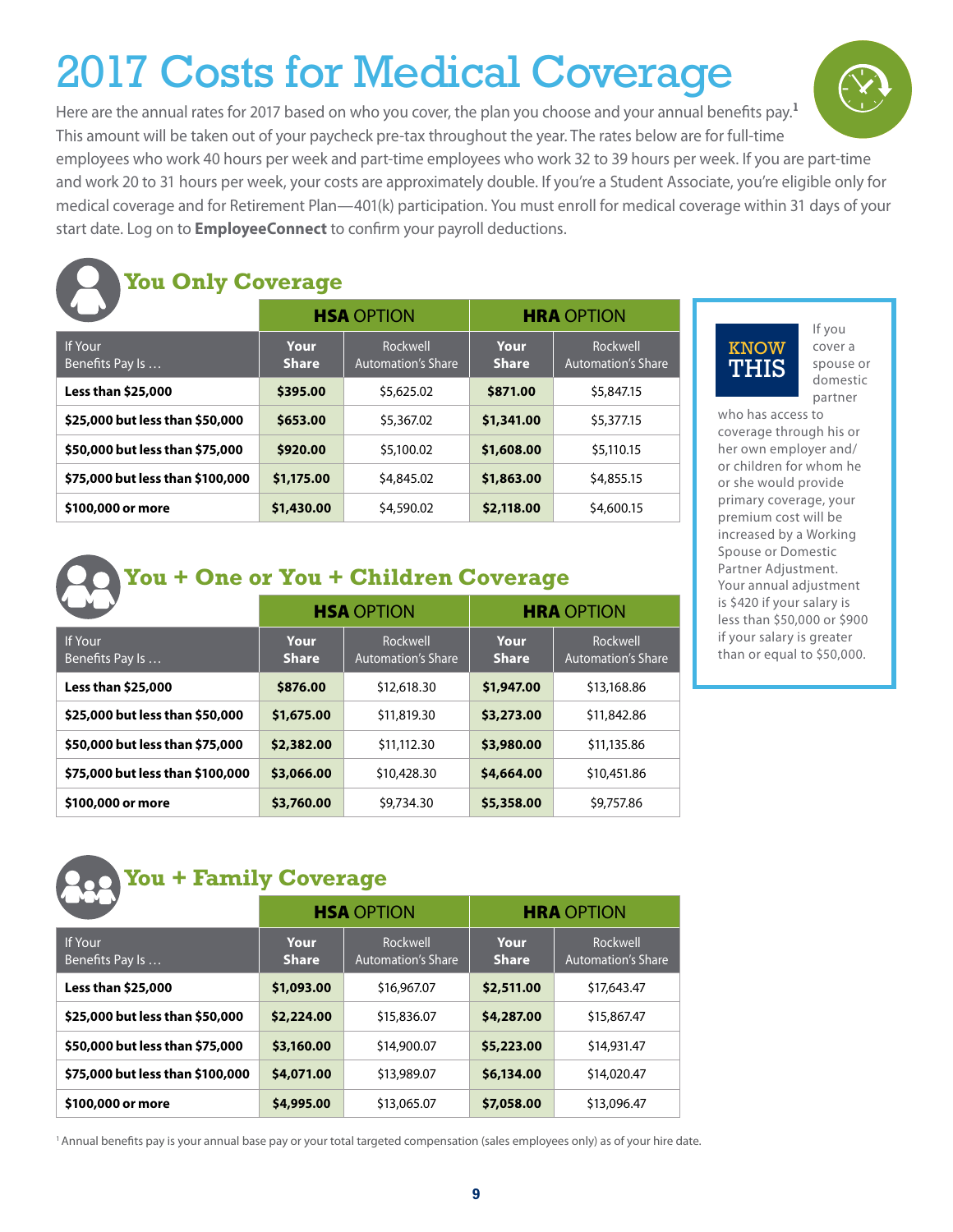### Costs for Medical Care

The chart below shows how much you pay when you or a covered family member needs care based on the medical option you choose, in addition to your payroll deductions shown on page 9. Keep in mind that the money Rockwell Automation contributes to your health account helps offset part of your deductible.



<sup>1</sup> You + One means You + Spouse/Domestic Partner or You + Child(ren).

<sup>2</sup> You may pay additional amounts out of pocket for prescription drugs in the HRA option. See page 17 for more information.

KNOW THIS

Get enhanced benefits! The company will pay 85% instead of 80% when you use Tier 1 providers or Freestanding Facilities. In addition, you're getting the best combination of cost and quality, so it makes sense to use Tier 1 even before you meet your deductible.



 $^3$  Under the Affordable Care Act (ACA), the network out-of-pocket maximum for an individual can't exceed \$7,150, even if the individual is covered under a family tier. <sup>4</sup> For out-of-network services, your medical option pays based on the reasonable and customary (R&C) charge. You are responsible for any amounts that exceed the R&C charge, even after you reach your out-of-pocket maximum.

<sup>&</sup>lt;sup>5</sup> Using Tier 1 providers and Freestanding Facilities is optional. The Tier 1 provider designation helps you find providers known for offering the best combination of quality and cost. (The availability of Tier 1 providers varies by location.) Freestanding Facilities are outpatient, diagnostic or ambulatory centers, or independent laboratories in the Choice Plus network that perform services and submit claims as freestanding entities and not as hospitals.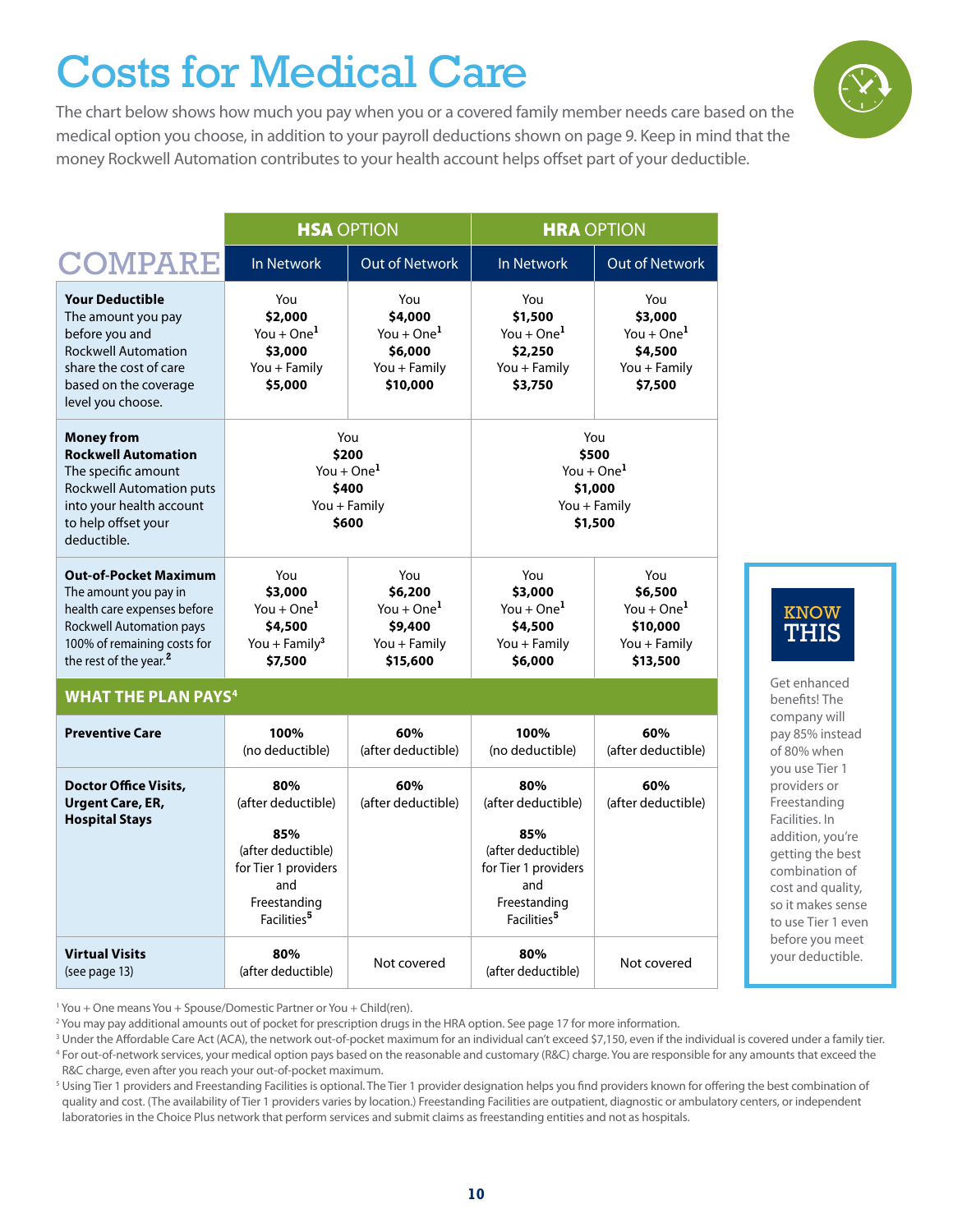### Health Accounts



### **Health Accounts that Come with Your Medical Option**

Both medical options come with a health account. If you enroll in the HSA option, you receive a Health Savings Account (HSA) administered by HealthEquity. If you enroll in the HRA option, you receive a Health Reimbursement Account (HRA) administered by UHC. Both accounts receive money from Rockwell Automation to help pay eligible health care expenses. Here's how they work.

|                                                | <b>HSA</b>                                                                                            |                                                                                                                                                                                                                                                                                                                                                                                                                                                                                                                                                                 |  |                                                            | <b>HRA</b>                                                                                                                                                             |                                                                                                                                                       |
|------------------------------------------------|-------------------------------------------------------------------------------------------------------|-----------------------------------------------------------------------------------------------------------------------------------------------------------------------------------------------------------------------------------------------------------------------------------------------------------------------------------------------------------------------------------------------------------------------------------------------------------------------------------------------------------------------------------------------------------------|--|------------------------------------------------------------|------------------------------------------------------------------------------------------------------------------------------------------------------------------------|-------------------------------------------------------------------------------------------------------------------------------------------------------|
| <b>Contributions to</b><br><b>Your Account</b> | Both you and Rockwell Automation can<br>contribute. Here's how much, based on<br>your coverage level: |                                                                                                                                                                                                                                                                                                                                                                                                                                                                                                                                                                 |  |                                                            | account. Here's how much, based on<br>your coverage level:                                                                                                             | Only Rockwell Automation can contribute to your                                                                                                       |
|                                                | <b>You Only</b><br>You:<br>\$3,200<br>Rockwell<br>Automation: \$200                                   | You + $One1$<br>You + Family<br>You:<br>You:<br>\$6,350<br>\$6,150<br>Rockwell<br>Rockwell<br>Automation: \$400<br>Automation: \$600<br>If you are age 55 or older in 2017, you may make an<br>additional \$1,000 catch-up contribution.                                                                                                                                                                                                                                                                                                                        |  | <b>You Only</b><br>Rockwell<br><b>Automation:</b><br>\$500 | You + $One1$<br>Rockwell<br><b>Automation:</b><br>\$1,000                                                                                                              | You + Family<br>Rockwell<br><b>Automation:</b><br>\$1,500                                                                                             |
|                                                |                                                                                                       | You can change how much you contribute<br>at any time.                                                                                                                                                                                                                                                                                                                                                                                                                                                                                                          |  |                                                            |                                                                                                                                                                        |                                                                                                                                                       |
| <b>Using the Money</b>                         |                                                                                                       | You can use your HSA for eligible medical,<br>dental and vision expenses <sup>2</sup> for you and your tax<br>dependents whether or not they are enrolled<br>in the plan. <sup>3</sup> You can also use your HSA as a<br>retirement savings vehicle. Since this money is<br>100% yours and grows over time, you can use this<br>for eligible retiree medical expenses<br>down the road.<br>When you first enroll, you'll receive a HealthEquity<br>debit card that you can use to pay for eligible<br>expenses. The debit card will be good for<br>three years. |  |                                                            | Your HRA is used for eligible medical expenses<br>age 26 who are enrolled in the plan.<br>reimbursed automatically for any<br>medical claims, including prescriptions. | only for you, your spouse and your children up to<br>UHC doesn't issue a debit card. Instead, you'll be                                               |
| <b>Account Balances</b>                        |                                                                                                       | Any unused money in your account rolls over from<br>year to year. As your account grows, you'll be able<br>to invest the money and possibly earn interest,<br>too. Plus, you own 100% of your account and can<br>take the money with you even if you leave the<br>company or retire.                                                                                                                                                                                                                                                                            |  |                                                            | money with you.                                                                                                                                                        | Any unused money in your account rolls over from<br>year to year. However, if you leave the company<br>or change medical options, you cannot take the |
| <b>Tax Advantages</b><br>and Prep              |                                                                                                       | You must file a Form 8889 with your federal<br>income tax return each year that you have money<br>in your HSA, and you must save receipts to verify<br>withdrawal for eligible expenses.                                                                                                                                                                                                                                                                                                                                                                        |  |                                                            | You do not file anything with your tax return,<br>but you should save all your receipts to<br>validate use of funds by UHC.                                            |                                                                                                                                                       |

<sup>1</sup> You + One means You + Spouse/Domestic Partner or You + Child(ren).

2 You can find a list of eligible expenses by reading IRS Publication 502 on **www.irs.gov** or logging in to your HealthEquity account.

3 Covered tax dependents for tax-advantaged accounts are determined by the IRS. To learn more about dependent eligibility, see IRS Publication 969 online at **www.irs.gov**.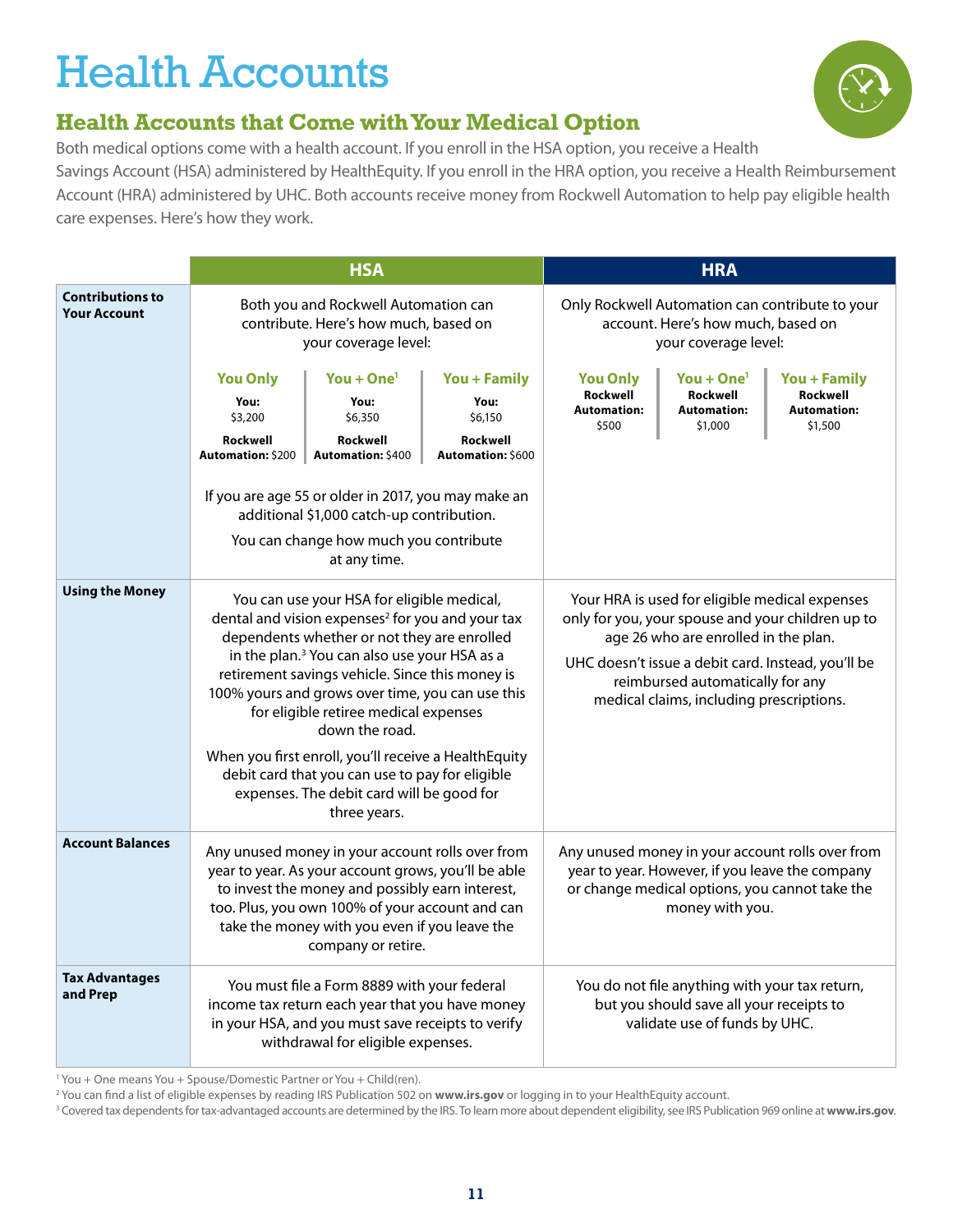### Health Accounts



### **Health Accounts You Can Choose When You Enroll**

Rockwell Automation offers two health Flexible Spending Accounts (FSAs): a Limited Purpose FSA and a Health Care FSA. These optional FSAs, administered by Your Spending Account (YSA), help you pay for eligible health care expenses**<sup>1</sup>** with tax-free dollars. The FSA you can elect—and how you can use the money in your account—depends on which medical option you choose. Here's how they work.

|                                                | <b>Limited Purpose FSA</b><br>(HSA participants only <sup>2</sup> )                                                                                                                                                        | <b>Health FSA</b><br>(HRA participants only)                                                                                                                                                                                                                                                                                                                                                                      |
|------------------------------------------------|----------------------------------------------------------------------------------------------------------------------------------------------------------------------------------------------------------------------------|-------------------------------------------------------------------------------------------------------------------------------------------------------------------------------------------------------------------------------------------------------------------------------------------------------------------------------------------------------------------------------------------------------------------|
| <b>Contributions to</b><br><b>Your Account</b> | Only you can contribute to your account.<br>Minimum contribution: \$100<br>Maximum contribution: \$2,600<br>Except in limited circumstances, you cannot<br>change your FSA contribution during the year.                   | Only you can contribute to your account.<br>Minimum contribution: \$100<br>Maximum contribution: \$2,600<br>Except in limited circumstances, you cannot<br>change your FSA contribution during the year.                                                                                                                                                                                                          |
| <b>Using the Money</b>                         | You can use your account for preventive<br>pharmacy coinsurance, dental and vision<br>expenses for you and your tax dependents <sup>3</sup> until<br>you meet your deductible, and then eligible<br>medical expenses, too. | Your FSA is used for eligible medical, dental and<br>vision expenses that cannot be paid for with<br>HRA funds. Expenses can be for you and your<br>tax dependents. <sup>3</sup> Examples include deductibles,<br>copays and coinsurance, medical supplies,<br>immunizations, over-the-counter drugs for which<br>you have a prescription, prescription drugs,<br>contact lenses and eyeglasses, and dental work. |
| <b>Account Balances</b>                        |                                                                                                                                                                                                                            | These accounts don't grow. You lose any money over \$500 left in your account at the end of the year.<br>So choose your contribution amount carefully. And be sure not to miss the FSA deadlines.<br>Deadlines to Use 2017 Contributions: Dec. 31, 2017<br>Deadlines to Submit Expenses: March 31, 2018                                                                                                           |
|                                                |                                                                                                                                                                                                                            | See Your Spending Account and Summary Plan Description (SPD) for details about carryover provisions.                                                                                                                                                                                                                                                                                                              |
| <b>Tax Advantages</b><br>and Prep              |                                                                                                                                                                                                                            | You do not file anything with your tax return, but you should save all your receipts in case you need to<br>show that an expense is eligible.                                                                                                                                                                                                                                                                     |

<sup>1</sup>By law, expenses for domestic partners and their dependents aren't eligible for reimbursement from FSAs. To learn more, see IRS Publications 502 and 503 online at **www.irs.gov**.<br><sup>2</sup> If you are in the HSA option, make sure you understand the limits of eligible expenses in the chart above.

<sup>3</sup> Covered tax dependents for tax-advantaged accounts are determined by the IRS. To learn more about dependent eligibility, see IRS Publication 969 online at **www.irs.gov**.

### Click away

If you enroll in the HSA option, you'll receive information about HealthEquity in your enrollment kit. If you have questions in the meantime, call HealthEquity at **1.866.346.5800**, 24/7. Or visit **www.healthequity.com/ed/rockwell** for great HealthEquity tools and resources, including a contribution calculator, future balance calculator, informational videos and a mobile app.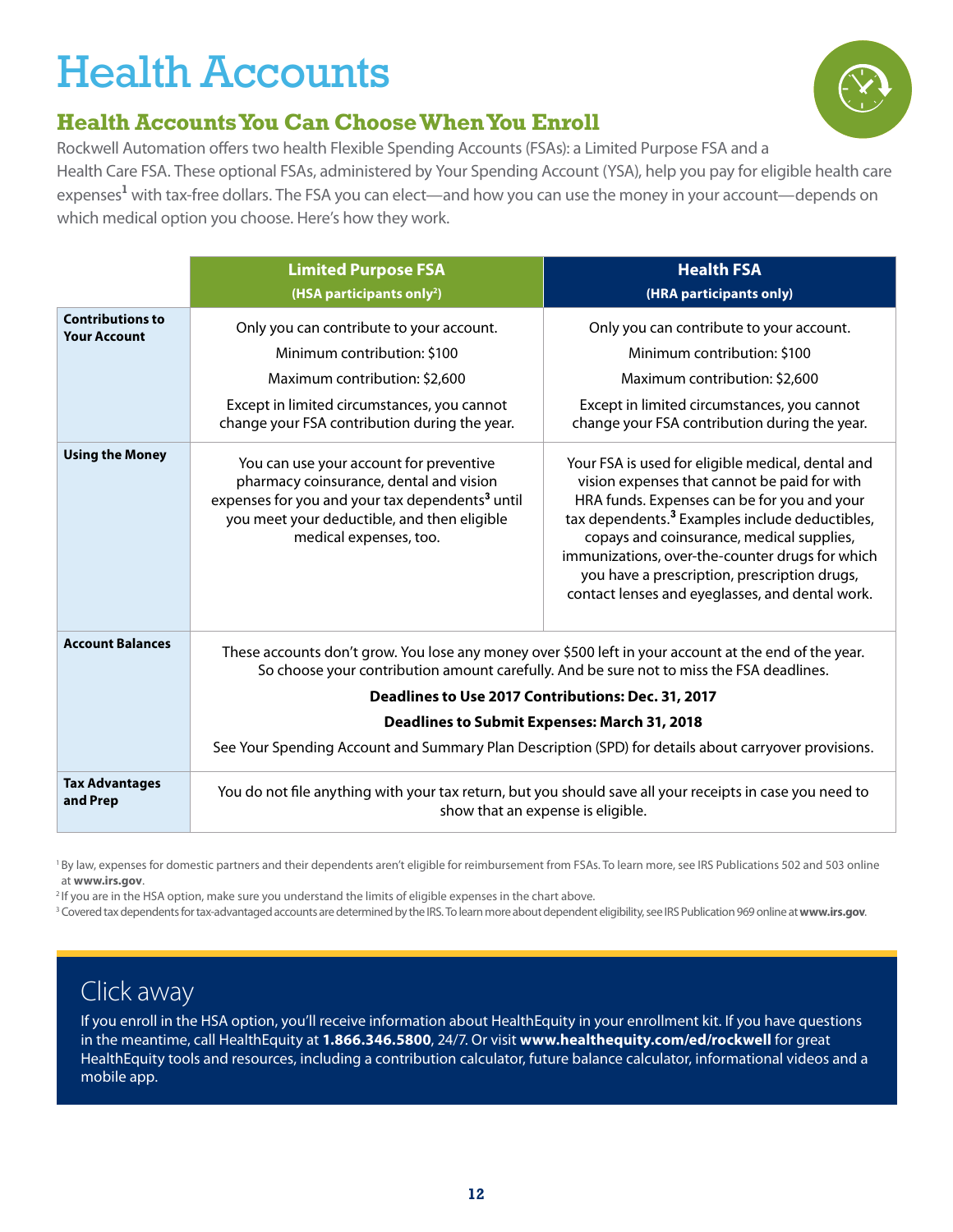Take advantage of these resources that help you find quality care and save money.

#### **Find the Best Combination of Cost and Quality**

UnitedHealthcare has a designation program that makes it easier to identify health care providers that meet higher standards for quality and cost. UHC identifies them as Tier 1 providers—providers across 27 specialties who have met strict quality and cost metrics based on evidence-based medicine, national industry guidelines and local benchmarks for the efficient use of resources in providing care. When you use Tier 1 providers, your medical option pays higher benefits—85% after the deductible instead of 80%. (Before you meet your deductible, you pay 100% of the cost.)

The availability of Tier 1 providers varies by specialty and location. For details about Tier 1 providers, including where they're available, which specialties are included, how providers are evaluated and how to locate Freestanding Facilities (see below), visit **www.UnitedHealthPremium.com**.

#### **Save Money with Freestanding Facilities**

Freestanding Facilities are outpatient facilities, diagnostic and ambulatory centers, and independent laboratories in the Choice Plus network that are not part of a hospital. These facilities generally are more cost-effective than hospitals for lab tests, X-rays, MRIs, CT Scans and minor outpatient procedures. As a result, your medical option pays higher benefits—85% after the deductible instead of 80%—when you use Freestanding Facilities.

#### **Consider Using Best Doctors**

Get the right diagnosis and treatment—and avoid unnecessary costs—with the help of Best Doctors. At no cost to you, you can:

- Work with one of the world's top specialists to review your medical case and offer recommendations on your diagnosis or treatment plan.
- Get expert answers to your medical questions.
- Make sure you get the right care after an acute or catastrophic medical event.
- Find doctors near you who meet your specific needs.

To learn more, contact Best Doctors at **1.888.281.6550**, Monday – Friday, 7 a.m. – 8 p.m. Central time, or online at **www.bestdoctors.com/rockwellautomation**.

### Click away

Cold? Stomach ache? Sore throat? For non-emergency medical conditions that don't require an exam or test, use Health4Me on your mobile device or MyUHC on your computer to schedule a Virtual Visit in the comfort of your home. Board-certified physicians are available 24/7, and most visits take only about 10 – 15 minutes. **Virtual Visits** are less expensive than a trip to the ER or an urgent care center, and a lot quicker than waiting for an appointment with your regular physician.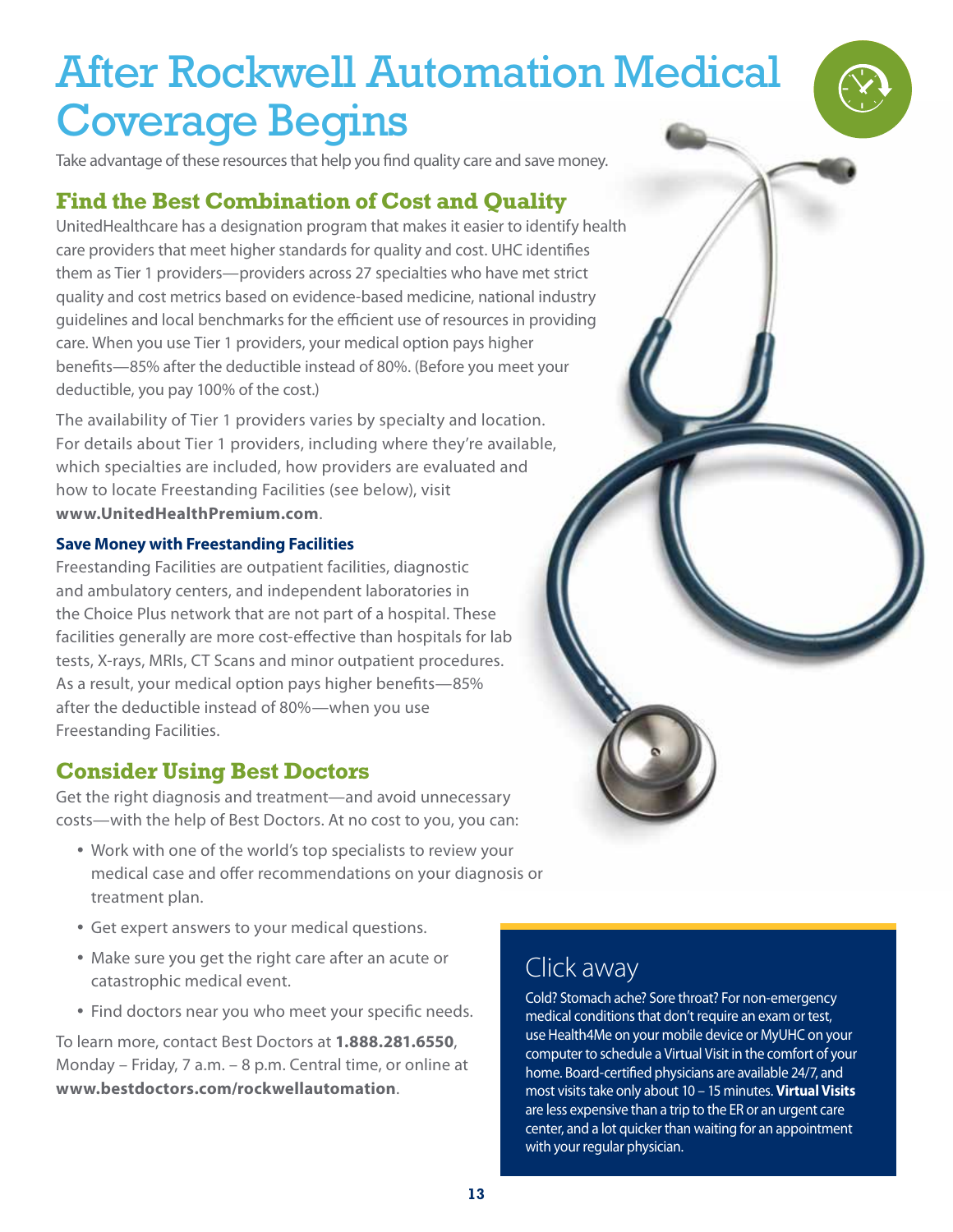

### **Understand and Use Your Medical ID Card**

Your medical ID card, which you'll receive from UHC once you enroll in either of the Rockwell Automation medical options, has key information about you, your family and your coverage. When you visit your doctor, hospital or other health care provider, show them your card so they know how to bill UHC for the services they're providing you. You can refer to your card for information you need to contact UHC or to register at **myuhc.com**.

| <b>UnitedHealthcare</b><br>Health Plan (80840) 911-87726-04 |                 |                                  | <b>Rockwell</b><br>Automation |
|-------------------------------------------------------------|-----------------|----------------------------------|-------------------------------|
| Member ID:                                                  | 123456789       | Group Number:                    | 904936                        |
| Member:<br>JOHN ROCKWELL                                    | <b>HSA Plan</b> |                                  |                               |
| Dependents:<br><b>SPOUSE ROCKWELL</b>                       |                 | Payer ID 87726                   |                               |
| CHILD1 ROCKWELL                                             |                 |                                  |                               |
| CHILD2 ROCKWELL                                             |                 |                                  |                               |
| 0501                                                        |                 | UnitedHealthcare Choice Plus-HSA |                               |



The circled information is useful when registering on **myuhc.com** or when contacting the UHC call center.

You should receive a card in your home mail, but you can also display one to your provider on your phone using the **Health4Me** app. ID cards will list all covered dependents. If you elected single coverage, you will receive one card. If you cover any dependents, you will receive two cards. If you need additional or replacement cards, you can print them online from **myuhc.com**. After you log in, click **Account Settings** and then **Temporary Card**.

#### **Understand Your Medical Expenses**

A claim is filed whenever you receive care. Network providers will submit claims for you, while out-of-network providers likely will leave the filing to you. UHC then processes the claim to:

- Make sure the claim is an eligible expense under your plan.
- Determine whether the claim is for eligible preventive care (and covered 100% if you used a network provider).
- Make sure the service is charged at a discounted rate when you see a network provider or is within the reasonable and customary (R&C) charge for out-of-network providers.

After processing your claim(s) typically within 10 days, UHC creates an Explanation of Benefits (EOB) and Health Statement (see the following pages). You should review both carefully to understand what you pay.

- The EOB provides the legally required information about your benefit calculation and is most helpful for claim appeals or working with Aon Hewitt Advocacy Services.
- The Health Statement is a consumer-friendly summary of your benefits and out-of-pocket costs, and can help in reconciling personal finances.

**KNOW** THIS

**Track Your Claims Online**  You can follow your claims from start to finish and track payments you've made to

your health care providers using myClaims Manager from the home page of **myuhc.com** or through the **Health4Me** app.

If you have any questions, call UHC's Advocate4Me at **1.844.234.7924**.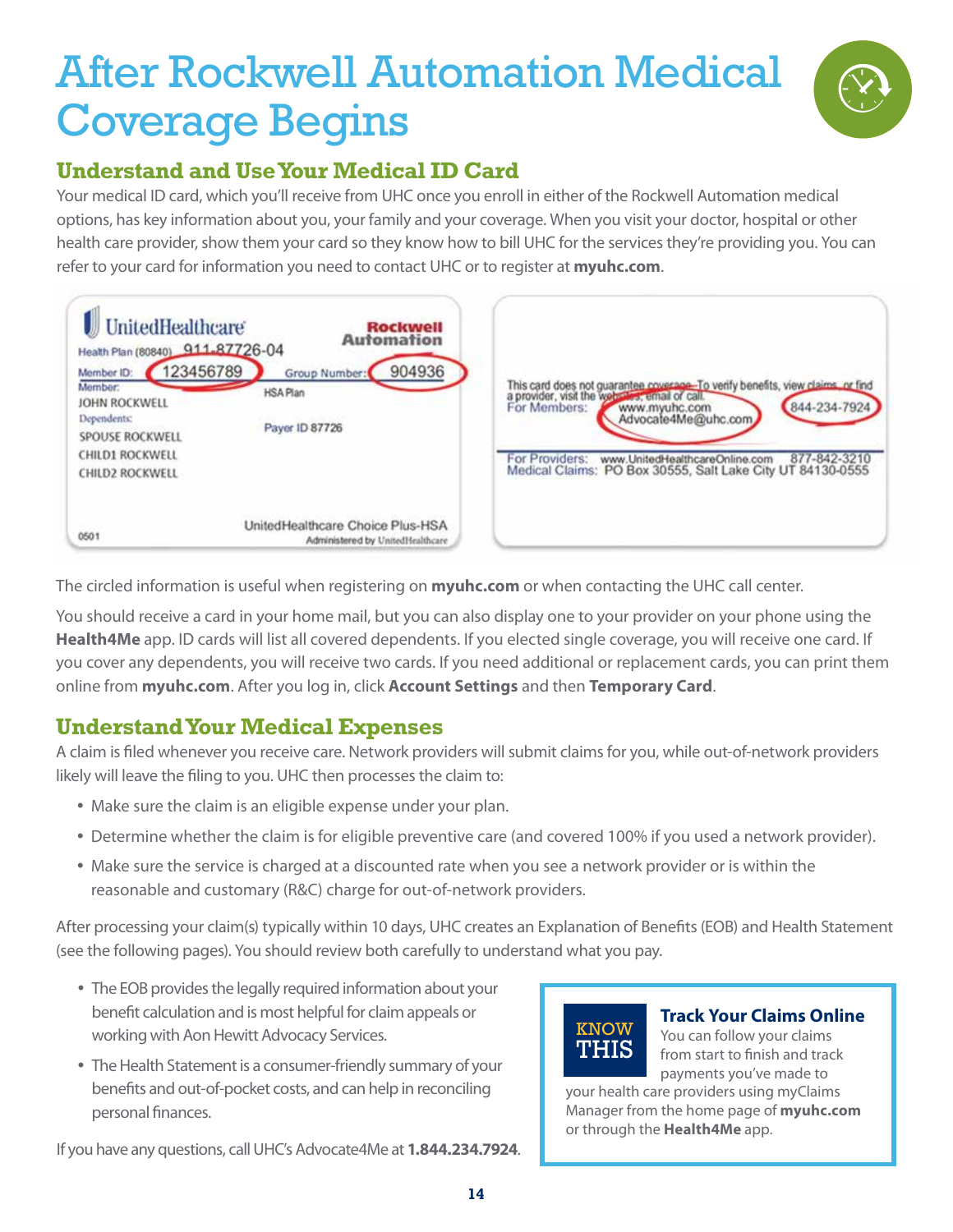

#### **Understand your Explanation of Benefits (EOB)**

An EOB shows what services were covered by the plan and what your responsibility is. EOBs are created anytime an individual receives health care. An EOB is not a bill. It's a summary that typically shows:

- The service received
- The amount charged by your provider
- The amount covered (and not covered) under your plan
- The amount UHC paid to your provider
- The amount you will be asked to pay your provider

UHC offers the option of electronic access to your EOBs or paper copies mailed to your home. The default setting is electronic access. If you prefer paper EOBs, you can request them by logging in to **myuhc.com**, selecting **Account Settings** and then **Mailing Preferences**.

|                                                   |                                                                                                          | A UnitedHealth Group Company<br>August 15, 2010                                                                                                                                                 |  |
|---------------------------------------------------|----------------------------------------------------------------------------------------------------------|-------------------------------------------------------------------------------------------------------------------------------------------------------------------------------------------------|--|
|                                                   | UNITEDHEALTHCARE INSURANCE COMPANY                                                                       | Have more questions about your                                                                                                                                                                  |  |
| <b>Springfield Service Center</b><br>PO Box 30555 |                                                                                                          | claim? Visit www.mvuhc.com for all<br>your claim and benefit information                                                                                                                        |  |
| Salt Lake City, UT 84130-0555                     |                                                                                                          |                                                                                                                                                                                                 |  |
|                                                   | <b>Explanation of Benefits Statement</b>                                                                 | This is not a bill. Do not pay. This is to notify you that we processed your claim.                                                                                                             |  |
| John Johnson                                      |                                                                                                          | <b>Member/Patient Information</b>                                                                                                                                                               |  |
| 1234 Somewhere St                                 |                                                                                                          | Member/Patient: John Johnson<br>Member ID: 123456789                                                                                                                                            |  |
| Home Town, NA                                     |                                                                                                          | Group Name: ABC Company                                                                                                                                                                         |  |
|                                                   |                                                                                                          | Plan: Select Saver<br>Group #: 1234567                                                                                                                                                          |  |
|                                                   |                                                                                                          |                                                                                                                                                                                                 |  |
|                                                   |                                                                                                          |                                                                                                                                                                                                 |  |
|                                                   | <b>Description</b>                                                                                       | Detailed claim information is located on following page(s)                                                                                                                                      |  |
| \$229.00                                          | <b>Amount Billed</b>                                                                                     | This is the total amount that your provider billed for the services that were provided to you.                                                                                                  |  |
| \$32.23                                           | <b>Plan Discounts</b><br>vices that you are not responsible to pay.                                      | Your plan negotiates discounts with providers to save you money. This amount may also include ser-                                                                                              |  |
| \$75.00                                           | Your Plan Paid<br>This is the portion of the amount billed that was paid by your plan.                   |                                                                                                                                                                                                 |  |
| <b>Dollar Amount</b><br>\$121.77                  | <b>Total Amount You Owe the Provider(s)</b><br>The portion of the amount billed you owe the provider(s). | This amount does not reflect any payment you may have already made at the time you received care.<br>This amount may include your deductible, co-pay, coinsurance and / or non covered charges. |  |

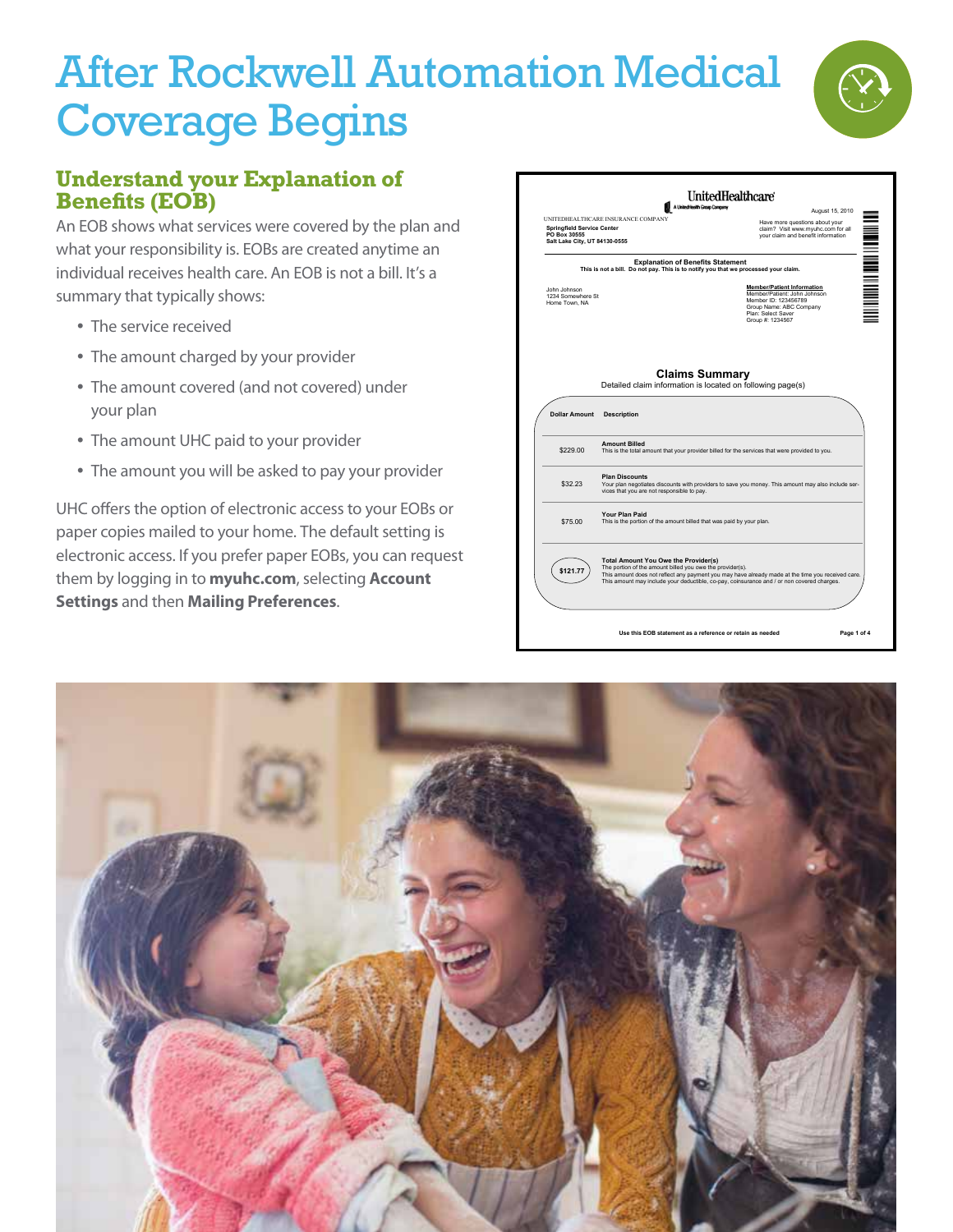

A Health Statement provides a complete record of your recent health care in one easy-to-read format.

- If you need to pay for a part of the service, UHC mails your Health Statement within 30 days.
- If the plan pays in full, you will receive it within 90 days unless you live in a state that requires it to arrive sooner.

Your Health Statement:

- Covers information you'd find in multiple EOBs
- Summarizes the health care spend for all your covered family members
- Provides your UHC HRA balance
- Shows your progress toward meeting your deductible and out-of-pocket maximum
- Includes meaningful tips to help you use your benefits

The default setting for receiving Health Statements is U.S. Mail. If you prefer to receive your Health Statement electronically, log in to **myuhc.com**, click **Account Settings** and then select **Mailing Preferences**. You'll receive an email notification when a new document is posted to your **myuhc.com** account.

|                                         | Health Care Account Service Center             |                                                                                                                                                                                                                                                                                                                         |                          |                                                                                                                         |                            | <b>UnitedHealthcare</b>            |            |
|-----------------------------------------|------------------------------------------------|-------------------------------------------------------------------------------------------------------------------------------------------------------------------------------------------------------------------------------------------------------------------------------------------------------------------------|--------------------------|-------------------------------------------------------------------------------------------------------------------------|----------------------------|------------------------------------|------------|
|                                         | PO Box 981506<br>FL PASO TX 79998              |                                                                                                                                                                                                                                                                                                                         |                          |                                                                                                                         | A University Stout Company |                                    |            |
|                                         | www.mvuhc.com                                  |                                                                                                                                                                                                                                                                                                                         |                          |                                                                                                                         |                            | UNITEDHEALTHCARE INSURANCE COMPANY |            |
|                                         |                                                |                                                                                                                                                                                                                                                                                                                         |                          |                                                                                                                         |                            |                                    |            |
|                                         | department.                                    | Address Change? Please contact your employer's benefit                                                                                                                                                                                                                                                                  |                          |                                                                                                                         |                            |                                    |            |
|                                         | <b>DRS\$\$\$PKG</b>                            |                                                                                                                                                                                                                                                                                                                         |                          |                                                                                                                         |                            | <b>Member ID</b>                   |            |
|                                         | <b>MARY ANN TEST</b><br>123 MAIN ST.           |                                                                                                                                                                                                                                                                                                                         |                          |                                                                                                                         |                            | XXXXX5678                          |            |
|                                         | ANYWHERE US 12345-6789                         |                                                                                                                                                                                                                                                                                                                         |                          |                                                                                                                         |                            | <b>Statement Period</b>            |            |
|                                         |                                                |                                                                                                                                                                                                                                                                                                                         |                          |                                                                                                                         |                            | 09/29/12 - 11/20/12                |            |
|                                         |                                                |                                                                                                                                                                                                                                                                                                                         |                          |                                                                                                                         |                            |                                    |            |
|                                         |                                                |                                                                                                                                                                                                                                                                                                                         |                          | THIS IS NOT A BILL<br><b>Customer Care 1-888-888-8888</b>                                                               |                            |                                    |            |
|                                         |                                                |                                                                                                                                                                                                                                                                                                                         | <b>Size Up Your Risk</b> |                                                                                                                         |                            |                                    |            |
|                                         |                                                |                                                                                                                                                                                                                                                                                                                         |                          |                                                                                                                         |                            |                                    |            |
|                                         |                                                | What are your clothes telling you? A study in the Journal of Human Nutrition and Dietetics found that men with pants waist size 38+ have a                                                                                                                                                                              |                          |                                                                                                                         |                            |                                    |            |
|                                         |                                                | 3.9 percent greater risk of developing diabetes, heart disease and hypertension. For women with a dress size of 18+ the risk increases by                                                                                                                                                                               |                          |                                                                                                                         |                            |                                    |            |
|                                         |                                                |                                                                                                                                                                                                                                                                                                                         |                          |                                                                                                                         |                            |                                    |            |
|                                         |                                                |                                                                                                                                                                                                                                                                                                                         |                          | 7 percent. To learn more or to get help managing your weight, talk with your doctor or call the number on your ID card. |                            |                                    |            |
|                                         |                                                |                                                                                                                                                                                                                                                                                                                         |                          |                                                                                                                         |                            |                                    |            |
|                                         | <b>Your Account Balances</b>                   | Your Account Balances as of 11/20/2012 for Plan Year 61/01/12- 12/31/12                                                                                                                                                                                                                                                 |                          |                                                                                                                         |                            |                                    |            |
| <b>Beginning</b>                        | Used                                           | <b>Health Reimbursement Account (HRA)</b>                                                                                                                                                                                                                                                                               | Remaining                |                                                                                                                         |                            |                                    |            |
| \$350.00                                | \$331.49                                       |                                                                                                                                                                                                                                                                                                                         | \$18.51                  |                                                                                                                         |                            |                                    |            |
|                                         |                                                |                                                                                                                                                                                                                                                                                                                         |                          |                                                                                                                         |                            |                                    |            |
|                                         |                                                | A Health Reinsbursement Account (HRK) is an employer funded account that can be used to help pay for eligible medical expenses. The account balance at<br>the end of a plan year may be carried over las specified by the employed from plan year to plan year as long as you continue to be enrolled in a HRA plan and |                          |                                                                                                                         |                            |                                    |            |
|                                         |                                                |                                                                                                                                                                                                                                                                                                                         |                          |                                                                                                                         |                            |                                    |            |
| work for the same omployer.             |                                                |                                                                                                                                                                                                                                                                                                                         |                          |                                                                                                                         |                            |                                    |            |
|                                         |                                                |                                                                                                                                                                                                                                                                                                                         |                          |                                                                                                                         |                            |                                    |            |
|                                         |                                                |                                                                                                                                                                                                                                                                                                                         |                          |                                                                                                                         |                            |                                    |            |
|                                         |                                                | <b>Tracking Your Deductibles and Maximums</b>                                                                                                                                                                                                                                                                           |                          |                                                                                                                         |                            |                                    |            |
|                                         |                                                | Your Deductibles as of 15/36/12 for Plan Year 05/85/12-12/35/12                                                                                                                                                                                                                                                         |                          |                                                                                                                         |                            |                                    |            |
|                                         |                                                | <b>In-Network</b>                                                                                                                                                                                                                                                                                                       |                          |                                                                                                                         |                            | Out-of-Network                     |            |
|                                         | Applied                                        |                                                                                                                                                                                                                                                                                                                         | Remaining                | Annual                                                                                                                  | Applied                    |                                    | Remaining  |
|                                         |                                                |                                                                                                                                                                                                                                                                                                                         |                          | <b>MARY ANN</b>                                                                                                         |                            |                                    |            |
|                                         | \$0.00                                         | NONE USED                                                                                                                                                                                                                                                                                                               | \$1,250.00               | \$2,500.00                                                                                                              | \$0.00                     | NONE USED                          | \$2,500.00 |
| Annual<br><b>MARY ANN</b><br>\$1,250.00 |                                                | Deductible. This deductible is the fixed items arount that you gay each year toward eligible fixeds care elevinos before your plan benefits are poyable. Once                                                                                                                                                           |                          |                                                                                                                         |                            |                                    |            |
|                                         |                                                | the declarable has been real. Be six payment and/or consumece gamed in your plan may begin. Please mite to sourcelar decoments for specific information.                                                                                                                                                                |                          |                                                                                                                         |                            |                                    |            |
|                                         | injarding what sensors apply to the deduction. |                                                                                                                                                                                                                                                                                                                         |                          |                                                                                                                         |                            |                                    |            |
|                                         |                                                |                                                                                                                                                                                                                                                                                                                         |                          |                                                                                                                         |                            |                                    |            |
|                                         |                                                |                                                                                                                                                                                                                                                                                                                         |                          |                                                                                                                         |                            |                                    |            |
|                                         |                                                |                                                                                                                                                                                                                                                                                                                         |                          |                                                                                                                         |                            |                                    |            |
|                                         |                                                |                                                                                                                                                                                                                                                                                                                         |                          | Please see the next page for more information                                                                           |                            |                                    |            |
|                                         |                                                |                                                                                                                                                                                                                                                                                                                         | Page 1 of 3              |                                                                                                                         |                            |                                    |            |
|                                         |                                                |                                                                                                                                                                                                                                                                                                                         |                          |                                                                                                                         |                            |                                    |            |

### KNOW THIS

#### **Advocates are available to support you**

**UHC's Advocate4Me** ensures that you are directed to the right resources within UHC to get the right answers to your questions, whether you need help finding a provider, understanding a benefit or speaking to a health coach. They'll make sure you get to the right place. **1.844.234.7924**.

**Aon Hewitt's Advocacy Services** provides a dedicated resource who can help you resolve conflicts and unresolved claims, direct you to additional services and help you make the most of your Rockwell Automation benefits. Contact Advocacy Services when the benefit plan administrator (medical, vision, dental, pharmacy, etc.) has been unable to resolve your question. **1.877.687.7272**.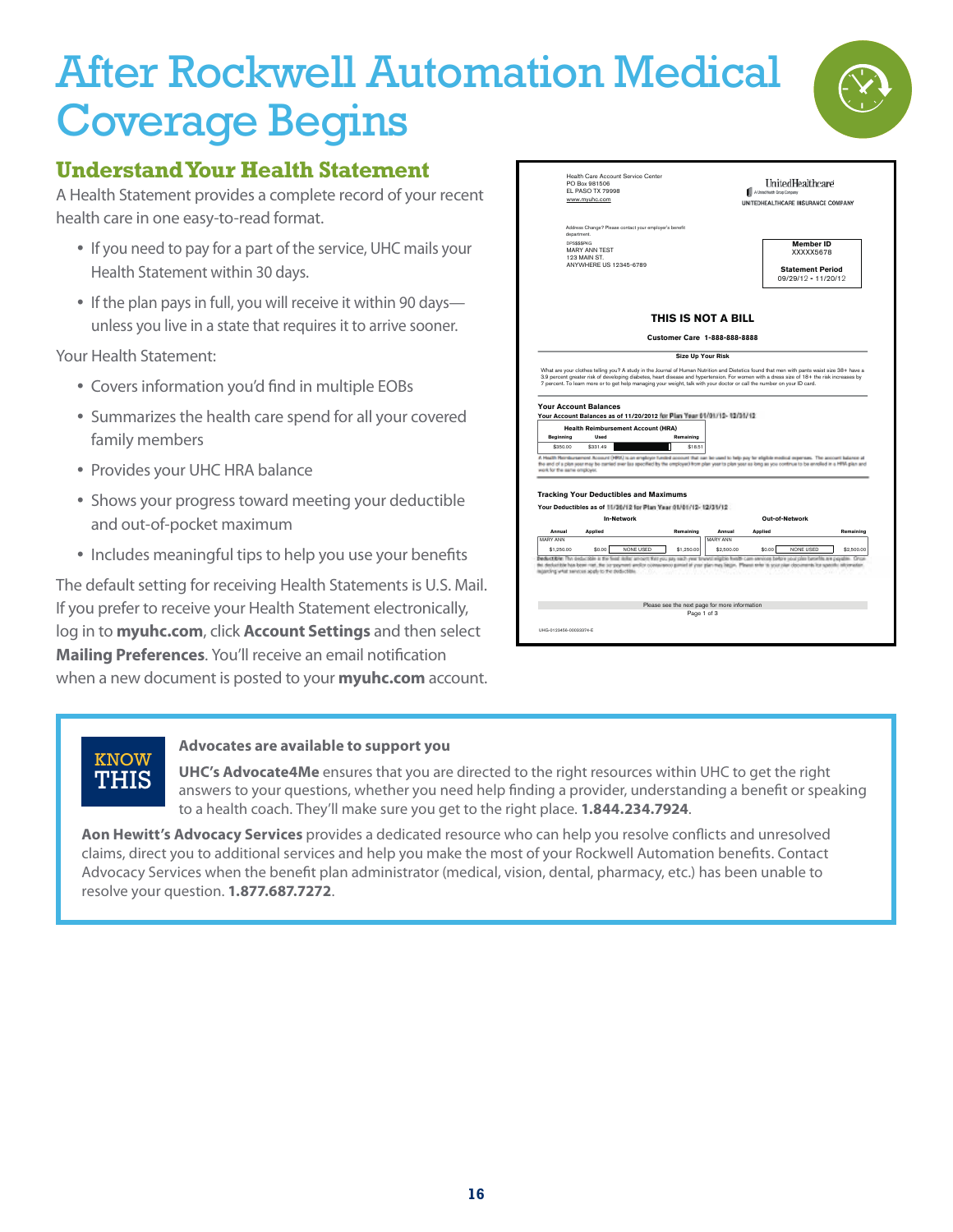### Prescription Drug Coverage

Both medical options include prescription drug coverage administered by CVS/caremark. However, each plan works a little differently. The charts below show what you'll pay based on the medical option you choose. You should check the CVS/caremark formulary during the year to make sure any medicine you regularly use is still covered. Brand name drugs may be dropped from the formulary as generics become available.

|                                                      | <b>HSA OPTION<sup>1</sup></b>                            |                               |  |  |  |  |
|------------------------------------------------------|----------------------------------------------------------|-------------------------------|--|--|--|--|
| <b>COMPARE</b>                                       | In Network                                               | Out of Network                |  |  |  |  |
| <b>Your Rx Deductible</b>                            | Part of your medical deductible (see page 10)            |                               |  |  |  |  |
| <b>Out-of-Pocket Maximum</b>                         | Part of your medical out-of-pocket maximum (see page 10) |                               |  |  |  |  |
| <b>WHAT THE PLAN PAYS</b>                            |                                                          |                               |  |  |  |  |
| <b>Prescription Drugs</b>                            | 80% (after deductible)                                   | <b>60%</b> (after deductible) |  |  |  |  |
| <b>Preventive</b><br>Prescription Drugs <sup>2</sup> | 80% (before deductible)                                  |                               |  |  |  |  |

|                                                                                                                   | <b>HRA OPTION<sup>1</sup></b>                                               |                                                                             |  |  |
|-------------------------------------------------------------------------------------------------------------------|-----------------------------------------------------------------------------|-----------------------------------------------------------------------------|--|--|
| <b>COMPARE</b>                                                                                                    | Retail<br>(up to a 30-day supply)                                           | <b>Mail Order</b><br>(up to a 90-day supply)                                |  |  |
| <b>Your Rx Deductible</b>                                                                                         | None                                                                        | None                                                                        |  |  |
| <b>Out-of-Pocket Maximum</b><br>You<br>You + $One3$<br>You + Family                                               | \$1,000<br>\$1,500<br>\$2,000                                               |                                                                             |  |  |
| <b>WHAT THE PLAN PAYS</b>                                                                                         |                                                                             |                                                                             |  |  |
| <b>Copays/Coinsurance</b><br>Generic<br>Preferred brand name<br>Non-preferred brand name                          | <b>100%</b> after \$10 copay<br>$80\%$ (\$100 max/Rx)<br>60% (\$120 max/Rx) | <b>100%</b> after \$20 copay<br>$80\%$ (\$200 max/Rx)<br>60% (\$240 max/Rx) |  |  |
| <b>Value-Based</b><br><b>Prescription Coverage</b><br>Generic<br>Preferred brand name<br>Non-preferred brand name | <b>100%</b> after \$5 copay<br>90% (\$50 max/Rx)<br>$80\%$ (\$60 max/Rx)    | <b>100%</b> after \$10 copay<br>90% (\$100 max/Rx)<br>$80\%$ (\$120 max/Rx) |  |  |

1 You will also pay the cost difference between the generic and brand name drug, plus any applicable brand coinsurance. This penalty does not count toward your deductible or out-of-pocket maximum. 2 For a list of eligible preventive prescription drugs, visit **www.caremark.com**.

<sup>3</sup> You + One means You + Spouse/Domestic Partner or You + Child(ren).



If your health provider prescribes a specialty medication, ask him or her to make sure it's on CVS/caremark's Advance Control Specialty Formulary. If there's a clinically approved alternative on the formulary, you'll need to use it unless there's a medical reason why you can't. If you don't, you'll pay the full cost for the medication.

### Click away

To learn more about the tools and resources available to you, visit **www.caremark.com**.



**If you are enrolled in the HSA option,** 

#### **you have a preventive prescription drug benefit.**

This benefit allows you to pay 20% of the cost for preventive medications before you meet your deductible.

#### **If you're enrolled in the HRA option, you have a valuebased prescription coverage**

**benefit.** If you take medication for high blood pressure, high cholesterol, diabetes (medications only) or heart failure, Rockwell Automation will automatically pay more for these drugs compared to other drugs covered by the plan.

We offer this special pricing because we want to help you improve your overall health and make it affordable to take your maintenance and preventive care medications on a regular basis.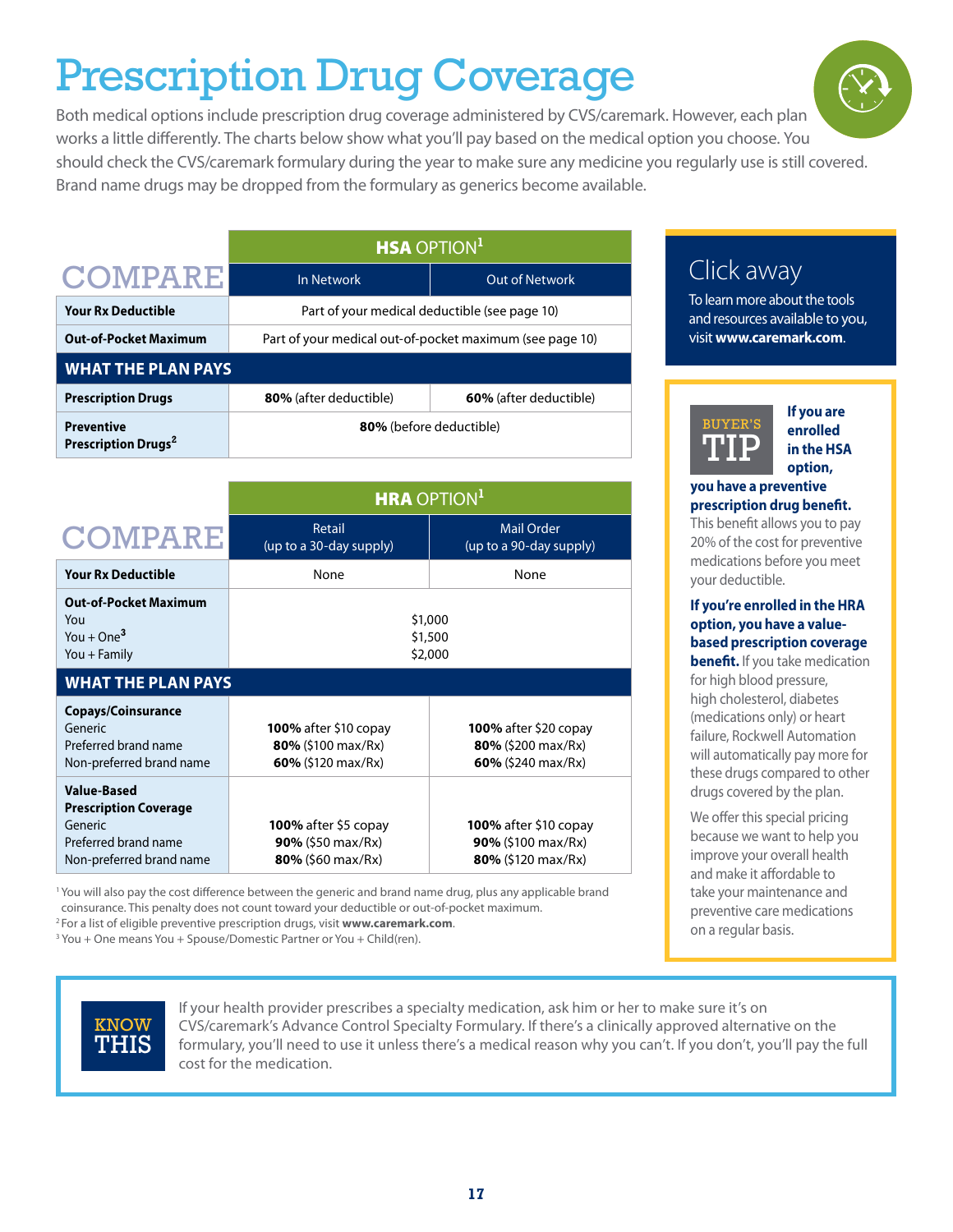### Prescription Drug Rules

The **three** rules below regarding prescription drugs are designed to make them more affordable for both you and the company, now and in the future. Here's a quick overview:

### **1 Generics Are the First Choice**

This means that when you are given a brand name prescription, it will be filled with a direct generic if available. If your prescription does not allow generic substitution, the pharmacist will need to contact your doctor for a generic prescription. If you or your doctor require the brand medication, you will have to pay a brand penalty (the cost difference between the generic and brand name drug), plus any applicable brand coinsurance. However, your costs will never be more than the price of the brand name drug.

### **2 Choose the Low-Cost Treatment First**

You may be prescribed a brand name medication that requires you to try an indirect generic or a preferred brand name drug first. If this is the case, the pharmacist will contact your doctor and request a new prescription. Your new prescription will be for a medication that treats the same condition. Visit **www.caremark.com** to see the complete list of medications that fall under this category.

### **3 Get Your Maintenance Drugs in a 90-day Supply**

Maintenance drugs are drugs that you take on an ongoing basis to treat chronic conditions, such as high cholesterol or high blood pressure. For new maintenance drugs, you'll be allowed two 30-day supplies from any network retail pharmacy before you are asked to receive any additional fills in a 90-day supply from CVS/caremark Mail Order or a local CVS/caremark (CVS/caremark's Maintenance Choice program). You'll receive a letter describing the program at least 10 days before your third fill is due. You can opt out of the program at any time by calling CVS/caremark.



Here are some CVS/caremark terms you need to know when it comes to your prescription drug coverage.

**NON-PREFERRED BRAND NAME (OR NON-FORMULARY) DRUGS:** Drugs that tend to be expensive and usually have a more cost-effective generic or preferred brand name alternative.

**PREFERRED BRAND NAME (OR FORMULARY) DRUGS:** Drugs that have been determined to provide effective treatment when used as intended and typically cost less than non-preferred brand name drugs.

**PREVENTIVE DRUGS:** Drugs used to treat conditions like high cholesterol and high blood pressure. For a list of eligible preventive drugs, visit CVS/caremark's website.

**VALUE-BASED DRUGS:** Medication for high blood pressure, high cholesterol and diabetes that Rockwell Automation has identified for a special pricing schedule, which cost 50% less compared to non-value-based drugs.

### Click away

To learn more about the tools and resources available to you, visit **www.caremark.com**.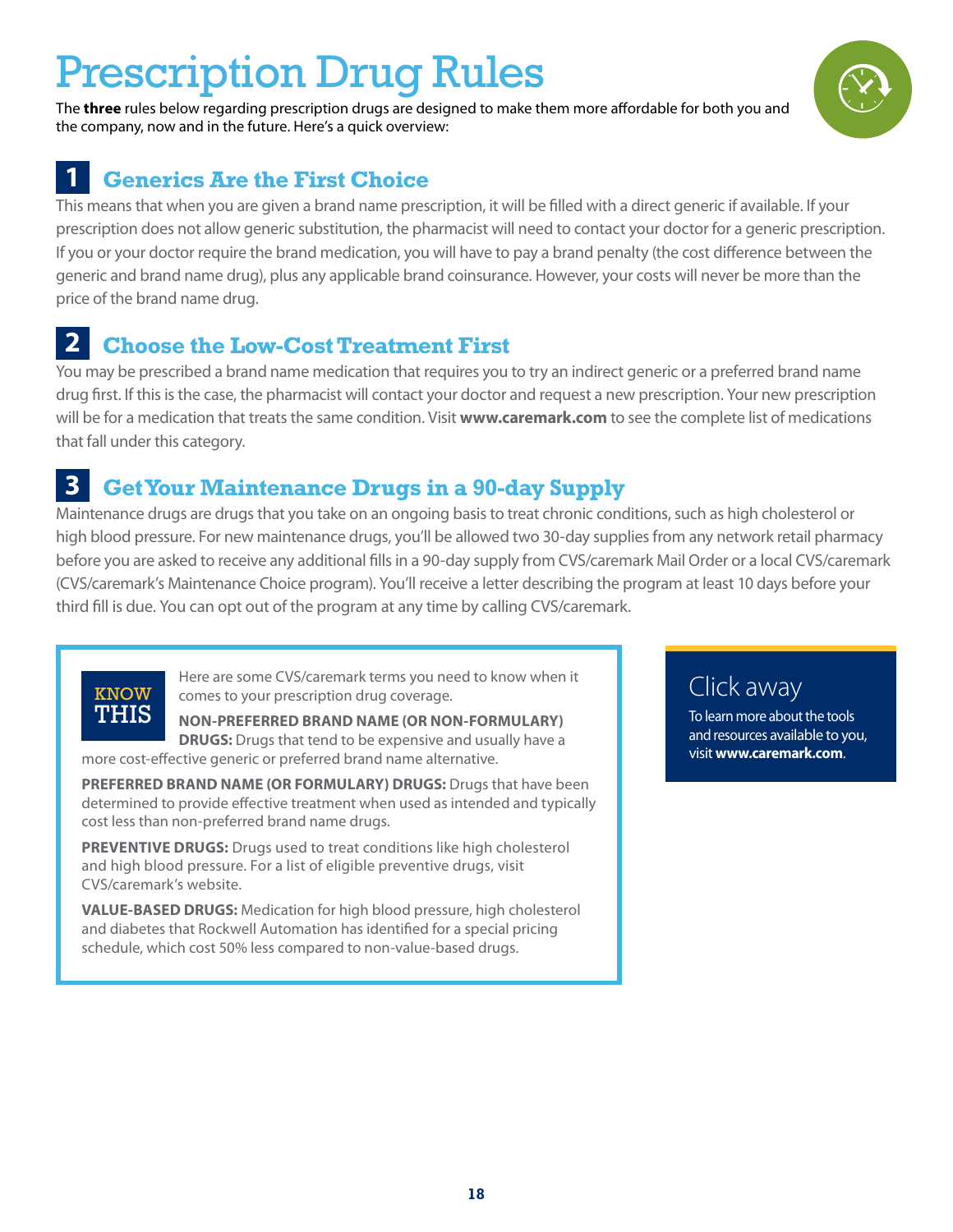### Health Management Program

At Rockwell Automation, our employees are key to our success. That's why we partner with StayWell to offer the Health Management program to help you get (and stay) healthy. Besides improving your health, if you complete the program, you can earn up to \$450 off your 2018 medical premiums. Here's how the Health Management program works:

|              |                             | 1             | <b>COMPLETE A</b><br><b>TAKE ACTION ACTIVITY</b>                                                                                                                                                                                                                                                                                                                                                                                                                                                                                                                                                                                                                                                                              |       |     | $\overline{\mathbf{2}}$ | <b>GET A</b>                                                                                                                                                                                                                                                                                                                                                                                                                                                                                                                        | <b>HEALTH SCREENING</b> |      | 3 <sub>1</sub>           | <b>QUESTIONNAIRE</b>                                                   | <b>TAKE THE HEALTH RISK</b>                                                                                                                                                                                                                                                                                                                                                             |      |
|--------------|-----------------------------|---------------|-------------------------------------------------------------------------------------------------------------------------------------------------------------------------------------------------------------------------------------------------------------------------------------------------------------------------------------------------------------------------------------------------------------------------------------------------------------------------------------------------------------------------------------------------------------------------------------------------------------------------------------------------------------------------------------------------------------------------------|-------|-----|-------------------------|-------------------------------------------------------------------------------------------------------------------------------------------------------------------------------------------------------------------------------------------------------------------------------------------------------------------------------------------------------------------------------------------------------------------------------------------------------------------------------------------------------------------------------------|-------------------------|------|--------------------------|------------------------------------------------------------------------|-----------------------------------------------------------------------------------------------------------------------------------------------------------------------------------------------------------------------------------------------------------------------------------------------------------------------------------------------------------------------------------------|------|
|              | <b>WHAT</b><br><b>TO DO</b> | health needs. | · Get Fit on Route 66: Record<br>your minutes of activity and<br>make your way down this<br>famous highway.<br>. 10k a Day: Use your Fitbit or<br>Jawbone tracker to record your<br>daily steps along a virtual route.<br><b>Competitive Events: Complete</b><br>a fitness event, such as a 5k run/<br>walk, marathon, triathlon, bike<br>event, swim event, etc.<br>• Rockwell Automation Walking<br>Challenge: Choose a map and<br>record your steps to different<br>Rockwell Automation facilities.<br>. Phone Coaching: Talk with a<br>professional and discuss your<br><b>• Easy Start Calls &amp; Mailings:</b><br>Complete a few phone calls with<br>a professional and read a few<br>mailings to earn your incentive. |       |     |                         | Visit the health care provider of<br>your choice to measure your:<br>· Blood glucose<br>· Blood pressure<br>• Body mass index (BMI)<br>• Cholesterol<br>• Cardiorespiratory fitness<br>Submit the Health Care Provider<br>Form anytime throughout the<br>year. Download the form at<br>ra.staywell.com and take it to<br>your doctor when you get your<br>annual physical exam.<br>Complete a Home Test Kit. You<br>can order a kit by calling StayWell.<br>Sign up for an onsite screening<br>later this year at select locations. | OR<br><b>OR</b>         |      |                          | (HRQ) online during Annual<br>of our company.<br>the other activities. | Take the Health Risk Questionnaire<br>Enrollment. This questionnaire<br>helps you understand your overall<br>health. And the HRQ is the best<br>way to collect aggregate health<br>risk information for the entire<br>company. This data is used to<br>design programs and choose<br>resources that support the needs<br>You must complete the HRQ to<br>earn incentives for completing |      |
| <b>PPENS</b> | WHAT                        |               | You earn \$100 for each of the<br>Take Action activities you<br>complete (up to \$200) off your<br>2018 medical premiums.                                                                                                                                                                                                                                                                                                                                                                                                                                                                                                                                                                                                     |       |     |                         | You earn \$50 for every healthy<br>target you meet (up to \$250) off<br>your 2018 medical premiums.                                                                                                                                                                                                                                                                                                                                                                                                                                 |                         |      |                          |                                                                        | If you don't complete the HRQ,<br>you'll pay an additional \$100 on<br>your 2018 medical premiums.                                                                                                                                                                                                                                                                                      |      |
|              | Jan.                        | Feb.          | Mar.                                                                                                                                                                                                                                                                                                                                                                                                                                                                                                                                                                                                                                                                                                                          | April | May |                         | June                                                                                                                                                                                                                                                                                                                                                                                                                                                                                                                                | July                    | Aug. | Sept.                    | Oct.                                                                   | Nov.                                                                                                                                                                                                                                                                                                                                                                                    | Dec. |
|              |                             |               |                                                                                                                                                                                                                                                                                                                                                                                                                                                                                                                                                                                                                                                                                                                               |       |     |                         | <b>TAKE ACTION ACTIVITIES</b>                                                                                                                                                                                                                                                                                                                                                                                                                                                                                                       |                         |      |                          |                                                                        |                                                                                                                                                                                                                                                                                                                                                                                         |      |
|              |                             |               |                                                                                                                                                                                                                                                                                                                                                                                                                                                                                                                                                                                                                                                                                                                               |       |     |                         |                                                                                                                                                                                                                                                                                                                                                                                                                                                                                                                                     |                         |      | <b>ONSITE SCREENINGS</b> |                                                                        |                                                                                                                                                                                                                                                                                                                                                                                         |      |
|              |                             |               |                                                                                                                                                                                                                                                                                                                                                                                                                                                                                                                                                                                                                                                                                                                               |       |     |                         | <b>HEALTH CARE PROVIDER FORM AND HOME TEST KIT</b>                                                                                                                                                                                                                                                                                                                                                                                                                                                                                  |                         |      |                          |                                                                        |                                                                                                                                                                                                                                                                                                                                                                                         |      |
|              |                             |               |                                                                                                                                                                                                                                                                                                                                                                                                                                                                                                                                                                                                                                                                                                                               |       |     |                         |                                                                                                                                                                                                                                                                                                                                                                                                                                                                                                                                     |                         |      |                          |                                                                        | <b>HRQ</b>                                                                                                                                                                                                                                                                                                                                                                              |      |

#### **What You Can Do as a New Hire**

**HA** 

First, about a week after your hire date, you should register for the StayWell website. Go to **ra.staywell.com** and enter your first name, eight-digit employee ID and date of birth. Then, create a username and password, accept the privacy agreement and you're all set! After you're signed up, you should start your first Take Action activity. As long as you are hired before **Nov. 30, 2017**, you are eligible to earn the incentives. Questions? Call StayWell at **1.800.721.2696**.



Your personal health information is protected by the Health Insurance Portability and Accountability Act of 1996 (HIPAA) and will never

be shared with Rockwell Automation. For more information, go to **www.raquickfind.com** and search "confidential."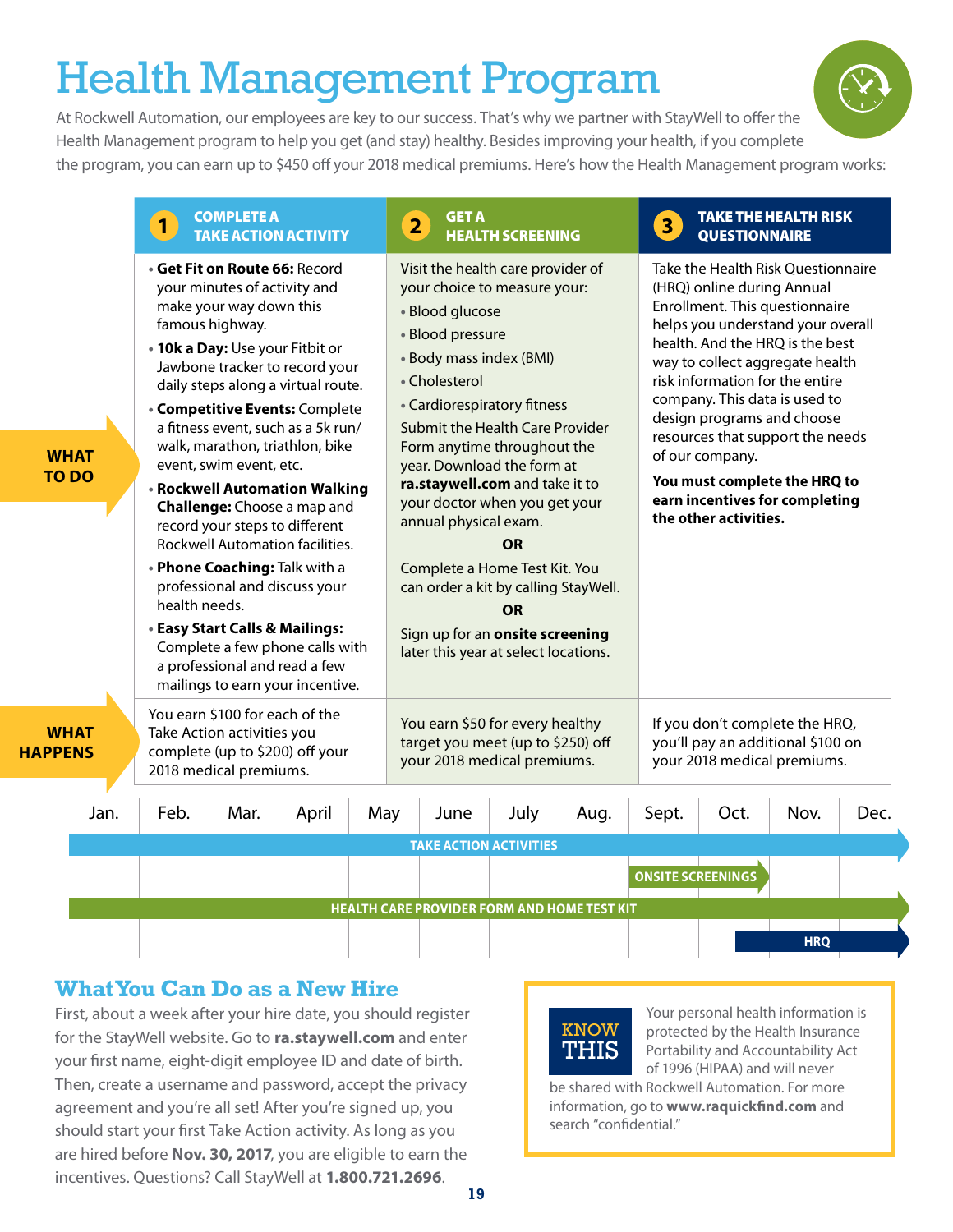### **Dental**

Every year, you can choose from two dental options: the Basic option and the Comprehensive option. You cannot change your coverage during the year unless you have a qualified status change. Both options cover preventive care at 100% and pay benefits for basic services. But the Comprehensive option covers more dental services than the Basic option. Coverage is available for children up to age 26. The charts below show how the two options compare and your 2017 annual costs for coverage.

|                                                               | <b>Basic</b>                               | <b>Comprehensive</b>                                  |  |
|---------------------------------------------------------------|--------------------------------------------|-------------------------------------------------------|--|
| <b>COMPARE</b>                                                | In Network and Out of Network <sup>1</sup> |                                                       |  |
| <b>Your Deductible</b>                                        | You: \$50<br>Family: \$150                 |                                                       |  |
| <b>WHAT THE PLAN PAYS</b>                                     |                                            |                                                       |  |
| <b>Preventive Care: exams, cleanings,</b><br>sealants, X-rays | 100% (no deductible)                       | <b>100%</b> (no deductible)                           |  |
| <b>Basic Care:</b> extractions, fillings,<br>root canals      | <b>70%</b> (after deductible)              | 80% (after deductible)                                |  |
| Major Care: crowns, dentures, bridges                         | Not covered                                | <b>50%</b> (after deductible)                         |  |
| <b>Orthodontia:</b> for adults and children<br>under age 19   | Not covered                                | <b>50%</b> , up to the lifetime<br>maximum of \$1,250 |  |
| <b>Temporomandibular Joint</b><br><b>Dysfunction (TMJ)</b>    | Not covered                                | <b>50%</b> , up to the lifetime<br>maximum of \$1,000 |  |
| <b>Annual Benefits Maximum</b>                                | \$1,000                                    | \$1,500                                               |  |



There may be limitations to some of these benefits,

including, but not limited to, the number of cleanings and oral exams covered in a calendar year, and time limitations for fillings and crown replacements. For more information on services, go to **EmployeeConnect > Your Benefits Resources > Summary Plan Descriptions**.

<sup>1</sup>Up to reasonable and customary (R&C) charges out of network. You are responsible for any cost difference if the dental expenses are more than MetLife's allowed reasonable and customary (R&C) charges.

|                 | <b>Basic<sup>2</sup></b> |                                              | Comprehens <u>ive<sup>2  </sup></u> |                                              |  |
|-----------------|--------------------------|----------------------------------------------|-------------------------------------|----------------------------------------------|--|
|                 | <b>Your Share</b>        | <b>Rockwell Automation's</b><br><b>Share</b> | <b>Your Share</b>                   | <b>Rockwell Automation's</b><br><b>Share</b> |  |
| <b>You Only</b> | \$18.07                  | \$298.61                                     | \$205.63                            | \$292.97                                     |  |
| You + One $3$   | \$40.46                  | \$671.86                                     | \$462.62                            | \$659.26                                     |  |
| You + Family    | \$54.00                  | \$895.80                                     | \$616.80                            | \$879.00                                     |  |

<sup>2</sup>The rates above are for full-time employees who work 40 hours per week and part-time employees who work 32 to 39 hours per week. Costs are approximately double for part-time employees who work 20 to 31 hours per week. These annual amounts will be taken out of your paycheck pre-tax throughout the year. <sup>3</sup> You + One means You + Spouse/Domestic Partner or You + Child(ren).



Dental coverage with Rockwell Automation covers both in-network and out-of-network providers, up to MetLife's allowed reasonable and customary (R&C) charges. However, by going in network, you receive discounts that can save you money.

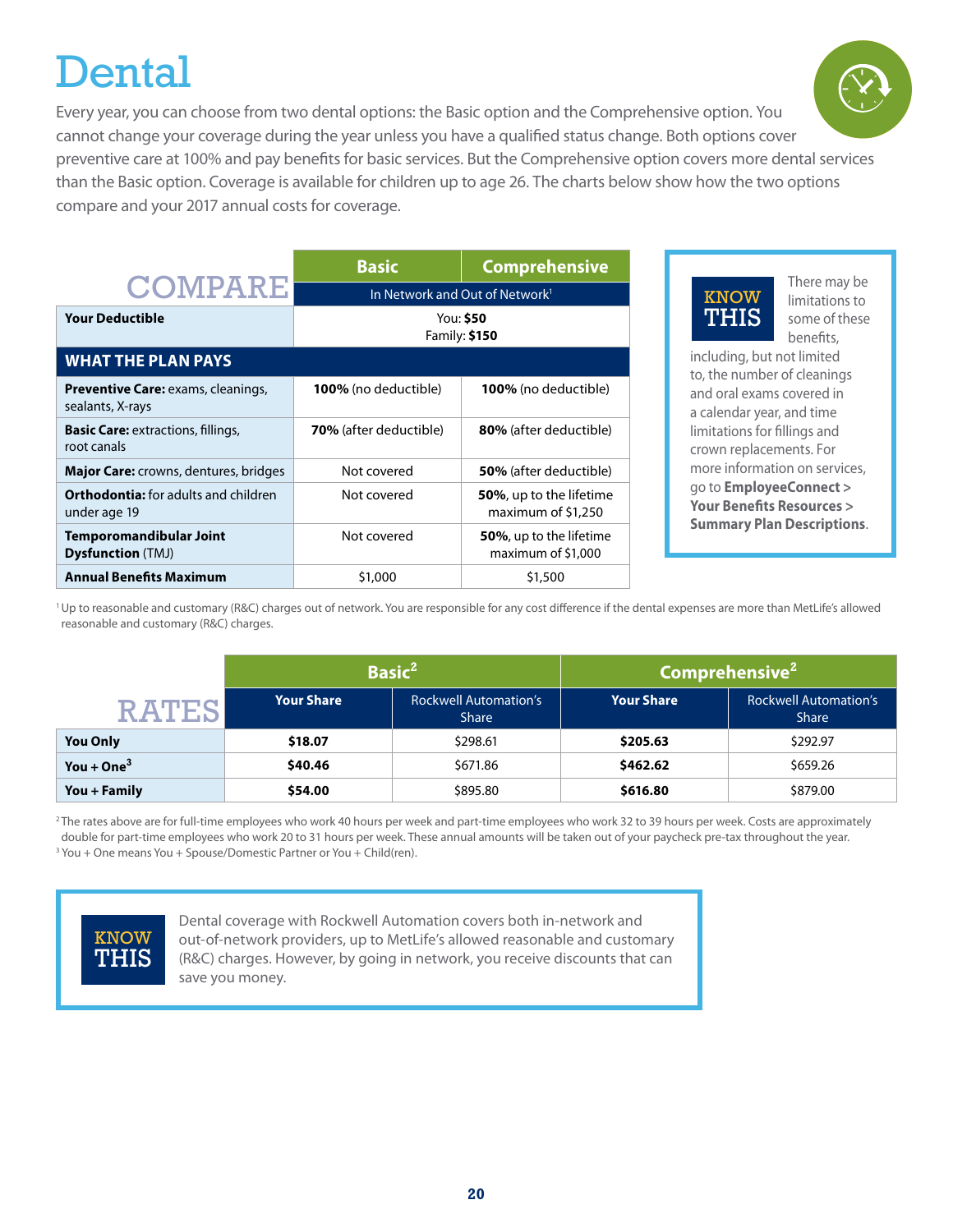### Vision





| <b>COMPARE</b>                                                                                                      | <b>IN NETWORK</b>                                                                                                       | <b>OUT OF NETWORK</b>                                   |  |
|---------------------------------------------------------------------------------------------------------------------|-------------------------------------------------------------------------------------------------------------------------|---------------------------------------------------------|--|
| <b>WHAT THE PLAN PAYS</b>                                                                                           |                                                                                                                         |                                                         |  |
| <b>Eye Exam:</b> once every 12 months                                                                               | After your \$20 copay: 100%                                                                                             | Up to $$40$                                             |  |
| <b>Frames:</b> once every 24 months                                                                                 | 100%, up to \$130<br>You get 30% off costs above \$130                                                                  | Up to $$45$                                             |  |
| <b>Lenses:</b> once every 12 months<br>Single<br>Lined bifocal<br>Lined trifocal<br>Lenticular                      | After your \$20 copay: 100%<br>Includes scratch-resistant coating<br>and 20% to 60% off non-covered<br>lens options     | Up to $$40$<br>Up to $$60$<br>Up to \$80<br>Up to $$80$ |  |
| <b>Contacts:</b> once every 12 months<br>Covered selection contacts<br>Non-selection contacts<br>Necessary contacts | After your \$20 copay: <b>100%, up to \$130</b><br>(up to 4 boxes)                                                      | Up to $$130$<br>Up to \$130<br>Up to \$210              |  |
| <b>Laser Vision Discount</b>                                                                                        | You get 15% off standard prices or 5% off promotional prices when using providers<br>in Laser Vision Network of America |                                                         |  |

|                                          | Vision <sup>1</sup> |
|------------------------------------------|---------------------|
| <b>RATES</b>                             | <b>Your Share</b>   |
| <b>You Only</b>                          | \$46.68             |
| You + Spouse/<br><b>Domestic Partner</b> | \$86.40             |
| You + Child(ren)                         | \$108.00            |
| You + Family                             | \$151.20            |

<sup>1</sup> These annual amounts will be taken out of your paycheck pre-tax throughout the year.



You can access vision care at discount prices with the MetLife VisionAccess Discount Program, which is available at no cost to you. It's an option if you don't want full traditional coverage. See page 28 for information.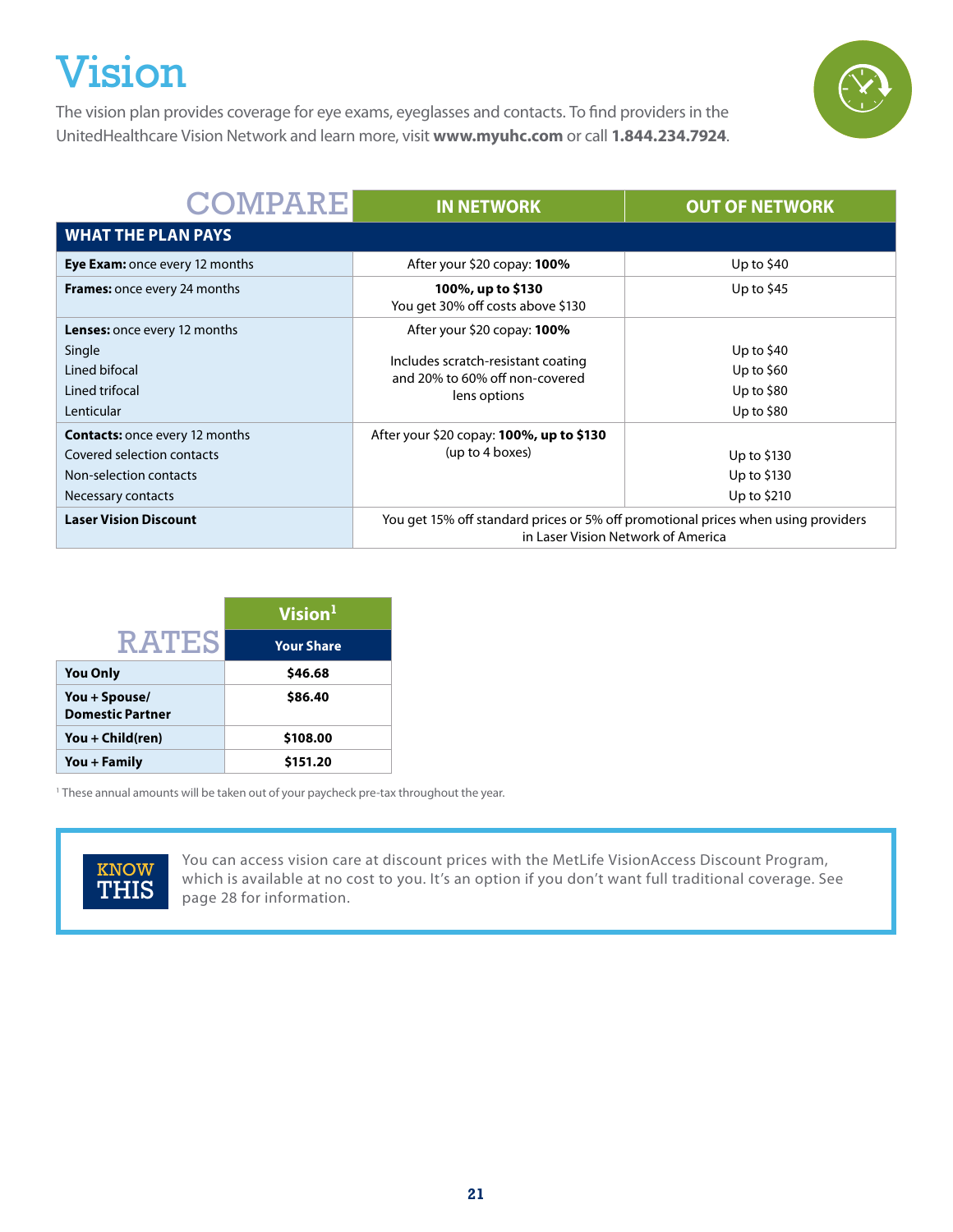### Dependent Care FSA

Rockwell Automation offers a Dependent Care Flexible Spending Account (FSA) to help you pay for eligible dependent care expenses<sup>1</sup> with tax-free dollars. Here's how it works.

|                                    | <b>Dependent Care FSA</b>                                                                                                                                                          |
|------------------------------------|------------------------------------------------------------------------------------------------------------------------------------------------------------------------------------|
| <b>How Much Can I Contribute?</b>  | \$100 minimum<br>\$5,000 maximum<br>(\$2,500 maximum if married and filing separately)                                                                                             |
| What Can the Money Be Used for?    | Dependent care expenses incurred while you are a participant of the plan so you and your spouse can<br>work or go to school full-time, like:                                       |
|                                    | • Nursery schools<br>• Day care centers (including adult day care centers)<br>• In-home day care providers<br>• Before- and after-school care (if not already included in tuition) |
| <b>What Are the Deadlines?</b>     | <b>Deadlines to Use Funds:</b>                                                                                                                                                     |
|                                    | Dec. 31, 2017<br><b>Deadlines to Submit Expenses:</b><br>March 31, 2018                                                                                                            |
| <b>How Do I Access My Account?</b> | You can access and manage your account and submit claims via<br><b>EmployeeConnect &gt; Your Benefits Resources</b>                                                                |

<sup>1</sup>By law, expenses for domestic partners and their dependents aren't eligible for reimbursement from FSAs. To learn more, see IRS Publications 502 and 503 online at **www.irs.gov**.



Contributing to an FSA is a great way to use tax-free dollars for eligible expenses and reduce your taxable income. But remember, your family

situation can change throughout the year and you cannot change your FSA contribution, except in limited circumstances. So, you may want to consider making a more conservative contribution. Remember, at the end of the year, you lose any unused money in your Dependent Care FSA and unused amounts over \$500 in your Health Care FSA. See Your Spending Account and the Summary Plan Description (SPD) for details about carryover provisions.



If you had a Dependent Care FSA at your previous employer, don't forget to account for what you contributed earlier in the year. Your total

contributions for the calendar year to all plans including your spouse's plan — shouldn't exceed the \$5,000 contribution limit.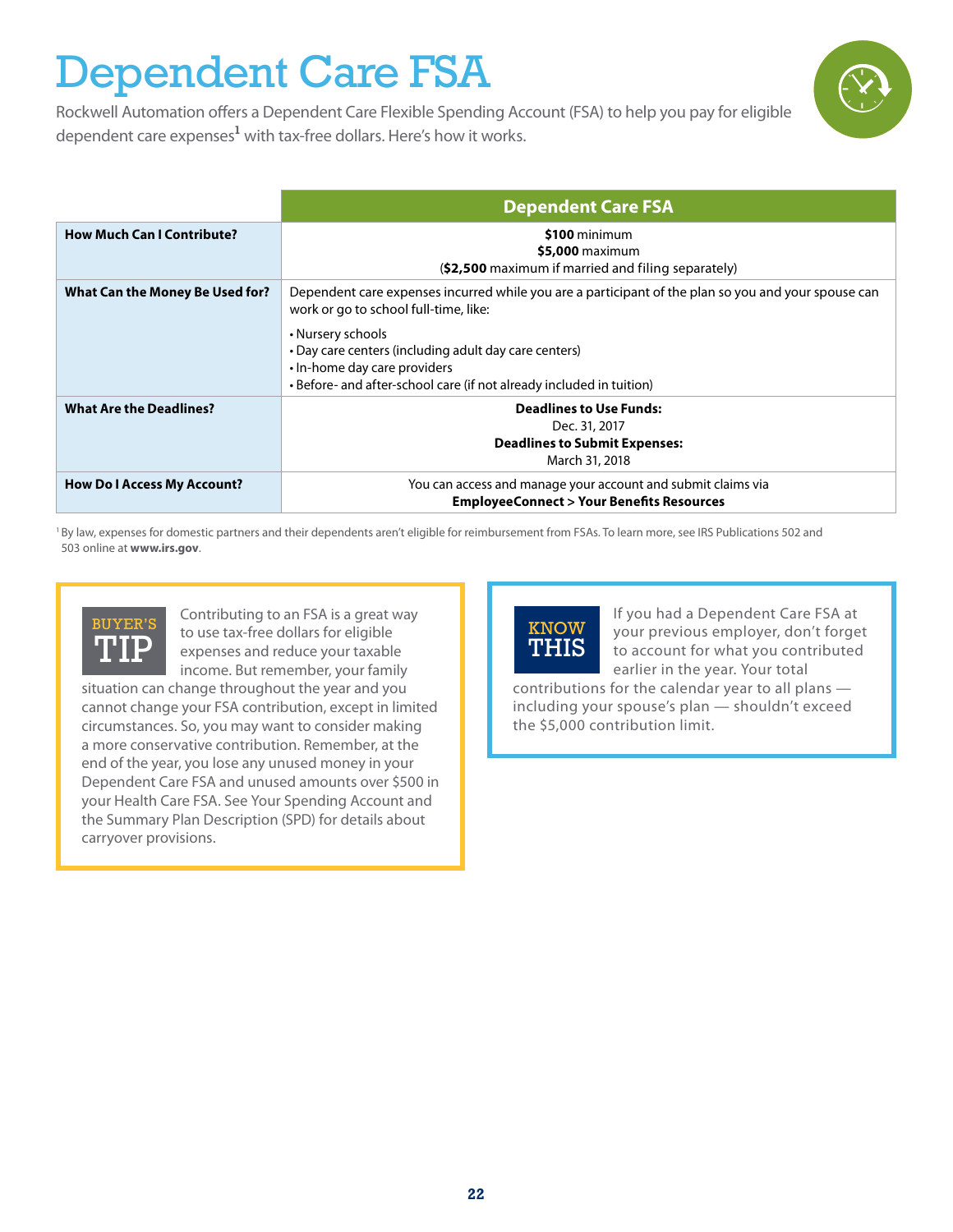## INCOME PROTECTION



### AD&D Insurance

You can buy Accidental Death and Dismemberment (AD&D) Insurance as an additional way to add protection in case of severe injuries or death due to an accident. Here are your AD&D options.

|                | YOU                                         | <b>SPOUSE/DOMESTIC PARTNER</b> |                               |                               | <b>CHILDREN</b>                                                       |
|----------------|---------------------------------------------|--------------------------------|-------------------------------|-------------------------------|-----------------------------------------------------------------------|
|                |                                             | Only                           | <b>With Children</b>          | Only                          | <b>With Spouse/</b><br><b>Domestic Partner</b>                        |
| <b>Benefit</b> | Up to \$500,000 (in<br>\$10,000 increments) | 60% of your<br>benefit amount  | 50% of your<br>benefit amount | 20% of your<br>benefit amount | 15% of your benefit<br>amount (\$40,000<br>maximum child<br>coverage) |

### Supplemental Life Insurance

You automatically receive Basic Life Insurance coverage of two times your annual benefits pay at no cost to you.**<sup>1</sup>**(See page 28.) You can buy Supplemental Life Insurance for yourself, your spouse/domestic partner and your children up to age 26 through after-tax payroll deductions. This is term insurance and may be dropped anytime during the year. Here are your Supplemental Life Insurance options.

| You                                 | 1 – 8 times your annual benefits pay <sup>1</sup><br>(\$2,000,000 maximum) |
|-------------------------------------|----------------------------------------------------------------------------|
| <b>Your Spouse/Domestic Partner</b> | \$10,000 - \$100,000 (in \$5,000 increments)                               |
| Your Children                       | Either \$5,000 or \$10,000 per child                                       |

**Note: There are different prices in the rate table for smokers and non-smokers.**



If you or your spouse is diagnosed with a terminal illness, you may be eligible to receive a

portion of your life insurance benefit while you are still living.

### **2017 Rates**

For 2017 rates, go to **EmployeeConnect**. The cost for Supplemental Life Insurance for you and your spouse is based on your age as of Dec. 31, 2016, and your smoker status. Any Supplemental Life Insurance you purchase will be reported as imputed income based on IRS regulations. On **EmployeeConnect**, you can also update your life insurance beneficiaries and review the Summary Plan Description (SPD).

Evidence of Insurability is required to add or increase life insurance coverage and must be approved before the life insurance takes effect. See the SPD for complete details.

1 Annual benefits pay is your annual base pay or your total targeted compensation (sales employees only) as of your hire date.



Spend some time evaluating your family's financial needs and obligations, especially if you are the primary wage earner. Ideally, the amount of life insurance provided by Rockwell Automation and the supplemental insurance you purchase would provide enough money for your family to pay the bills and live their lives as planned if you weren't around. Use the Life Insurance Estimator on **EmployeeConnect** to help determine what level of coverage you need.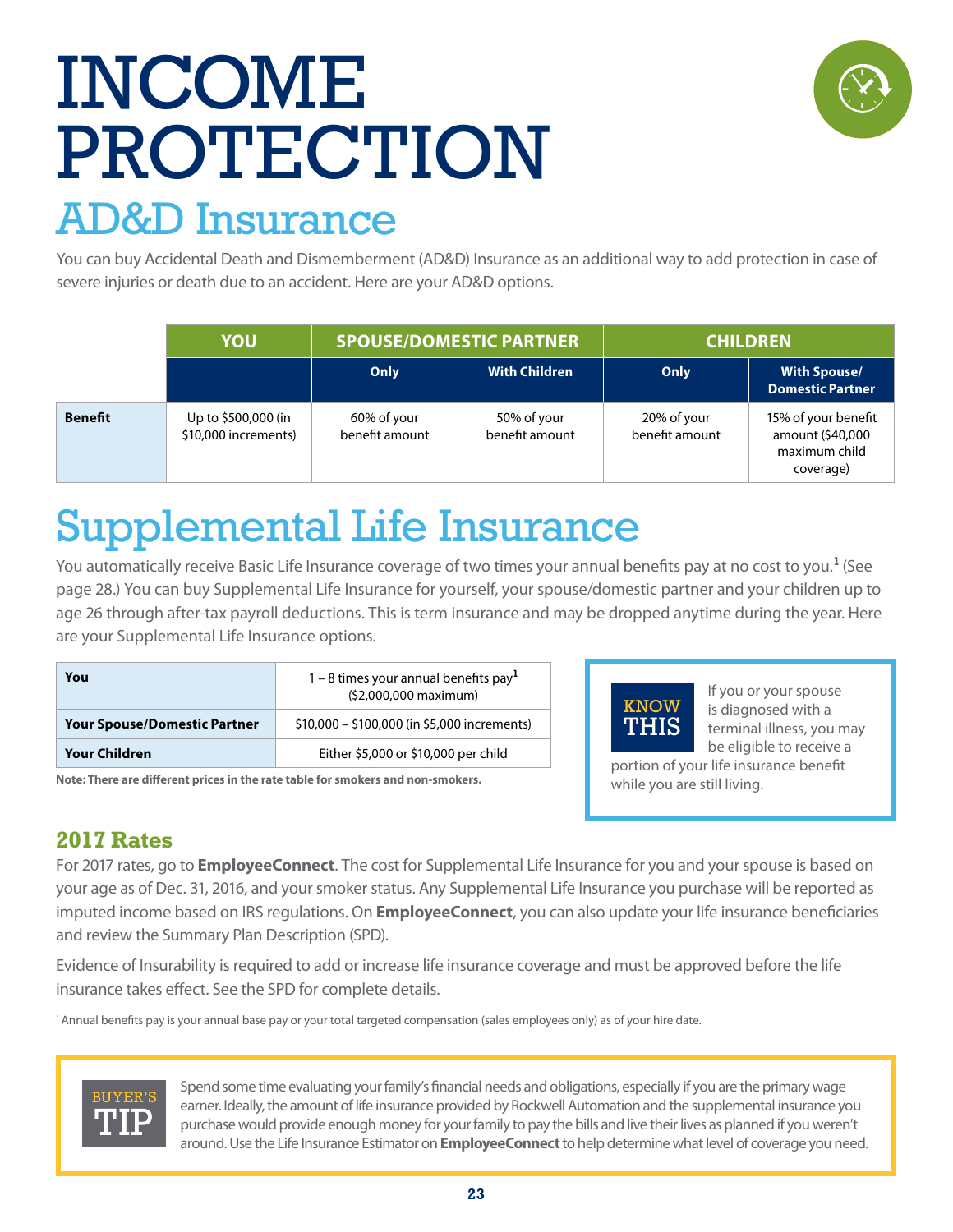#### **24**

### Short-Term Disability

Rockwell Automation provides you with Short-Term Disability (STD) coverage for up to 26 weeks if you're unable to work. If you are a salaried employee, first you receive 100% of your monthly benefits pay for 16 weeks. Then, you receive 70% of your monthly benefits pay for the remaining 10 weeks. If you are an hourly employee, in most cases, you receive 60% of your monthly benefits pay, up to a maximum of \$750 per week.

Prudential administers benefits for both STD and LTD. To file a claim, you simply pick up the phone, dial **1.877.412.8677** and speak to a Prudential Customer Service Representative.

### Long-Term Disability

Long-Term Disability (LTD) can replace part of your monthly benefits pay for an extended period of time if you are disabled more than 180 days and have received the maximum benefit available under the Short-Term Disability plan. You pay the full cost of this benefit with after-tax payroll deductions, so you can enroll (subject to Evidence of Insurability), opt out or make changes at any time during the year. Plus, since you pay the full cost, you receive any LTD benefit tax-free. Here are your options.

**Option 1** 60% of your pay, up to \$5,000 maximum benefit per month \$0.20 per \$100 of salary per month None **Option 2** 60% of your pay, up to \$15,000 maximum benefit per month \$0.31 per \$100 of salary per month Annual adjustment of 3% for up to 5 years If you don't have the savings you would need to financially support yourself if you couldn't work for at least seven months, you

**Benefit Cost Cost of Living Allowance**

should consider buying LTD to guarantee 60% of your monthly benefits pay (up to the maximum amount). If you make less than \$100,000 a year, consider Option 1 as a better choice based on your financial situation. It costs less than Option 2 and provides the coverage you need.

Evidence of Insurability may be required for LTD coverage and must be approved before coverage takes effect.

### **KNOW** THIS

The **definition of disability** is more restrictive after two years for Option 1.

**Option 1**: **During the first 24 months**, you are unable to perform the material and substantial duties of your

regular occupation due to your illness or injury. **After 24 months**, you are unable to perform the materials and substantial duties of any gainful occupation for which you are reasonably fitted by education, training and experience.

**Option 2**: You are unable to perform the material and substantial duties of your regular occupation due to your illness or injury.

**Both options** require you to be under the regular care of a doctor and to have a 20% or more loss in weekly earnings. See the **Summary Plan Description (SPD)** for complete details.



normal retirement age under Social Security. However, if the disability begins after age 61, you may receive benefits beyond your normal retirement age. Contact the Rockwell Automation Service Center for details.

BUYER'S TIP

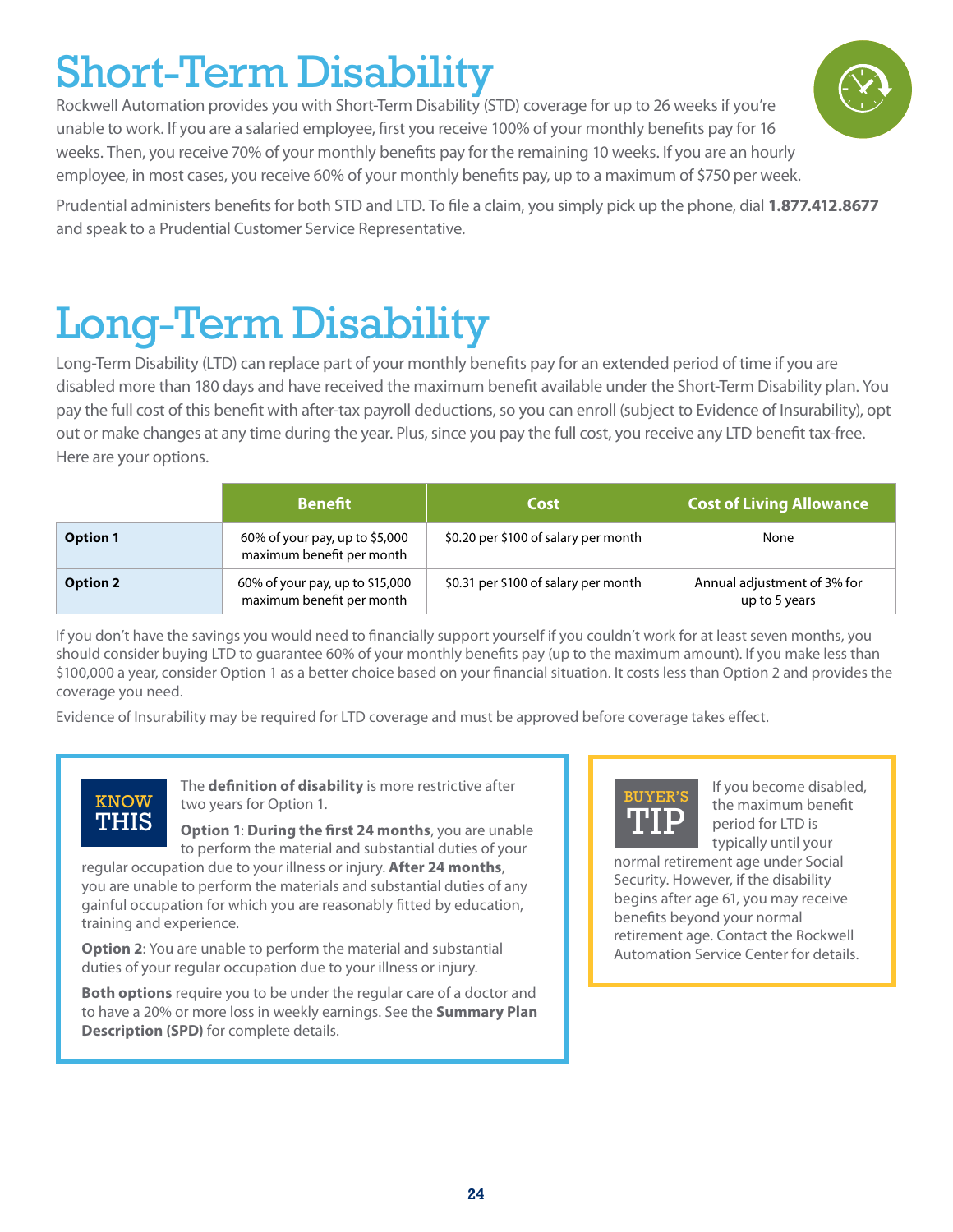## ADDITIONAL BENEFITS



### Hyatt Legal Plans

This plan provides access to a network of more than 14,000 attorneys and covers attorney fees for routine personal and family legal issues. This includes services like:

- Traffic ticket defense and court appearances
- Wills, living wills and trusts
- Buying/selling/refinancing a primary residence
- Real estate transactions
- Legal document review
- Court appearances
- Adoption



You can work with Hyatt Legal Plans to prepare your health care Power of Attorney and living will.

Then you can share it with your health care providers to have on file for easy access in case it's needed.

The monthly cost of Hyatt Legal Plans coverage is \$13.50, which will be taken out of your paycheck throughout the year on an after-tax basis. Log on to **EmployeeConnect** to elect coverage when you enroll. Call Hyatt Legal Plans at **1.800.821.6400** or go online to **www.legalplans.com**. Select "Employees/Members Click Here," and then use the access code 3210010 in the "Thinking About Enrolling?" section. You cannot opt out of the plan during the year.

### MetLife Auto & Home Program

This program provides discounted Rockwell Automation group rates for personal insurance needs like home, renter, fire, auto, boat and excess liability. You may participate anytime throughout the year.

Through the MetLife Choice program, you can also compare the coverage and rates from multiple carriers

at **mybenefits.metlife.com**. Call MetLife at

**1.800.438.6388** for details, to get a quote or to enroll.

For your convenience, you can pay for MetLife Auto & Home coverage through after-tax payroll deductions.



If you are considering getting your finances in order and want to make sure you have the appropriate legal documentation of your wishes, consider Hyatt Legal Plans to

help you with your will, living wills and trusts. To find out if Hyatt Legal Plans would be a good benefit for you, take the Legal Needs Test at **www.legalplans.com > Tools & Resources > Legal Needs Test**.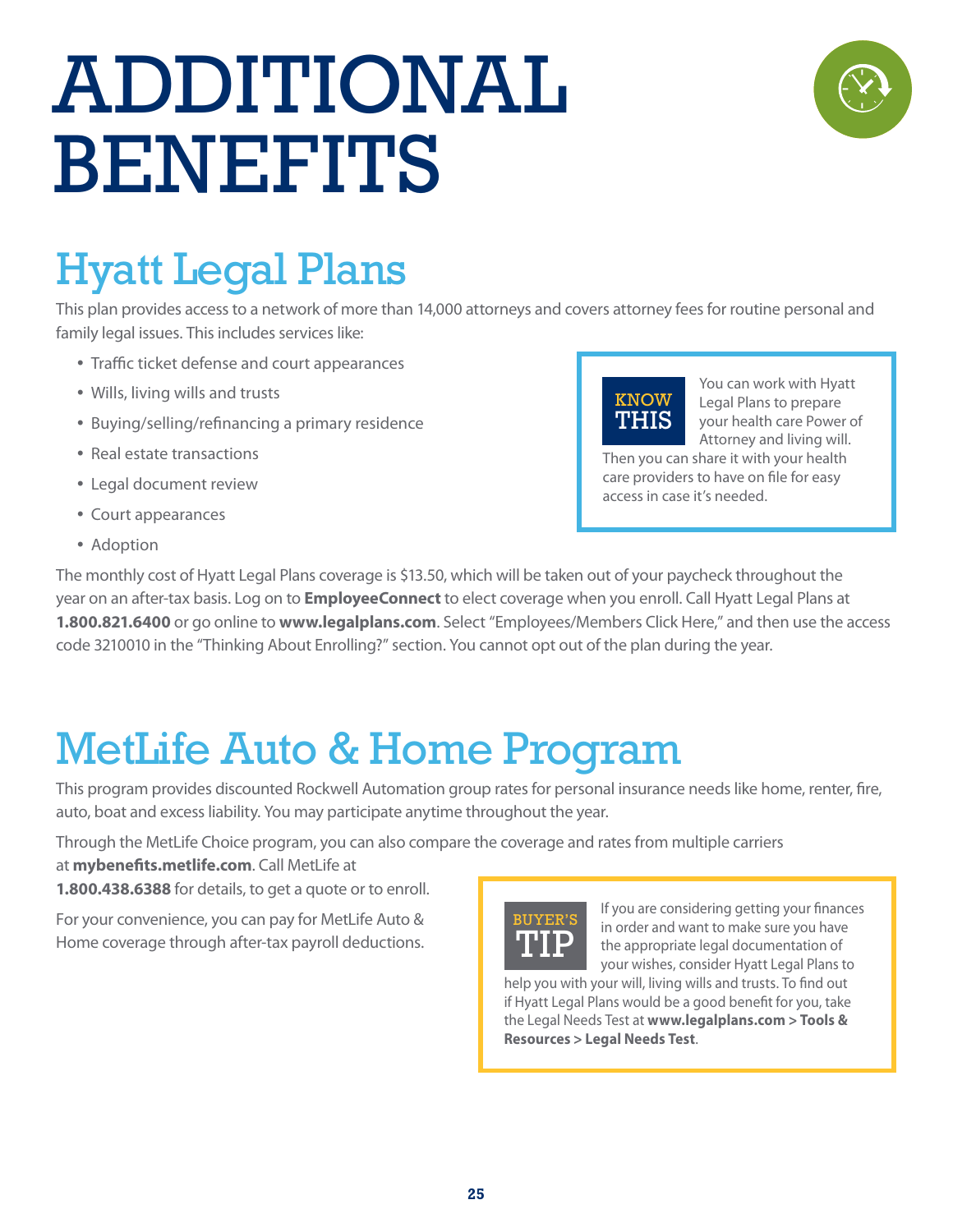

### **Benefits at No Cost to You**

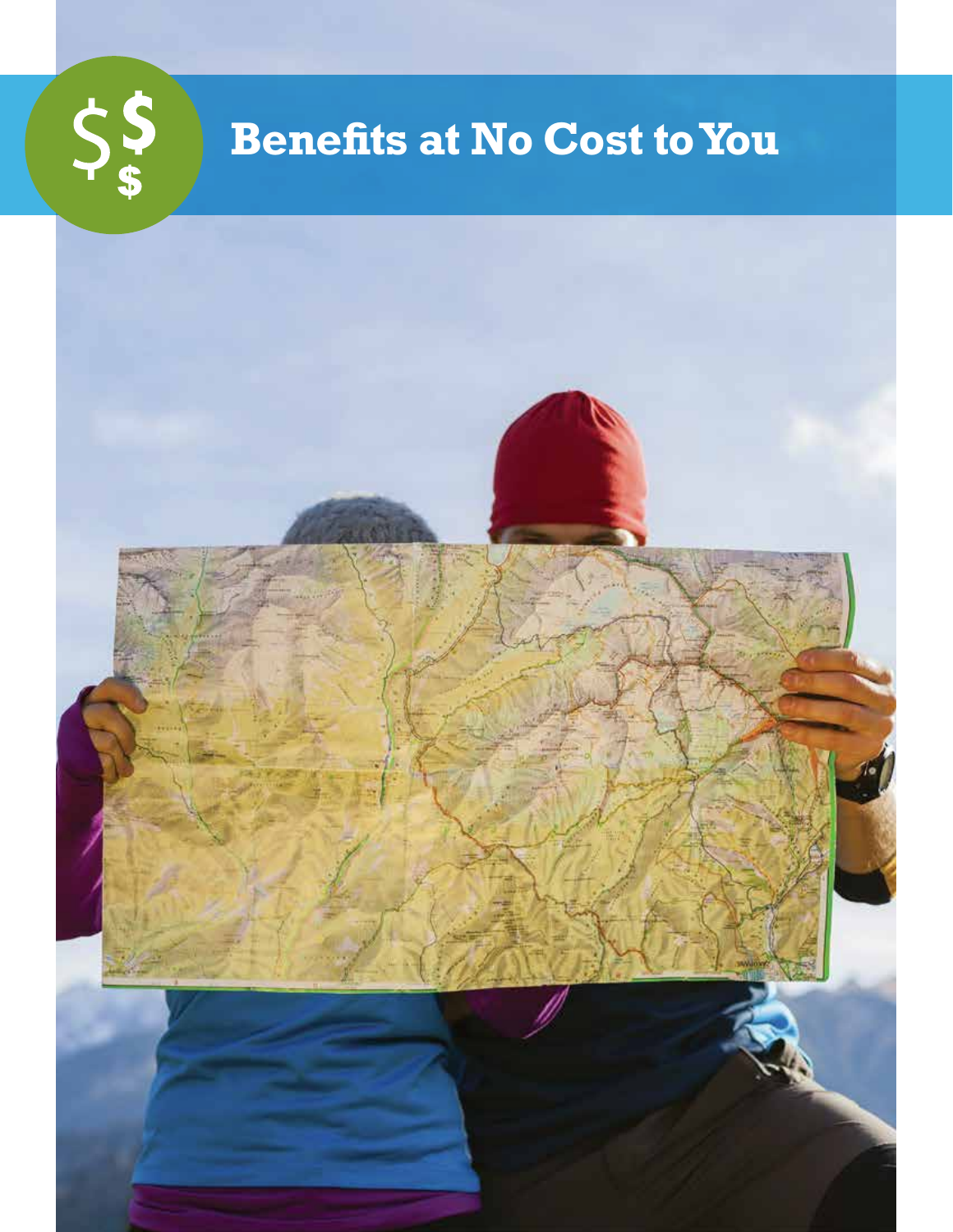### Work/Life

### **Flexible Work Arrangements**



At Rockwell Automation, we recognize that employees have varying schedules that need flexibility in when and how they work. We also know that meeting the needs of our global customers often means we work across multiple time zones to get the job done. That's why we offer a variety of flexible work arrangements, such as flexoffice, summer hours and more. Talk to your manager to see if flexible work options are available to you.

#### **Time Off**

The number of paid vacation days you have depends on how long you've worked for the company (prior service with a Rockwell Automation affiliate or service with Rockwell Automation in another country may count). New employees typically must be employed for three months before being eligible to use vacation days. You must be scheduled to work at least 20 hours per week to be eligible for vacation or holiday pay, and your vacation and holidays are prorated.

| <b>SERVICE AT ROCKWELL AUTOMATION</b>                         | <b>NUMBER OF VACATION DAYS</b> |  |  |  |
|---------------------------------------------------------------|--------------------------------|--|--|--|
| <b>New Employees</b>                                          |                                |  |  |  |
| September hire date                                           | 1 day                          |  |  |  |
| July or August hire date                                      | 2 days                         |  |  |  |
| May or June hire date                                         | 4 days                         |  |  |  |
| March or April hire date                                      | 5 days                         |  |  |  |
| February hire date                                            | 7 days                         |  |  |  |
| January hire date                                             | 10 days                        |  |  |  |
| <b>Employees With One Year or More of Service<sup>1</sup></b> |                                |  |  |  |
| 1 year, but less than 5 years                                 | 10 days                        |  |  |  |
| 5 years, but less than 14 years <sup>2</sup>                  | 15 days                        |  |  |  |
| 14 years, but less than 19 years <sup>2</sup>                 | 20 days                        |  |  |  |
| 19 years or greater <sup>2</sup>                              | 25 days                        |  |  |  |

<sup>1.</sup>Your vacation service date determines your vacation allowance in that calendar year.

<sup>2.</sup>In the calendar year that you accrue an additional five days of vacation, you may use those additional days at any time during the year.

#### **2017 Holidays**

You are eligible for a maximum of 12 designated holidays per calendar year. If you are a part-time employee, your holiday pay will be prorated. Visit Global RAIN > A-Z for complete policies and procedures.

- New Year's Day (observed Jan. 2, 2017)
- Memorial Day (May 29, 2017)
- Monday before Independence Day (July 3, 2017)
- Independence Day (July 4, 2017)
- Labor Day (Sept. 4, 2017)
- Thanksgiving Day (Nov. 23, 2017)
- Day after Thanksgiving (Nov. 24, 2017)
- Christmas (Dec 25, 2017)
- Four floating holidays

#### **Concierge Service**

Rockwell Automation offers a variety of corporately negotiated discounts for entertainment, sports events, dining, lodging and other services. These concierge services and discounts are available to all active employees. Visit Global RAIN > A-Z when you have access to the Rockwell Automation intranet to learn more.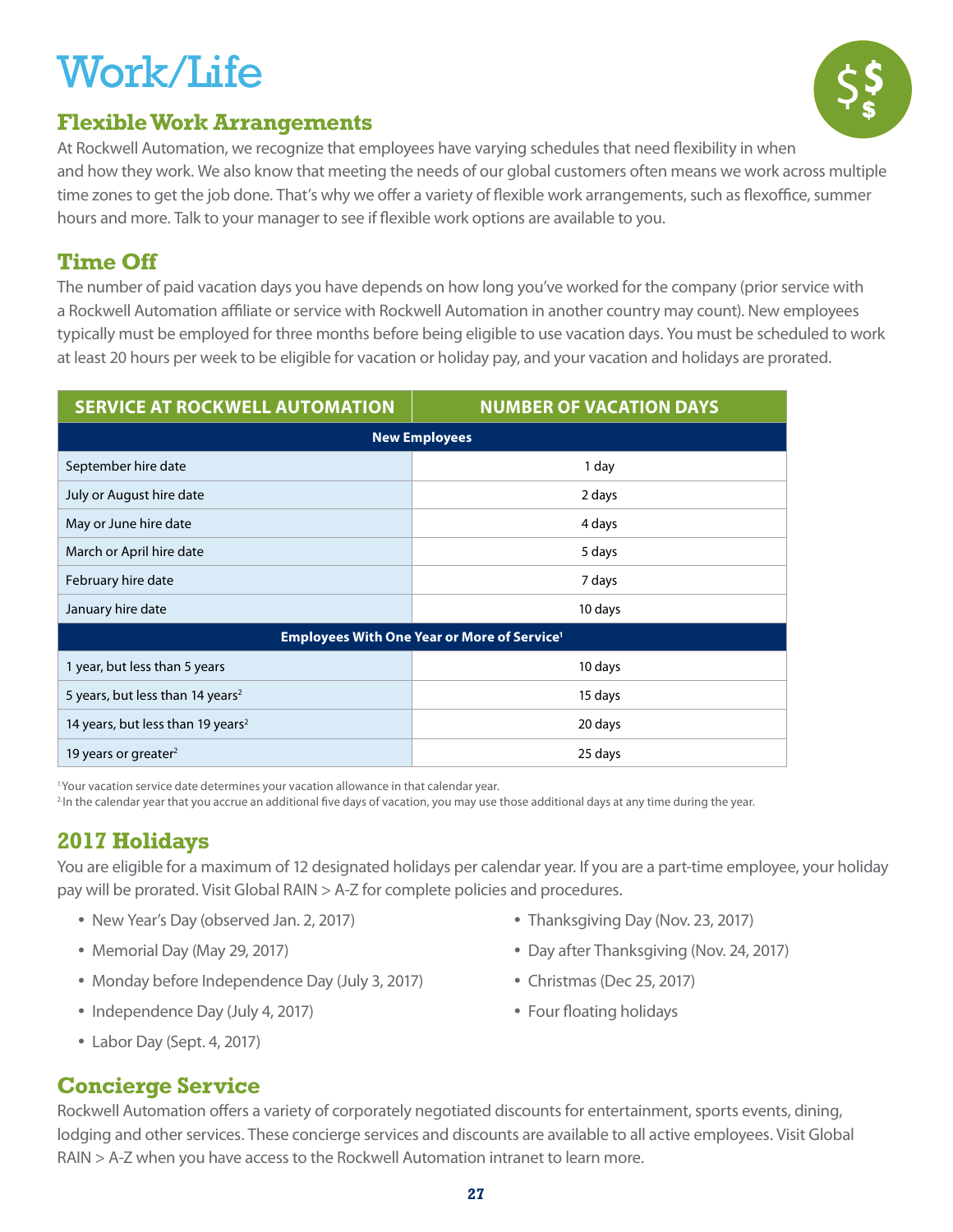### **Health**



#### **Workplace Options**

Workplace Options is a confidential employee assistance program that can help you and your family members with any issue, big or small. You can get instant help for your everyday needs, like:

• Balancing your family budget

• Parenting a teenager

• Relocating

• Finding elder care resources

Go online at **www.achievesolutionsglobal.net** (company code: automation) or call **1.855.897.4044**—anytime, day or night—to get the help you need.

#### **Vision Discount Program**

The MetLife VisionAccess Discount Program provides discounts for your vision needs.**<sup>1</sup>** In addition to getting a discount with this program, you can pay for vision expenses with tax-free dollars through your Health Savings Account (HSA) or Health Care Flexible Spending Account (FSA). Go to **mybenefits.metlife.com** or call **1.800.275.4638** to find a participating provider near you. When you make an appointment, use program code MET2020. For specific information about the discounts available, go to **www.raquickfind.com** and search "discounts."

#### **Your Personal Advocate**

To help you get the most out of your health care benefits, Rockwell Automation provides you with a personal advocate. The service is available through the Rockwell Automation Service Center at **1.877.687.7272** and can help you resolve conflicts and unresolved claims issues you may have with your medical, dental, vision or FSA carriers. Your personal advocate can also help direct you to additional services available through health and welfare benefit offerings.

### Income Protection

#### **Basic Life Insurance**

You automatically receive Basic Life Insurance coverage of two times your annual benefits pay.**<sup>2</sup>** See page 23 for more information about your life insurance options.

#### **Short-Term Disability**

Rockwell Automation provides you with Short-Term Disability (STD) coverage for up to 26 weeks if you're unable to work. See page 24 for more information.



Your life insurance and AD&D beneficiaries must be up to date at all times. Go to **EmployeeConnect** to check that your beneficiary is who you want it to be. If there's no beneficiary on record, plan rules will apply to any distribution.

<sup>1</sup> Discounts are based on the usual & customary fee. Discounts are subject to change.

<sup>2</sup> Annual benefits pay is your annual base pay or your total targeted compensation (sales employees only) as of your hire date.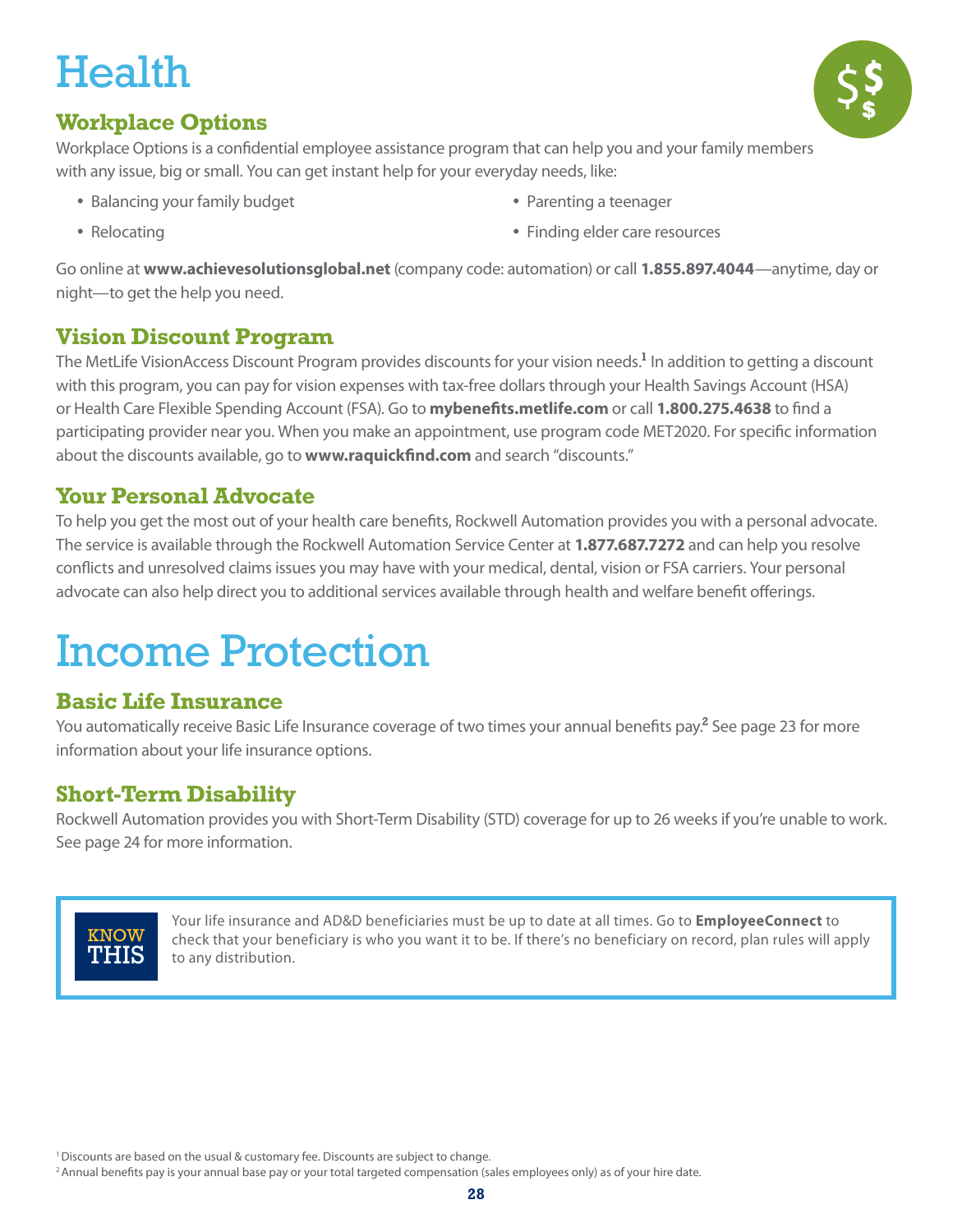### **Travel**



#### **Business Travel Accident Insurance**

Business Travel Accident Insurance pays a benefit if you're killed or injured due to an accident while traveling on business. Rockwell Automation provides coverage of three times your annual salary, up to \$200,000.

#### **International SOS Medical and Travel Assistance**

International SOS Worldwide Business Emergency Assistance Services provides employees and expatriates traveling on Rockwell Automation business worldwide emergency assistance services 24 hours a day, 365 days a year. If you require assistance, become aware of incidents or have an emergency while traveling, you can call International SOS, Rockwell Automation Global Security at **1.414.350.8001** and your home country's embassy or consulate.

### Additional Benefits

#### **Tuition Reimbursement**

Rockwell Automation recognizes the importance of lifelong learning to maintain its competitive advantage in today's global market. The Educational Assistance Program provides a valuable investment in Rockwell Automation employees, their future roles and learning goals.

#### **Careers**

Careers, our online tool, allows you to grow your future by researching, viewing and applying for jobs at Rockwell Automation. You can find this online tool on **EmployeeConnect**.

#### **Adoption Assistance Program**

After working at Rockwell Automation for just one year, you're eligible to receive financial assistance for expenses related to legally adopting a child.

#### **Computer Discount Program**

Save money the next time you buy a Dell™ computer. Rockwell Automation offers a discount based on the initial cost of qualifying hardware and operating system software.

#### **Matching Gifts Program**

The Matching Gifts Program helps you double your contribution to any accredited school (K – 12), post-secondary educational institution, educational foundation or arts and culture organization. Rockwell Automation matches your contribution at 100% once you've been with the company for six months.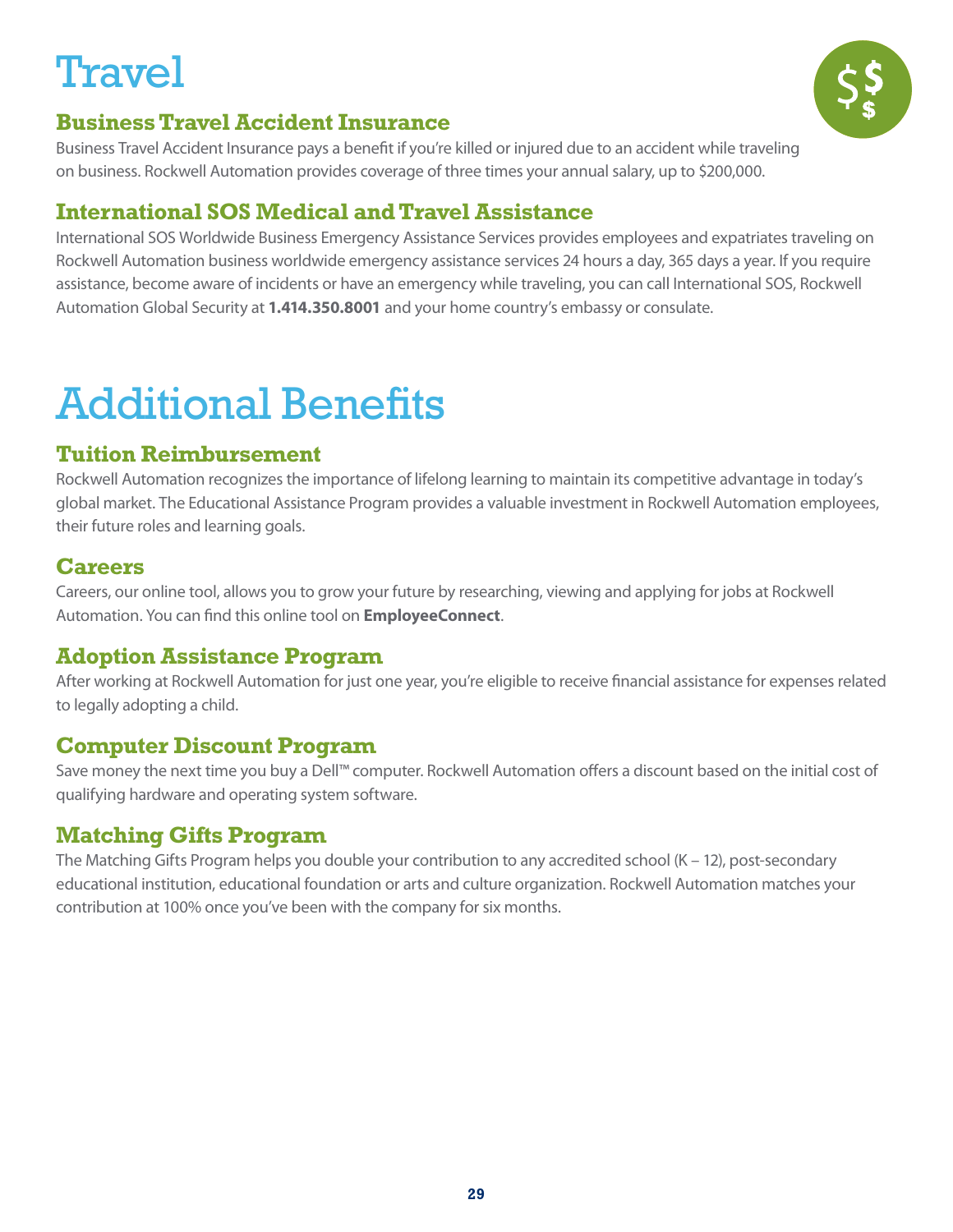

### **Benefits You Invest in Now for Later**

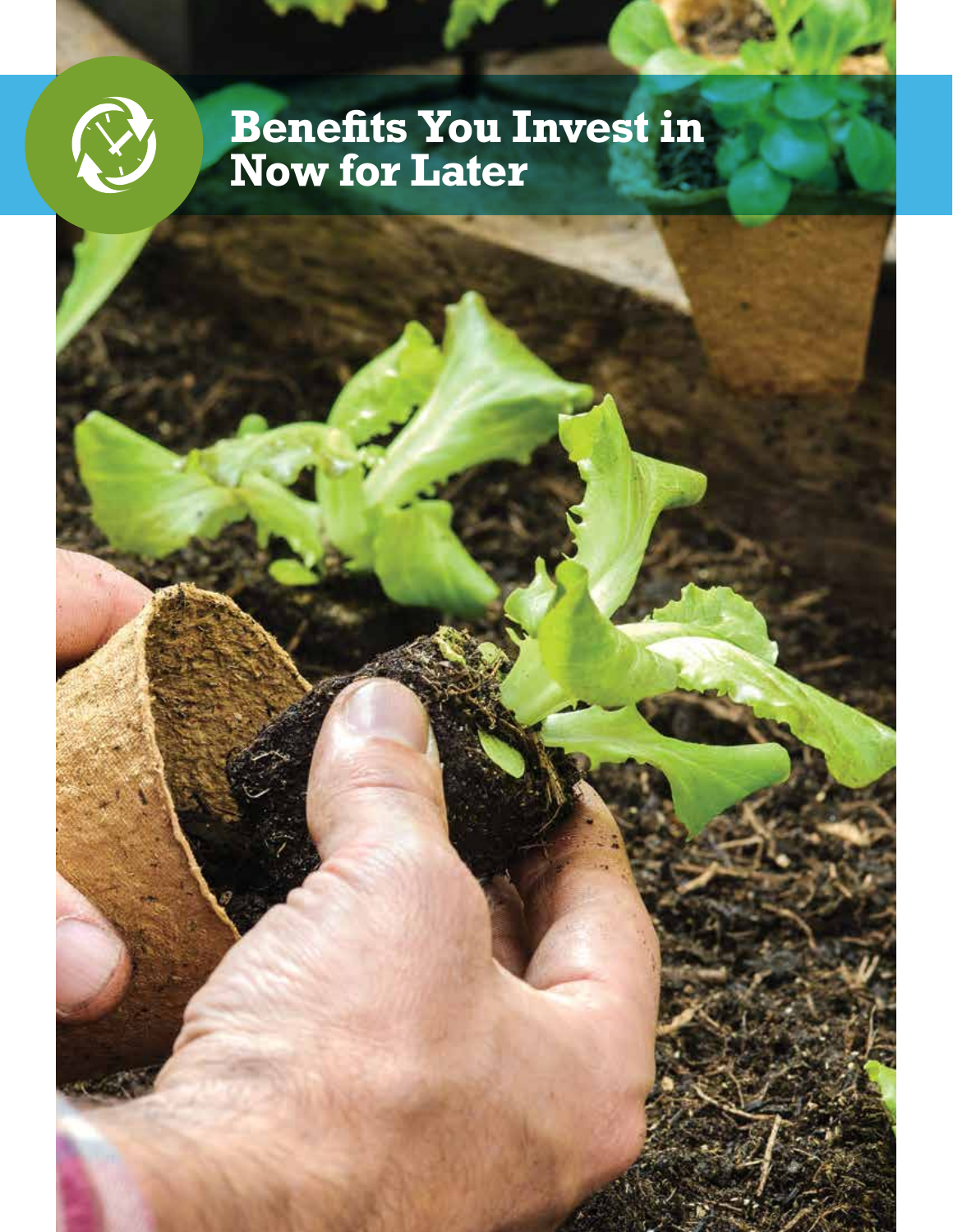### The Savings Plan

No matter where you are in life, it's never too early to start preparing for retirement. So don't wait when it comes to saving for your future. The Rockwell Automation Retirement Savings Plan can help you start saving money to cover your expenses during retirement.

#### **Your Contributions**

The Savings Plan allows both you and the company to contribute money toward your retirement. You can choose to invest up to 50% of your eligible compensation (up to IRS limits) as pre-tax, Roth after-tax or regular after-tax contributions. If you are age 50 or older, you can contribute an additional \$6,000 in catch-up contributions each year. You can change your contributions at any time during the year by logging in to your account at **www.401k.com**. If you don't make any elections for your contributions, you will automatically be enrolled at a 3% pre-tax contribution rate after you've worked at Rockwell Automation for 30 days.

#### **Contributions from Rockwell Automation**

#### **Company Match**

Rockwell Automation contributes \$0.50 on every \$1.00 you contribute, up to the first 6% of pay you contribute each paycheck. The match is initially made in the form of Rockwell Automation stock. To take full advantage of this company match, you should contribute at least 6%. After just three years of service at Rockwell Automation, you own (are vested in)

100% of the company contributions. Prior service with a Rockwell Automation affiliate may apply toward the vesting period, including time working for the company in another country.

#### **Annual Company Contribution Deposited in March Each Year**

Employees hired or rehired after July 1, 2010, receive the Non-Elective Contribution (NEC). Rockwell Automation will automatically contribute 3 – 7% of your eligible pay once a year. This contribution is based on your age and how long you've worked for the company as of Dec. 31. If you're an employee on the last day of the year, Rockwell Automation will make a contribution. Prior service with a Rockwell Automation affiliate may apply toward the NEC. For more information, visit **www.raquickfind.com** and search "non-elective contributions."

If you do not choose investment funds, your Non-Elective Contribution will be automatically invested in a default fund based on your target retirement date. Here's how your points and contribution amount are determined:

| <b>Total Points</b><br>(Age + Years of Service as of Dec. 31) | <b>Percentage of</b><br><b>Pay Contributed as NEC</b> |
|---------------------------------------------------------------|-------------------------------------------------------|
| <40                                                           | 3%                                                    |
| $40 - 59$                                                     | 4%                                                    |
| $60 - 79$                                                     | 5%                                                    |
| $80+$                                                         | 7%                                                    |



To take full advantage of the company match, you should

contribute 6% of your pay each pay period to the Savings Plan. You don't want to miss out on this great Rockwell Automation benefit!

### **KNOW** THIS

Visit the Fidelity website, **www.401k.com**, to find out how

your take-home pay might change based on different contribution levels, estimate how much you can afford to save and develop an asset allocation strategy that is right for you.



If you are a rehire or transfer from an international location, your adjusted service date will be used for determining your points.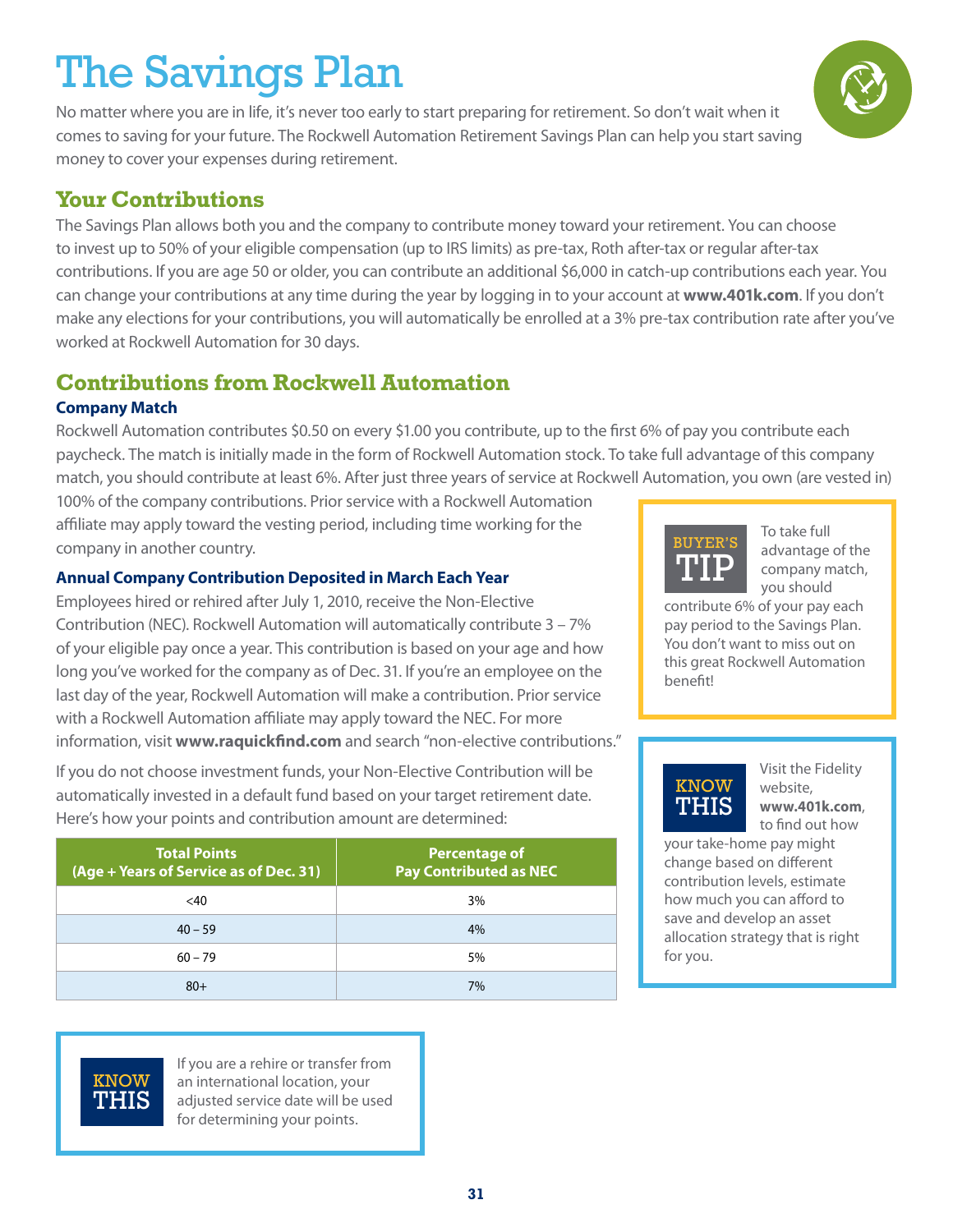### Resources

About a week or so after your start date, your information will be set up for you with Fidelity, our 401(k) administrator. Watch your home mail for information and an auto-enrollment notification letter from Fidelity two weeks after your hire date.

To learn more about the 401(k) plan, visit the Fidelity NetBenefits website, **www.401k.com**. You can also access the site through **EmployeeConnect**.

Once you're on the Fidelity website, you can use the tools and resources available to help you make the right decisions for you and your family, including the:

- **Fidelity Guide to Getting Started.** This guide, found on the Fidelity website, will walk you through the steps you need to take and information you need to know about the Savings Plan.
- **Summary Plan Description (SPD).** Review the SPD in the Library to find all the information you need to know about contributions and how the Rockwell Automation Retirement Savings Plan works.
- **Fidelity Library.** This section gives you access to a wide variety of financial planning tools and information to help you, such as a contribution calculator, take-home pay calculator and online workshops.

### Three Easy Steps to Enroll

Once you've had a chance to review your plan options and use the tools, you can make your decisions in just three easy steps. After you log in to your account on **www.401k.com**, here's what you need to do:

- **1 Decide how much to contribute.** To make sure you are taking full advantage of the company matching contribution, you may want to elect a 6% contribution rate. You can also select among pre-tax contributions, Roth 401(k) and after-tax contributions.
- **2 Determine investments that are right for you.** Everyone invests a little differently. Use the Fidelity tools to help you determine which plan investments fit with your investor style.
- **3 Review and confirm your choices.** Here are some of your choices for the Savings Plan:
	- Contribute at least 6% of your pay each paycheck and get 100% of the available company match!
	- Enroll at a percentage that fits with your budget and lifestyle. You can start small and increase your contribution over time.
	- Opt out of automatic contributions and change your contribution rate to 0% by the date noted on the notification letter. Note that contributions made to the Savings Plan cannot be refunded to you.
	- If you don't make any elections, you will automatically be enrolled at a 3% pre-tax contribution rate after 30 days of employment. Your contributions will be invested in a default target fund, based on your birth date and target retirement date.

#### **Rollovers into the Savings Plan**

Your contributions to other employer plans, like a 401(k), 403(b) or 457(b), can be rolled into the Savings Plan. Contact the Rockwell Automation Service Center at Fidelity at **1.877.ROK.401K** (**1.877.765.4015**) for details.





You can change your contribution amount or

stop contributing altogether anytime throughout the year. If you leave Rockwell Automation, you can take your vested Plan balance with you or roll it over to an IRA, 401(k) or other qualified plan.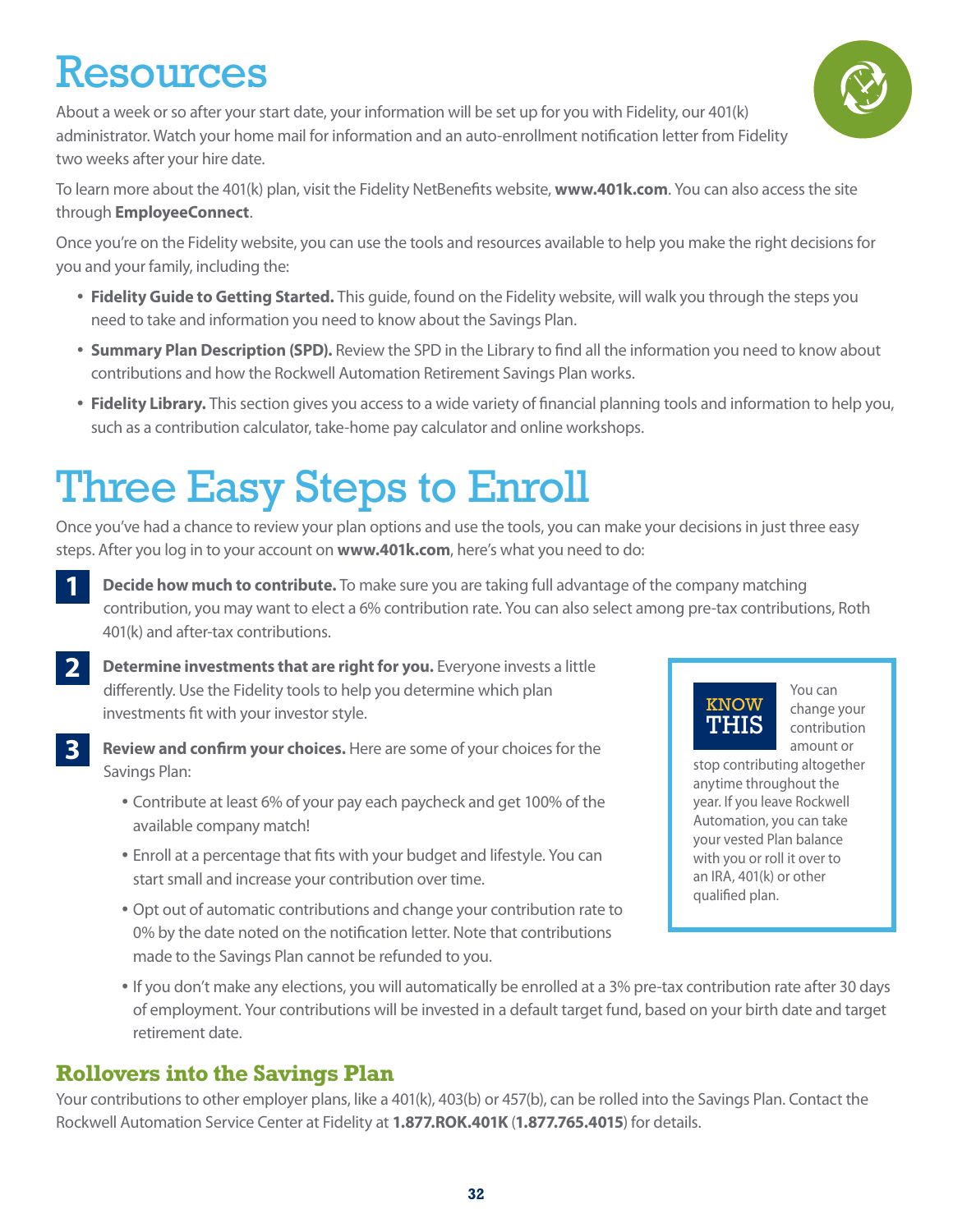### 2017 IRS Limits

The IRS puts limits on how much individuals can contribute to employer-sponsored 401(k) plans. The limits are as follows:

| <b>Feature</b>                                                                                                  | <b>Annual Limit</b> |
|-----------------------------------------------------------------------------------------------------------------|---------------------|
| <b>Your Contributions</b>                                                                                       | \$18,000            |
| <b>Catch-Up Contributions</b><br>(if age 50 or older in 2017)                                                   | \$6,000             |
| <b>Total Annual Contributions</b>                                                                               | \$54,000            |
| <b>Maximum Eligible Compensation</b><br>(maximum amount of compensation eligible for contributions to the plan) | \$270,000           |

It's important to understand these limits and how they may affect any future contributions to your Savings Plan account. Different rules also apply to highly compensated employees. For more information on IRS limits and how **KNOW** 

they may affect you, please consult the Savings Plan Summary Plan Description (SPD) or call the Rockwell Automation Service Center at Fidelity at **1.877.ROK.401K (1.877.765.4015)**. Representatives are available Monday through Friday, 7:30 a.m. – 11 p.m. Central time.

SAVER'S TIP

Calculate any contributions you've made to a previous employer's qualified

retirement plan before deciding your contribution percentage to ensure you are within the 2017 annual limits.

#### **Retirement Planning Support from Financial Engines**

Will you have enough to retire? Financial Engines can help you answer that question. When you have more than a \$5.00 balance in the Savings Plan, you will have access to this resource. Because Financial Engines doesn't sell investments or receive commissions, they can offer you unbiased advice. And they offer two ways to get advice:

- **Online Advice.** Online Advice and unlimited access to powerful retirement tools are available to you at no additional cost through the Financial Engines link at **www.401k.com**.
- **Professional Management.** Let the experts at Financial Engines help you. For a fee, they can create and implement a retirement planning strategy that includes your 401(k) plan and considers any other retirement sources you tell them about.

*Advisory services, including Online Advice and Professional Management, are provided solely through Financial Engines Advisors L.L.C, a federally registered investment advisor and wholly owned subsidiary of Financial Engines, Inc. Financial Engines does not guarantee future results. Financial Engines is not affiliated with Fidelity Investments or its affiliates.*

#### **Retiree Medical Plan**

THIS

You (and your spouse or other qualified dependents) may be eligible for the Retiree Medical Plan at the time of your retirement. If eligible, you will pay the full cost of medical coverage when you retire. For more information, read the Retired Employee Health Plan Appendix in the medical plan Summary Plan Description (SPD) on **EmployeeConnect**.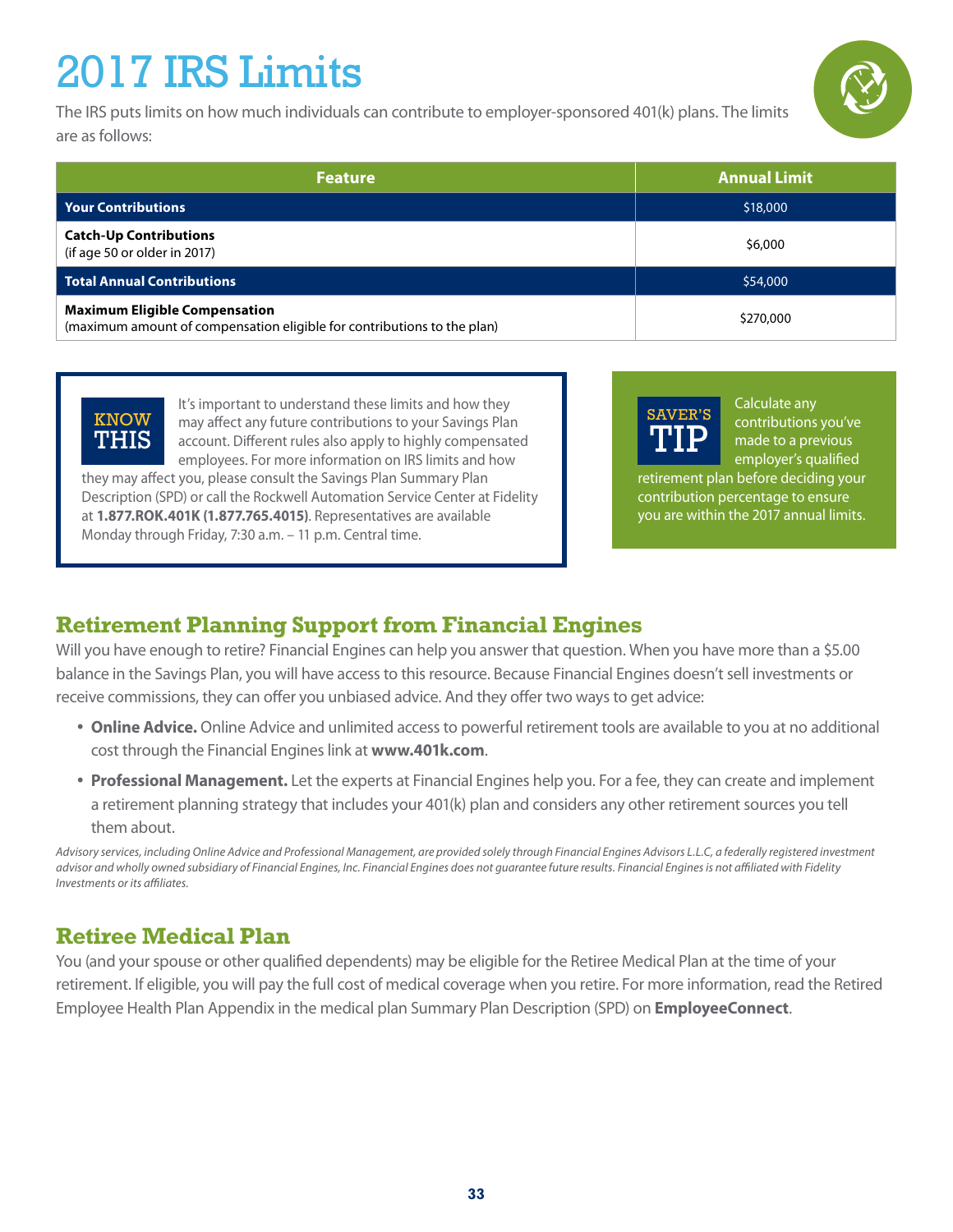### New Hire Checklist

Now that you've read through your new hire guide, take a minute to complete every item on this checklist and make sure you make the most of your benefits from day one.



| <b>Complete</b> the GO! Preboarding Tour before your first day of work. This will save time on your first<br>day and get you acquainted quickly with your new career at Rockwell Automation.                        |
|---------------------------------------------------------------------------------------------------------------------------------------------------------------------------------------------------------------------|
| <b>Set up</b> your EmployeeConnect user ID and password. You can do this at<br>http://employeeconnect.rockwellautomation.com.                                                                                       |
| <b>Enroll</b> in benefits within 31 days of your hire date. Pages $4 - 6$ walk you through this step-by-step.                                                                                                       |
| <b>Review</b> all of your benefit opportunities. Your ability to select some plans in the future may be<br>limited due to tax rules or insurance underwriting. You can find more information throughout this guide. |
| <b>Change</b> your Savings Plan contribution to 6% (or the highest amount you can contribute) at<br>www.401k.com. Fidelity will send additional information to your home address.                                   |
| <b>Compare</b> your medical options and choose what is best for you and your family. See pages 8 – 10<br>for more information.                                                                                      |
| Sign up for the Health Management program and start working toward a healthier you. See page 19<br>for more information.                                                                                            |
| <b>Look into</b> Flexible Spending Accounts and Supplemental Life Insurance to see if they're right for<br>you. See pages 12 and 23 for more information.                                                           |
| <b>Consider</b> Long-Term Disability if you don't have the savings you would need to financially support<br>yourself if you couldn't work for at least seven months. Learn more on page 24.                         |
| $\Box$ $\bf{Record}$ your life insurance beneficiary on EmployeeConnect—this must be up-to-date at all times.                                                                                                       |
| $\Box$ <b>Call</b> the Rockwell Automation Service Center ( <b>1.877.687.7272</b> ) or go to <b>EmployeeConnect</b> if you<br>have any questions.                                                                   |
| <b>Review</b> your payroll deductions for benefits.                                                                                                                                                                 |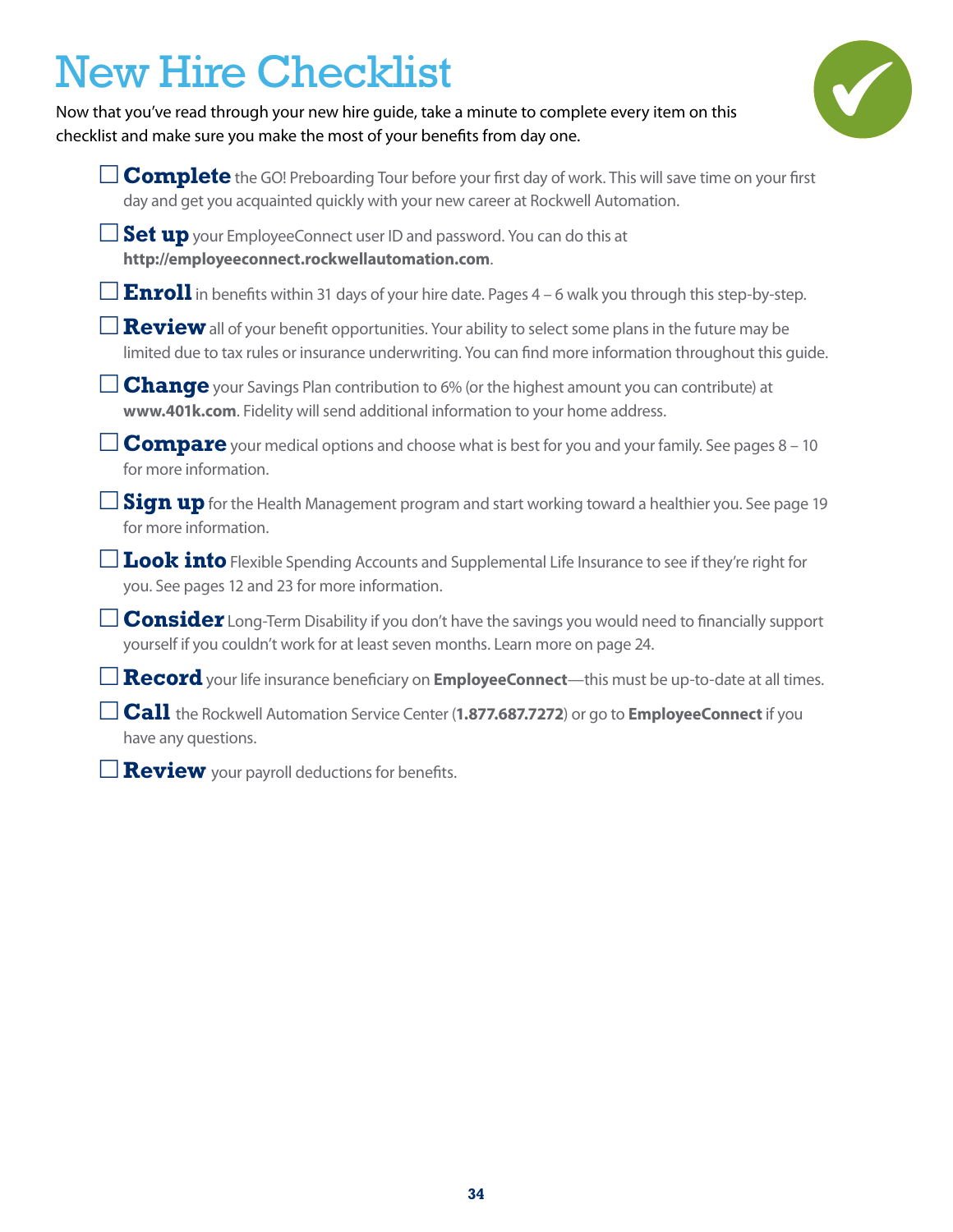

| <b>Best Doctors</b><br>• Informed decision support for employees and dependents<br>enrolled in a Rockwell Automation medical option                                                                                                                                         | www.bestdoctors.com/rockwellautomation<br>1.888.281.6550, Monday - Friday, 7 a.m. - 8 p.m. Central time                                                                                             |
|-----------------------------------------------------------------------------------------------------------------------------------------------------------------------------------------------------------------------------------------------------------------------------|-----------------------------------------------------------------------------------------------------------------------------------------------------------------------------------------------------|
| <b>CVS/caremark</b><br>• Learn about prescription drug costs and coverage<br>• Find a participating retail pharmacy<br>• Print a temporary ID card<br>• Use app to manage prescriptions                                                                                     | www.caremark.com<br>1.866.768.4254, 24 hours a day, 7 days a week                                                                                                                                   |
| <b>EmployeeConnect</b><br>• Overview of current benefits and 2017 options and rates<br>• Health plan and dental comparison charts<br>• Summary Plan Descriptions (SPDs)<br>• Life Insurance Estimator<br>• Flexible Spending Account (FSA) Estimator<br>• Advocacy Services | http://employeeconnect.rockwellautomation.com<br>1.877.687.7272, Monday - Friday, 8 a.m. - 4 p.m. Central time                                                                                      |
| <b>Fidelity</b><br>• Retirement Savings Plan details<br>• Personalized plan information<br>• Update/add beneficiaries<br>• Use app to monitor account performance                                                                                                           | www.401k.com (you can also reach this site through<br>EmployeeConnect)<br>1.877.ROK.401K (1.877.765.4015), representatives are available<br>Monday - Friday, 7:30 a.m. - 11 p.m. Central time       |
| <b>Financial Engines</b><br>• Help with investment choices<br>• Retirement planning                                                                                                                                                                                         | www.401k.com<br>(access Financial Engines through the Fidelity website)<br>1.877.401.5762, Investment Advisor Representatives are available<br>Monday - Friday, 7:30 a.m. to 7:30 p.m. Central time |
| <b>HealthEquity</b><br>• Answer questions regarding your Health Savings Account (HSA)<br>• Use app to manage account, make claims, document receipts                                                                                                                        | http://healthequity.com/ed/rockwell<br>1.866.346.5800, 24 hours a day, 7 days a week                                                                                                                |



Download the vendor mobile app from their website. Most apps are also available from the Apple App store or Google Play™.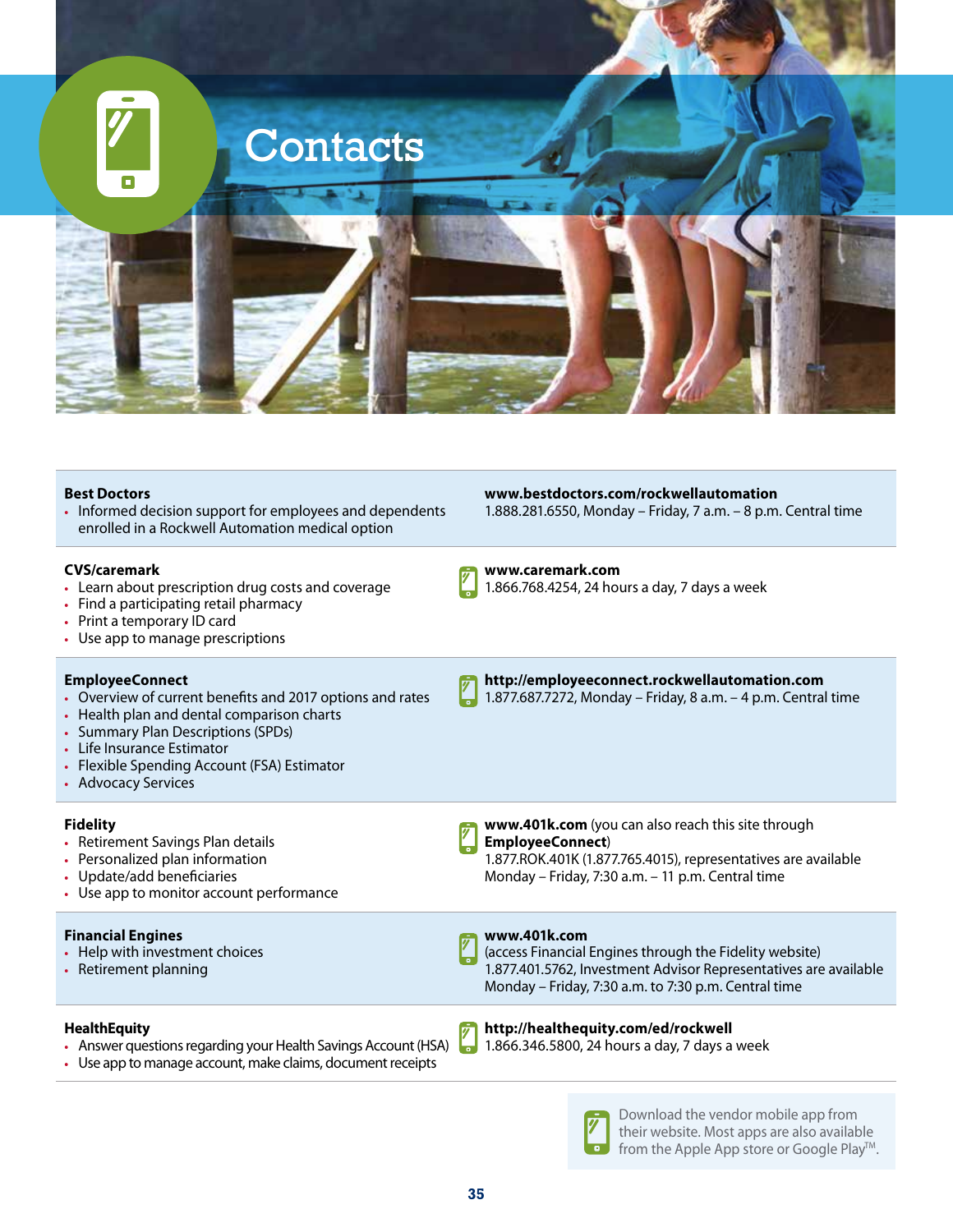

| <b>Hyatt Legal Plans</b><br>• Plan details<br>• Find a participating attorney                                                                                                          | www.legalplans.com (access code: 3210010)<br>1.800.821.6400, Monday - Friday, 7 a.m. - 6 p.m. Central time                                                                                                                                     |
|----------------------------------------------------------------------------------------------------------------------------------------------------------------------------------------|------------------------------------------------------------------------------------------------------------------------------------------------------------------------------------------------------------------------------------------------|
| <b>International SOS</b><br>• Medical and security assistance when you travel outside<br>your home country on company business<br>• Receive alerts and access local information on app | https://www.internationalsos.com/MasterPortal/default.<br>aspx?membnum=1CMA1003<br>Within U.S. call: 1.800.523.6586; call collect: 1.215.245.4707                                                                                              |
| <b>MetLife Dental</b><br>• Plan details<br>• Print your ID card                                                                                                                        | https://mybenefits.metlife.com<br>1.800.942.0854, 7 a.m. - 10 p.m. Central time                                                                                                                                                                |
| <b>MetLife Home &amp; Auto Insurance</b><br>• Enroll<br>• Premium quotes<br>• Use app to record details, make claims                                                                   | https://mybenefits.metlife.com<br>1.800.438.6388, Monday - Thursday, 7 a.m. - 9 p.m.;<br>Friday, 7 a.m. - 8 p.m.; Saturday, 8 a.m. - 3:30 p.m. (all Central time)                                                                              |
| <b>MetLife VisionAccess Program</b><br>• Vision discounts                                                                                                                              | https://mybenefits.metlife.com<br>1.800.275.4638, 24 hours a day, 7 days a week                                                                                                                                                                |
| <b>Prudential</b><br>• Disability claim support                                                                                                                                        | www.prudential.com/mybenefits (web access code: 44062)<br>Phone: 1.800.842.1718; Fax: 1.877.889.4885                                                                                                                                           |
| <b>Quick Find</b><br>• Instant answers to your benefit questions<br>• Vendor numbers and web addresses                                                                                 | www.raquickfind.com                                                                                                                                                                                                                            |
| <b>StayWell</b><br>• Health Management program                                                                                                                                         | https://ra.staywell.com (you can also reach this site through<br><b>EmployeeConnect/Your Benefits Resources)</b><br>1.800.721.2696, Monday - Thursday, 8 a.m. - 8 p.m.; Friday,<br>9 a.m. - 6 p.m.; Saturday, 8 a.m. - noon (all Central time) |
| <b>UnitedHealthcare</b><br>• Medical and vision vendor<br>• Provider network information<br>• Advocate4Me<br>• Find Tier 1 Providers and Freestanding Facilities                       | Before you enroll: http://welcometouhc.com/<br>rockwellautomation<br>After your enroll: www.myuhc.com<br>1.844.234.7924, Monday - Friday, 8 a.m. to 8 p.m. in your time zone<br>Rockwell Automation's group number is 904936                   |
| <b>Workplace Options</b><br>• Free, confidential counseling, resources and information                                                                                                 | www.achievesolutionsglobal.net<br>(company code: automation)<br>1.855.897.4044, 24 hours a day, 7 days a week                                                                                                                                  |